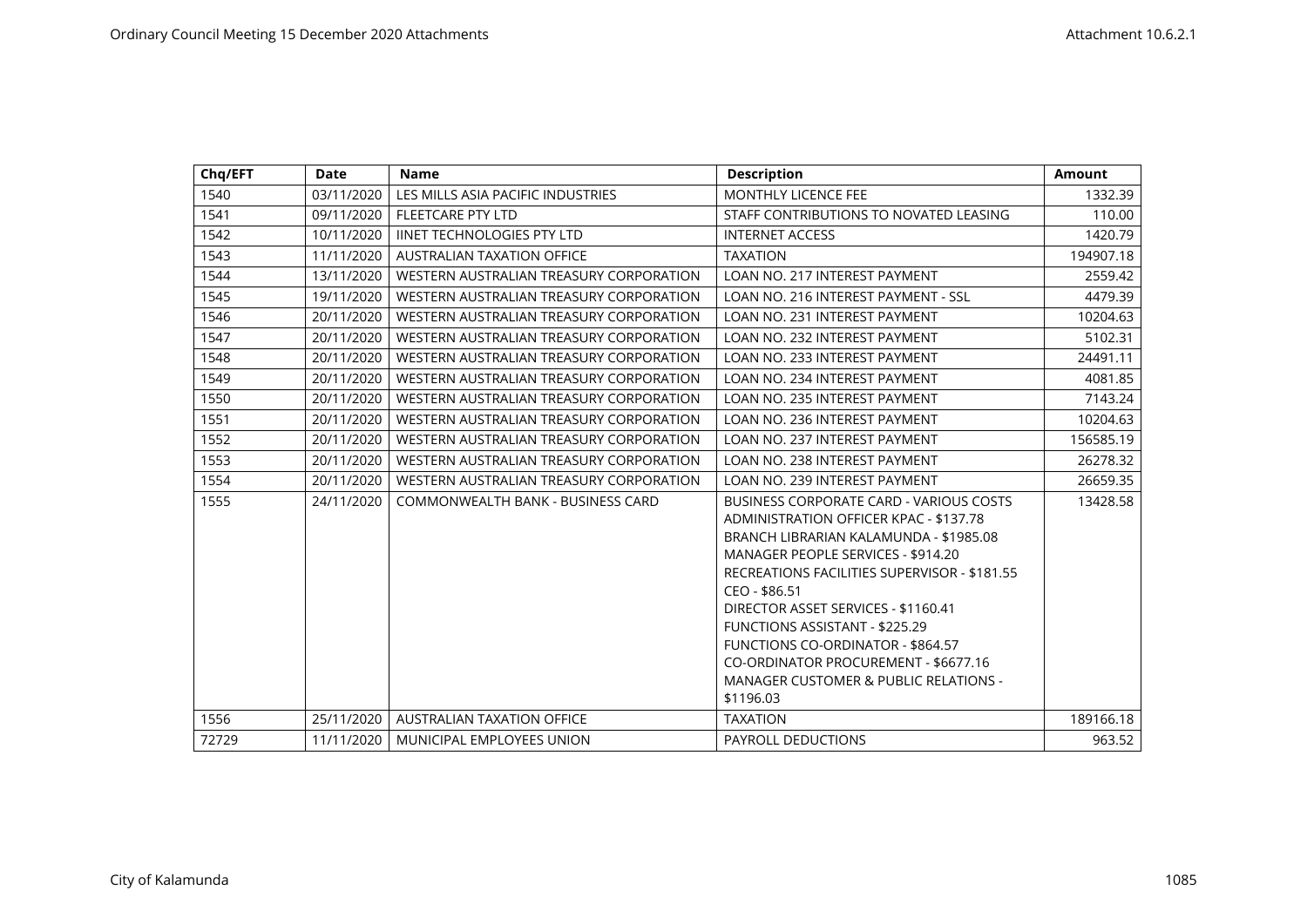| Chq/EFT  | <b>Date</b> | <b>Name</b>                                                               | <b>Description</b>                               | <b>Amount</b> |
|----------|-------------|---------------------------------------------------------------------------|--------------------------------------------------|---------------|
| 72730    | 11/11/2020  | <b>WATER CORPORATION</b>                                                  | WATER USE AND SERVICE CHARGE FEES                | 4005.57       |
| 72731    | 11/11/2020  | DIRECTOR OF LICENSING SERVICES                                            | <b>NUMBER PLATES</b>                             | 200.00        |
| 72732    | 11/11/2020  | CASH - KALAMUNDA LIBRARY                                                  | PETTY CASH REIMBURSEMENT                         | 130.94        |
| 72733    | 11/11/2020  | <b>CASH - FORRESTFIELD LIBRARY</b>                                        | PETTY CASH REIMBURSEMENT                         | 86.14         |
| 72734    | 11/11/2020  | <b>CASH - LESMURDIE LIBRARY</b>                                           | PETTY CASH REIMBURSEMENT                         | 90.80         |
| 72735    | 11/11/2020  | <b>CASH - HIGH WYCOMBE LIBRARY</b>                                        | PETTY CASH REIMBURSEMENT                         | 68.10         |
| 72736    | 25/11/2020  | MUNICIPAL EMPLOYEES UNION                                                 | PAYROLL DEDUCTIONS                               | 943.02        |
| 72737    | 25/11/2020  | <b>WATER CORPORATION</b>                                                  | WATER USE AND SERVICE CHARGE FEES                | 8055.40       |
| 72738    | 25/11/2020  | DIRECTOR OF LICENSING SERVICES                                            | <b>NUMBER PLATES</b>                             | 200.00        |
| 72739    | 25/11/2020  | <b>CASH - ADMIN</b>                                                       | PETTY CASH REIMBURSEMENT                         | 554.19        |
| 72740    | 25/11/2020  | <b>CASH - LESMURDIE LIBRARY</b>                                           | PETTY CASH REIMBURSEMENT                         | 98.28         |
| EFT78282 | 12/11/2020  | <b>CHRISTINE   OXBERRY</b>                                                | CONSIGNMENT SUPPLIER - ZIG ZAG CULTURAL          | 3.50          |
|          |             |                                                                           | CENTRE - 01/10/20 - 31/10/20                     |               |
| EFT78283 | 12/11/2020  | WEX AUSTRALIA PTY LTD - WRIGHT EXPRESS FUEL<br><b>CARDS AUSTRALIA LTD</b> | FUEL - PERIOD ENDING 09/11/20                    | 950.46        |
| EFT78284 | 12/11/2020  | NIGHTINGALES PHARMACY & NEWSAGENCY                                        | FIRST AID SUPPLIES FOR OPERATIONS FIELD STAFF    | 99.86         |
|          |             | KALAMUNDA                                                                 | <b>FIRST AID KITS</b>                            |               |
| EFT78285 | 12/11/2020  | NEVERFAIL SPRINGWATER LTD (KALA LIB)                                      | BOTTLED WATER SUPPLIES / MAINTENANCE FOR         | 31.20         |
|          |             |                                                                           | KALAMUNDA LIBRARY                                |               |
| EFT78286 | 12/11/2020  | KALAMUNDA GLASS & WINDSCREENS ON WHEELS                                   | SUPPLY & FIT TOUGHENED GLASS AT HARTFIELD        | 25593.00      |
|          |             |                                                                           | <b>PARK RECREATION CENTRE</b>                    |               |
| EFT78287 | 12/11/2020  | NEVERFAIL SPRINGWATERLTD (FORRESTFIELD LIB)                               | BOTTLED WATER SUPPLIES / MAINTENANCE FOR         | 39.00         |
|          |             |                                                                           | <b>FORRESTFIELD LIBRARY</b>                      |               |
| EFT78288 | 12/11/2020  | SYRINX ENVIRONMENTAL P/L                                                  | <b>REVISED IFT DOCUMENTATION - ENVIRONMENTAL</b> | 5159.00       |
|          |             |                                                                           | UPGRADE AT WOODLUPINE CREEK                      |               |
| EFT78289 | 12/11/2020  | ACTIVE GAMES AND ENTERTAINMENT                                            | PETROL BLOWER FOR THE INFLATABLE BOUNCY          | 50.00         |
|          |             |                                                                           | CASTLE AT ZIG ZAG EARLY YEARS POP UP PLAY        |               |
|          |             |                                                                           | <b>DAY</b>                                       |               |
| EFT78290 | 12/11/2020  | VIP CARPET AND UPHOLSTERY CLEANING SERVICE                                | CARPET CLEANING AT VARIOUS LOCATIONS             | 1788.00       |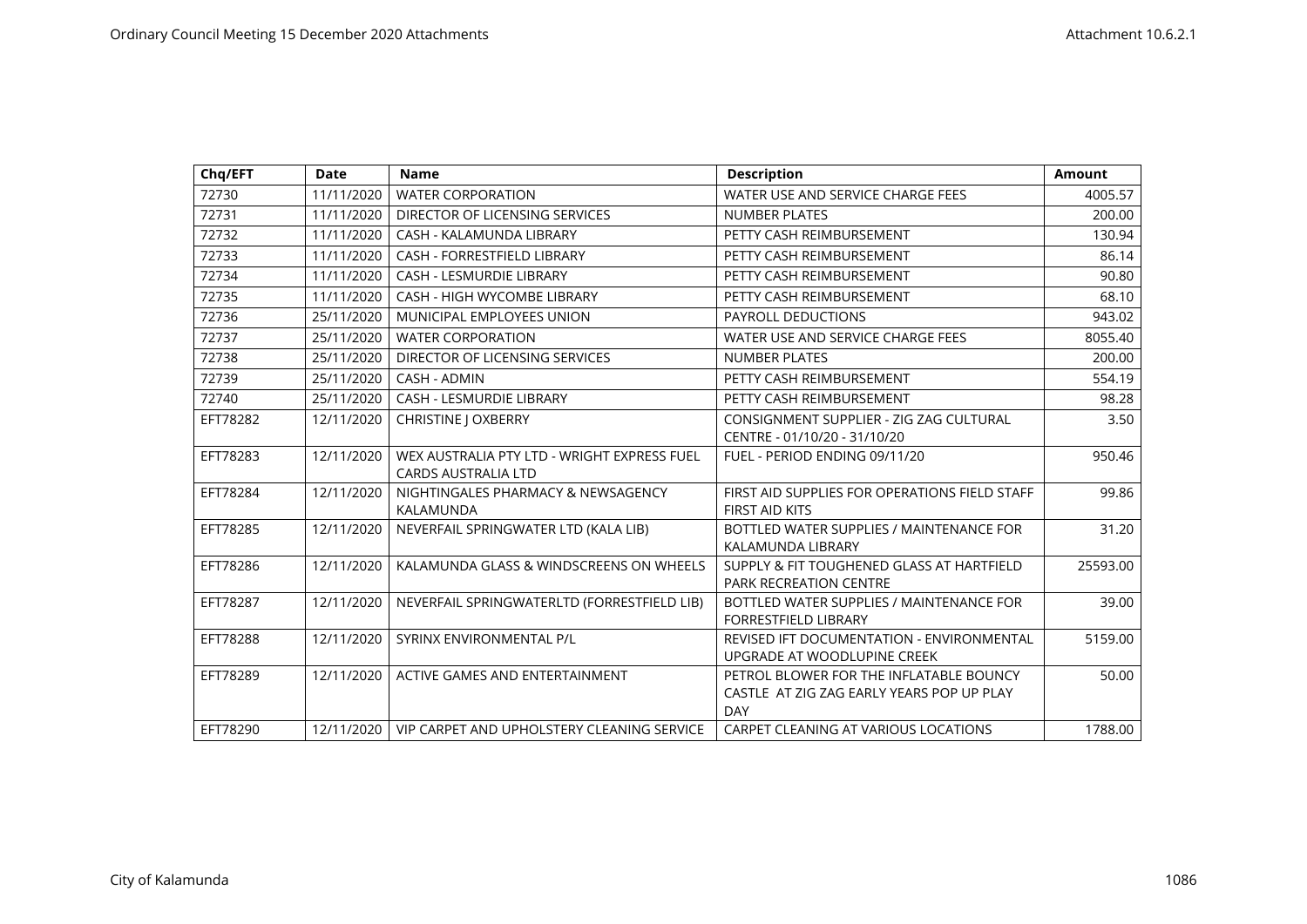| Chq/EFT  | <b>Date</b> | <b>Name</b>                                   | <b>Description</b>                             | <b>Amount</b> |
|----------|-------------|-----------------------------------------------|------------------------------------------------|---------------|
| EFT78291 | 12/11/2020  | MAZENOD COLLEGE                               | <b>HALL BOND REFUND</b>                        | 200.00        |
| EFT78292 | 12/11/2020  | KENNETH JOHN PATTERSON                        | CONSIGNMENT SUPPLIER - ZIG ZAG CULTURAL        | 35.00         |
|          |             |                                               | CENTRE - 01/10/20 - 31/10/20                   |               |
| EFT78293 | 12/11/2020  | KALAMUNDA RSL SUB BRANCH                      | FINANCIAL ASSISTANCE - COVID-19 CRISIS RELIEF  | 5000.00       |
|          |             |                                               | FUND COMMUNITY INNOVATION GRANTS - RSL         |               |
|          |             |                                               | <b>FREE COMMUNITY CONCERT</b>                  |               |
| EFT78294 | 12/11/2020  | <b>GILL BAXTER</b>                            | CONSIGNMENT SUPPLIER - ZIG ZAG CULTURAL        | 150.50        |
|          |             |                                               | CENTRE - 01/10/20 - 31/10/20                   |               |
| EFT78295 | 12/11/2020  | STEPHEN LEONARD LANE                          | SALE OF ARTWORK - GEM CAMERA CLUB              | 140.00        |
|          |             |                                               | <b>EXHIBITION</b>                              |               |
| EFT78296 | 12/11/2020  | <b>AUSTRALIAN SERVICES UNION</b>              | PAYROLL DEDUCTIONS                             | 71.70         |
| EFT78297 | 12/11/2020  | CITY OF KALAMUNDA STAFF SOCIAL CLUB           | PAYROLL DEDUCTIONS                             | 156.00        |
| EFT78298 | 12/11/2020  | <b>AUSTRALIA POST</b>                         | POSTAL EXPENSES / COUNTER BILLPAY              | 7847.53       |
|          |             |                                               | <b>TRANSACTION FEES</b>                        |               |
| EFT78299 | 12/11/2020  | <b>BUNNINGS BUILDING SUPPLIES</b>             | HARDWARE SUPPLIES FOR VARIOUS LOCATIONS        | 718.97        |
| EFT78300 | 12/11/2020  | NAPA - A DIVISION OF GPC ASIA PACIFIC PTY LTD | <b>PLANT / VEHICLE PARTS</b>                   | 833.81        |
| EFT78301 | 12/11/2020  | LANDGATE                                      | LAND ENQUIRIES FOR VARIOUS LOCATIONS & SLIP    | 4976.70       |
|          |             |                                               | SUBSCRIPTION SERVICES ANNUAL FEE               |               |
| EFT78302 | 12/11/2020  | KALAMUNDA AUTO ELECTRICS                      | PLANT / VEHICLE PARTS                          | 1746.80       |
| EFT78303 | 12/11/2020  | KALAMUNDA TOYOTA                              | <b>PLANT / VEHICLE PARTS</b>                   | 83.60         |
| EFT78304 | 12/11/2020  | <b>MAXWELL ROBINSON &amp; PHELPS PEST</b>     | PEST CONTROL SERVICES                          | 558.50        |
|          |             | MANAGEMENT (MRP)                              |                                                |               |
| EFT78305 | 12/11/2020  | CLEANAWAY                                     | WASTE / RECYCLING & BULK BIN DISPOSAL          | 308269.02     |
|          |             |                                               | <b>SERVICES FEES</b>                           |               |
| EFT78306 | 12/11/2020  | <b>TELSTRA CORPORATION</b>                    | <b>TELEPHONE / INTERNET EXPENSES</b>           | 34307.33      |
| EFT78307 | 12/11/2020  | <b>LANDGATE - VALUATIONS</b>                  | <b>GROSS RENTAL VALUATION FEES FOR VARIOUS</b> | 1067.10       |
|          |             |                                               | <b>LOCATIONS</b>                               |               |
| EFT78308 | 12/11/2020  | WALKERS HARDWARE (MITRE 10)                   | <b>HARDWARE SUPPLIES</b>                       | 269.81        |
| EFT78309 | 12/11/2020  | MCKAY EARTHMOVING PTY LTD                     | PLANT EQUIPMENT AND OPERATOR HIRE AT           | 36962.90      |
|          |             |                                               | MAIDA VALE RESERVE FOR WESTERN POWER           |               |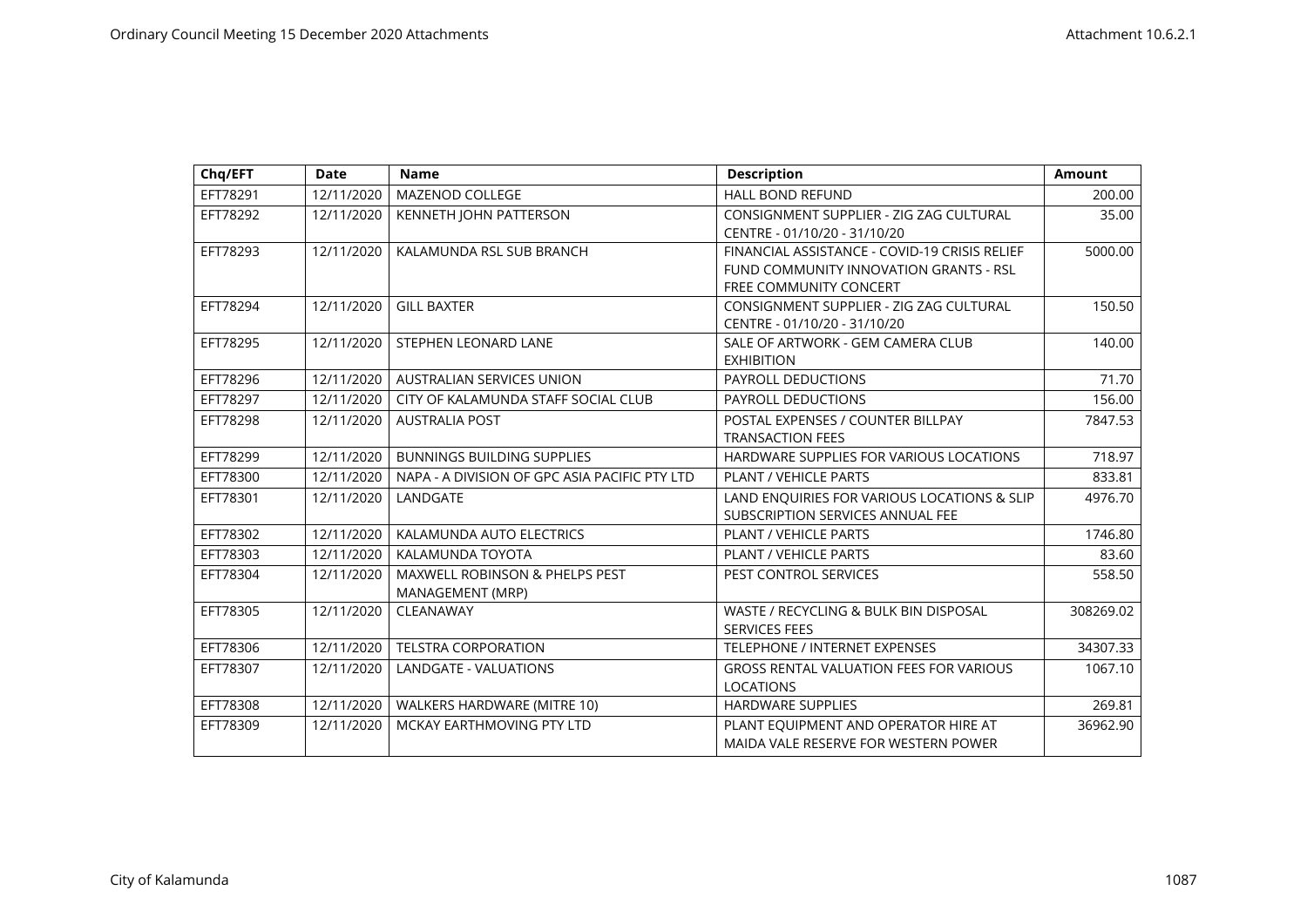| Chq/EFT  | <b>Date</b> | <b>Name</b>                                 | <b>Description</b>                                                | <b>Amount</b> |
|----------|-------------|---------------------------------------------|-------------------------------------------------------------------|---------------|
|          |             |                                             | UPGRADES & LASCELLES PARADE GOOSEBERRY                            |               |
|          |             |                                             | <b>HILL</b>                                                       |               |
| EFT78310 | 12/11/2020  | K-LINE FENCING GROUP                        | FENCING SUPPLIES / REPAIRS                                        | 2451.90       |
| EFT78311 | 12/11/2020  | BORAL CONSTRUCTION MATERIALS GROUP          | ROAD MATERIALS FOR VARIOUS LOCATIONS                              | 789.25        |
| EFT78312 | 12/11/2020  | <b>ZIPFORM PTY LTD</b>                      | SUPPLY AND PRINT 1ST REMINDER OUTSTANDING<br><b>RATES</b>         | 1811.90       |
| EFT78313 | 12/11/2020  | <b>DOMUS NURSERY</b>                        | <b>GARDEN SUPPLIES FOR VARIOUS LOCATIONS</b>                      | 492.42        |
| EFT78314 | 12/11/2020  | <b>VODAFONE HUTCHISON AUSTRALIA PTY LTD</b> | <b>COMMUNICATION EXPENSES FOR FIRE</b>                            | 499.95        |
|          |             |                                             | <b>PREVENTION SERVICES - NOVEMBER 2020</b>                        |               |
| EFT78315 | 12/11/2020  | <b>FASTA COURIERS</b>                       | <b>COURIER FEES</b>                                               | 432.94        |
| EFT78316 | 12/11/2020  | <b>BCITF</b>                                | LEVY FEE - OCTOBER 2020                                           | 2167.29       |
| EFT78317 | 12/11/2020  | <b>MAJOR MOTORS PTY LTD</b>                 | <b>PLANT / VEHICLE PARTS</b>                                      | 65.65         |
| EFT78318 | 12/11/2020  | <b>ALSCO LINEN SERVICE</b>                  | LINEN HIRE / LAUNDRY SERVICES / CLEANING<br><b>SUPPLIES</b>       | 852.82        |
| EFT78319 | 12/11/2020  | <b>BRADOCK PODIATRY SERVICES PTY LTD</b>    | PODIATRY SERVICES AT JACK HEALEY CENTRE                           | 1283.57       |
| EFT78320 | 12/11/2020  | KALA BOB KATS PTY LTD                       | PLANT EQUIPMENT AND OPERATOR HIRE FOR<br><b>VARIOUS LOCATIONS</b> | 3245.00       |
| EFT78321 | 12/11/2020  | SYNERGY                                     | <b>POWER CHARGES</b>                                              | 9385.05       |
| EFT78322 | 12/11/2020  | <b>ALINTA ENERGY</b>                        | <b>GAS CHARGES</b>                                                | 3042.90       |
| EFT78323 | 12/11/2020  | STEWART & HEATON CLOTHING CO PTY LTD        | FIRE PROTECTION WEAR / SUPPLIES                                   | 6259.99       |
| EFT78324 | 12/11/2020  | <b>GRONBEK SECURITY</b>                     | SECURITY KEY SERVICES TO VARIOUS LOCATIONS                        | 2711.03       |
| EFT78325 | 12/11/2020  | <b>BGC ASPHALT</b>                          | ROAD MATERIALS FOR VARIOUS LOCATIONS                              | 1376.88       |
| EFT78326 | 12/11/2020  | <b>WESTSIDE FIRE SERVICES</b>               | TESTING AND INSPECTION OF FIRE EQUIPMENT /<br><b>SUPPLIES</b>     | 583.17        |
| EFT78327 | 12/11/2020  | MARKETFORCE PTY LTD                         | ADVERTISING FOR VARIOUS JOBS / EVENTS                             | 1579.48       |
| EFT78328 | 12/11/2020  | <b>LO-GO APPOINTMENTS</b>                   | HIRE OF TEMPORARY STAFF FOR DEPOT / ADMIN                         | 3877.63       |
| EFT78329 | 12/11/2020  | <b>EASTERN HILLS SAWS AND MOWERS</b>        | PLANT / VEHICLE PARTS                                             | 374.40        |
| EFT78330 | 12/11/2020  | AIR LIQUIDE WA PTY LTD                      | SUPPLY OF GAS CYLINDER REFILLS AND RENTAL<br><b>FEES</b>          | 165.74        |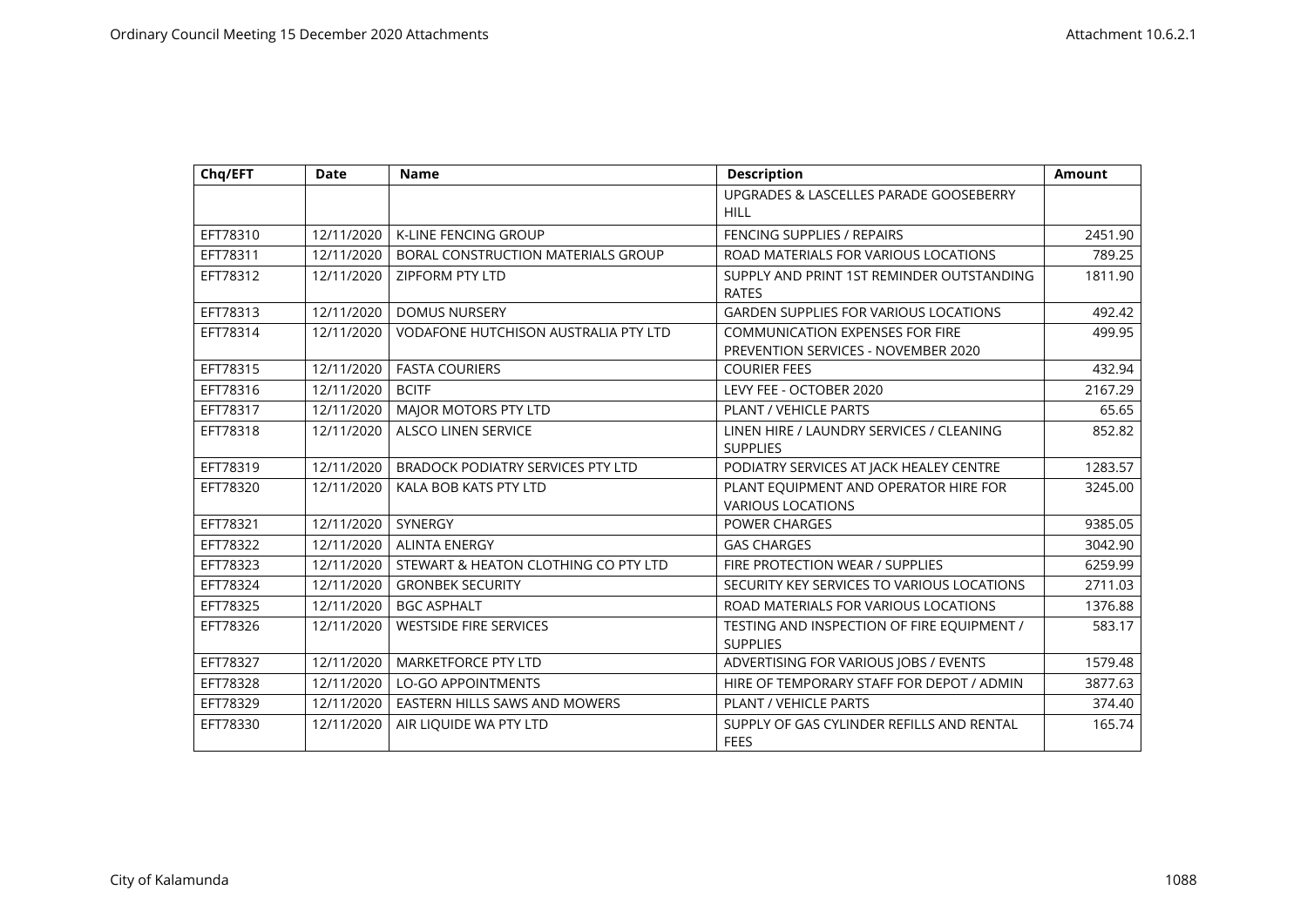| Chq/EFT  | <b>Date</b> | <b>Name</b>                                                   | <b>Description</b>                                                                                                   | <b>Amount</b> |
|----------|-------------|---------------------------------------------------------------|----------------------------------------------------------------------------------------------------------------------|---------------|
| EFT78331 | 12/11/2020  | MAIDA VALE PRIMARY SCHOOL                                     | <b>HALL BOND REFUND</b>                                                                                              | 400.00        |
| EFT78332 | 12/11/2020  | KALAMUNDA & DISTRICTS HISTORICAL SOCIETY                      | CONSIGNMENT SUPPLIER - ZIG ZAG CULTURAL<br>CENTRE - 01/10/20 - 31/10/20                                              | 141.75        |
| EFT78333 | 12/11/2020  | MAIDA VALE PRIMARY SCHOOL P & C                               | FINANCIAL ASSISTANCE - COVID-19 CRISIS RELIEF<br>FUND COMMUNITY INNOVATION GRANTS -<br>SPORTING CLUBS PROMOTION EXPO | 5000.00       |
| EFT78334 | 12/11/2020  | <b>MATTISKE CONSULTING PTY LTD</b>                            | BOND REFUND FOR THE USE OF THE SEMINAR<br>ROOM AT THE ZIG ZAG CULTURAL CENTRE                                        | 300.00        |
| EFT78335 | 12/11/2020  | KALAMUNDA VOLUNTEER BUSHFIRE BRIGADE                          | REIMBURSEMENT COSTS FOR VOLUNTEER<br><b>BUSHFIRE BRIGADE</b>                                                         | 203.05        |
| EFT78336 | 12/11/2020  | OCE CORPORATE PTY LTD - OFFICE CLEANING<br><b>EXPERTS</b>     | <b>CLEANING SERVICES / CONSUMABLES FOR</b><br><b>VARIOUS LOCATIONS</b>                                               | 41615.24      |
| EFT78337 | 12/11/2020  | HELEN ARMSTRONG & ASSOCIATES (T/AS WAXING<br>LYRICAL CANDLES) | CONSIGNMENT SUPPLIER - ZIG ZAG CULTURAL<br>CENTRE - 01/10/20 - 31/10/20                                              | 37.80         |
| EFT78338 | 12/11/2020  | <b>COMMISSIONER OF POLICE</b>                                 | <b>VOLUNTEER POLICE CHECKS FOR SEPTEMBER</b><br>2020                                                                 | 50.10         |
| EFT78339 | 12/11/2020  | <b>TOTAL EDEN PTY LTD</b>                                     | RETICULATION PARTS AND EQUIPMENT AS<br><b>REQUIRED</b>                                                               | 76.23         |
| EFT78340 | 12/11/2020  | <b>HAWLEY'S BOBCAT SERVICE</b>                                | PLANT EQUIPMENT AND OPERATOR HIRE FOR<br><b>VARIOUS LOCATIONS</b>                                                    | 6158.98       |
| EFT78341 | 12/11/2020  | CARMEL ADVENTIST PRIMARY SCHOOL                               | <b>FOOTPATH DEPOSIT REFUND</b>                                                                                       | 700.00        |
| EFT78342 | 12/11/2020  | LOCAL GOVERNMENT PROFESSIONALS AUSTRALIA<br>(WA DIVISION)     | MEMBERSHIP SUBSCRIPTION FOR STAFF<br><b>MEMBERS</b>                                                                  | 1062.00       |
| EFT78343 | 12/11/2020  | <b>TECHNOLOGY ONE LTD</b>                                     | UPGRADE OF INTRAMAPS TO LATEST VERSION                                                                               | 4312.00       |
| EFT78344 | 12/11/2020  | <b>ANNA HAMERSLEY</b>                                         | CONSIGNMENT SUPPLIER - ZIG ZAG CULTURAL<br>CENTRE - 01/10/20 - 31/10/20                                              | 21.00         |
| EFT78345 | 12/11/2020  | <b>JOANNE LEITH</b>                                           | CONSIGNMENT SUPPLIER - ZIG ZAG CULTURAL<br>CENTRE - 01/10/20 - 31/10/20                                              | 40.60         |
| EFT78346 | 12/11/2020  | AMEREX FIRE (WA) (E FIRE AND SAFETY)                          | FIRE EQUIPMENT MAINTENANCE FOR VARIOUS<br><b>LOCATIONS</b>                                                           | 1383.80       |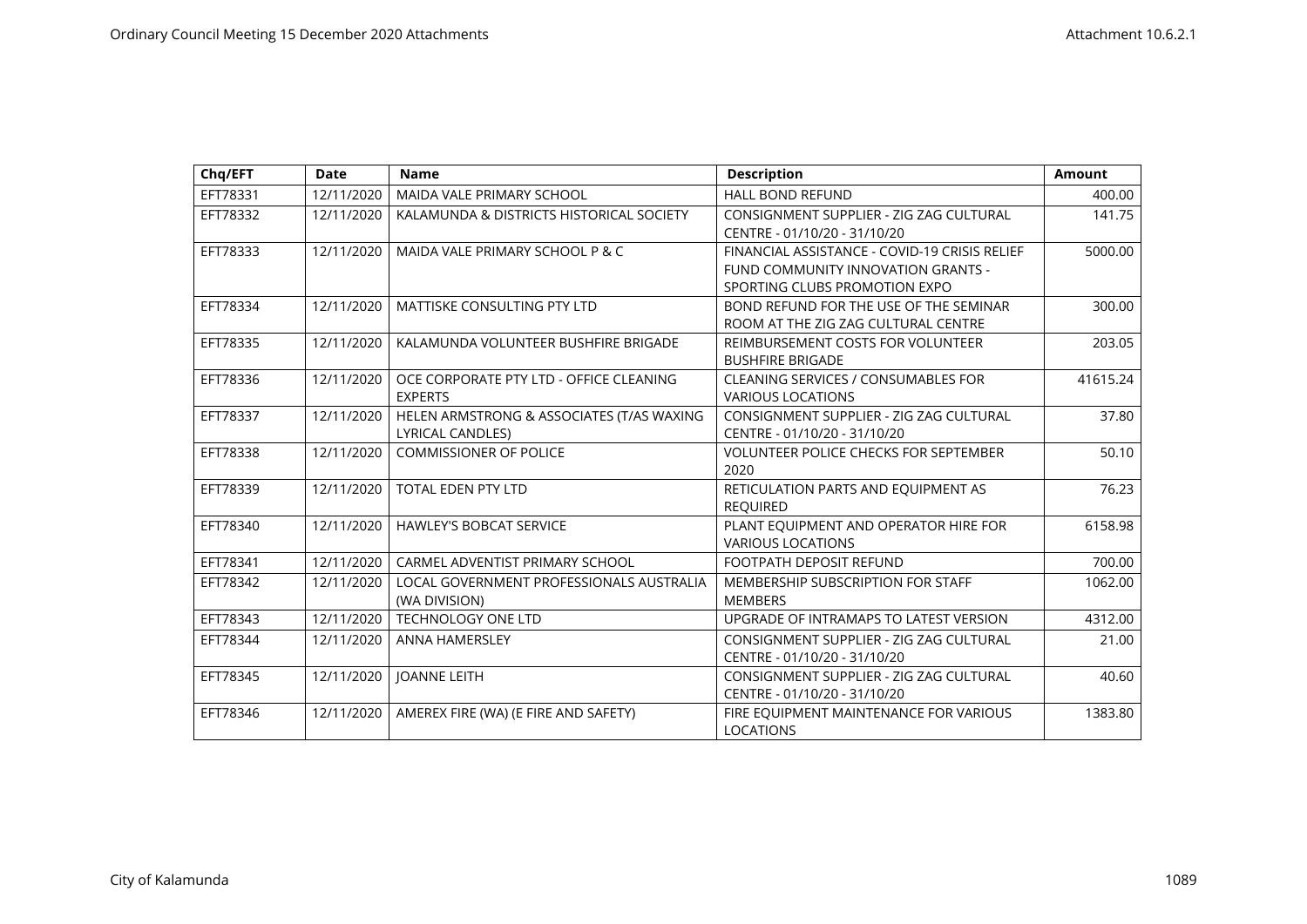| Chq/EFT  | <b>Date</b> | <b>Name</b>                                                                                  | <b>Description</b>                                                                                                                                           | <b>Amount</b> |
|----------|-------------|----------------------------------------------------------------------------------------------|--------------------------------------------------------------------------------------------------------------------------------------------------------------|---------------|
| EFT78347 | 12/11/2020  | TALONS HSF PTY LTD T/A TALONS HIGH SECURITY<br><b>FENCING</b>                                | SERVICE AS REQUIRED AND SUPPLY OF PARTS TO<br>REPAIR THE DEPOT GATES AND FENCE                                                                               | 495.00        |
| EFT78348 | 12/11/2020  | <b>BUILDING COMMISSION - DEPARTMENT OF MINES.</b><br><b>INDUSTRY REGULATION &amp; SAFETY</b> | BUILDING LEVY - OCTOBER 2020                                                                                                                                 | 15799.35      |
| EFT78349 | 12/11/2020  | <b>MOIRA A COURT</b>                                                                         | CONSIGNMENT SUPPLIER - ZIG ZAG CULTURAL<br>CENTRE - 01/10/20 - 31/10/20                                                                                      | 7.70          |
| EFT78350 | 12/11/2020  | HAYS SPECIALIST RECRUITMENT (AUSTRALIA) PTY<br><b>LTD</b>                                    | HIRE OF TEMPORARY STAFF FOR ADMIN / DEPOT                                                                                                                    | 12582.23      |
| EFT78351 | 12/11/2020  | ENGIE MECHANICAL SERVICES AUSTRALIA PTY LTD                                                  | AIRCONDITIONING MAINTENANCE / REPAIRS FOR<br><b>VARIOUS LOCATIONS</b>                                                                                        | 220.00        |
| EFT78352 | 12/11/2020  | DAWSON PARK PRIMARY SCHOOL                                                                   | <b>HALL BOND REFUND</b>                                                                                                                                      | 400.00        |
| EFT78353 | 12/11/2020  | WEST AUSTRALIAN NEWSPAPERS HOLDINGS LTD                                                      | ZIG ZAG GALLERY EXHIBITION PROMOTION<br>ADVERTISING                                                                                                          | 270.20        |
| EFT78354 | 12/11/2020  | KALAMUNDA CHAMBER OF COMMERCE INC                                                            | <b>HALL BOND REFUND</b>                                                                                                                                      | 200.00        |
| EFT78355 | 12/11/2020  | KANYANA WILDLIFE REHABILITION CENTRE INC                                                     | CONSIGNMENT SUPPLIER - ZIG ZAG CULTURAL<br>CENTRE - 01/10/20 - 31/10/20                                                                                      | 409.60        |
| EFT78356 | 12/11/2020  | KALAMUNDA SENIOR HIGH SCHOOL P & C                                                           | FINANCIAL ASSISTANCE - COVID-19 CRISIS RELIEF<br>FUND COMMUNITY INNOVATION GRANTS<br>- PHOTO AND VIDEO MEMORIES TO CELEBRATE<br>THE SCHOOLS 60TH ANNIVERSARY | 5000.00       |
| EFT78357 | 12/11/2020  | PICKERING BROOK HERITAGE GROUP                                                               | <b>CONTRIBUTION FOR PICKERING BROOK</b><br><b>INFORMATION BAY</b>                                                                                            | 1000.00       |
| EFT78358 | 12/11/2020  | SHRED-X PTY LTD                                                                              | SECURE DOCUMENT DISPOSAL BIN REMOVAL AND<br>REPLACEMENT                                                                                                      | 522.50        |
| EFT78359 | 12/11/2020  | OFFICEWORKS SUPERSTORES PTY LTD                                                              | OFFICE SUPPLIES / STATIONERY FOR VARIOUS<br><b>LOCATIONS</b>                                                                                                 | 437.95        |
| EFT78360 | 12/11/2020  | COUNCIL ON THE AGEING WA INC (COTA)                                                          | ANNUAL LICENCE FEE STRENGTH FOR LIFE COTA<br>WA AT HARTFIELD PARK RECREATION CENTRE FOR<br>THE PERIOD OF JULY 2020 - JUNE 2021                               | 960.30        |
| EFT78361 | 12/11/2020  | <b>CONSTABLE CARE CHILD SAFTEY FOUNDATION</b><br><b>INC</b>                                  | CONSTABLE CARE COMMUNITY PARTNERSHIP<br>RENEWAL FEE 20/21                                                                                                    | 11275.00      |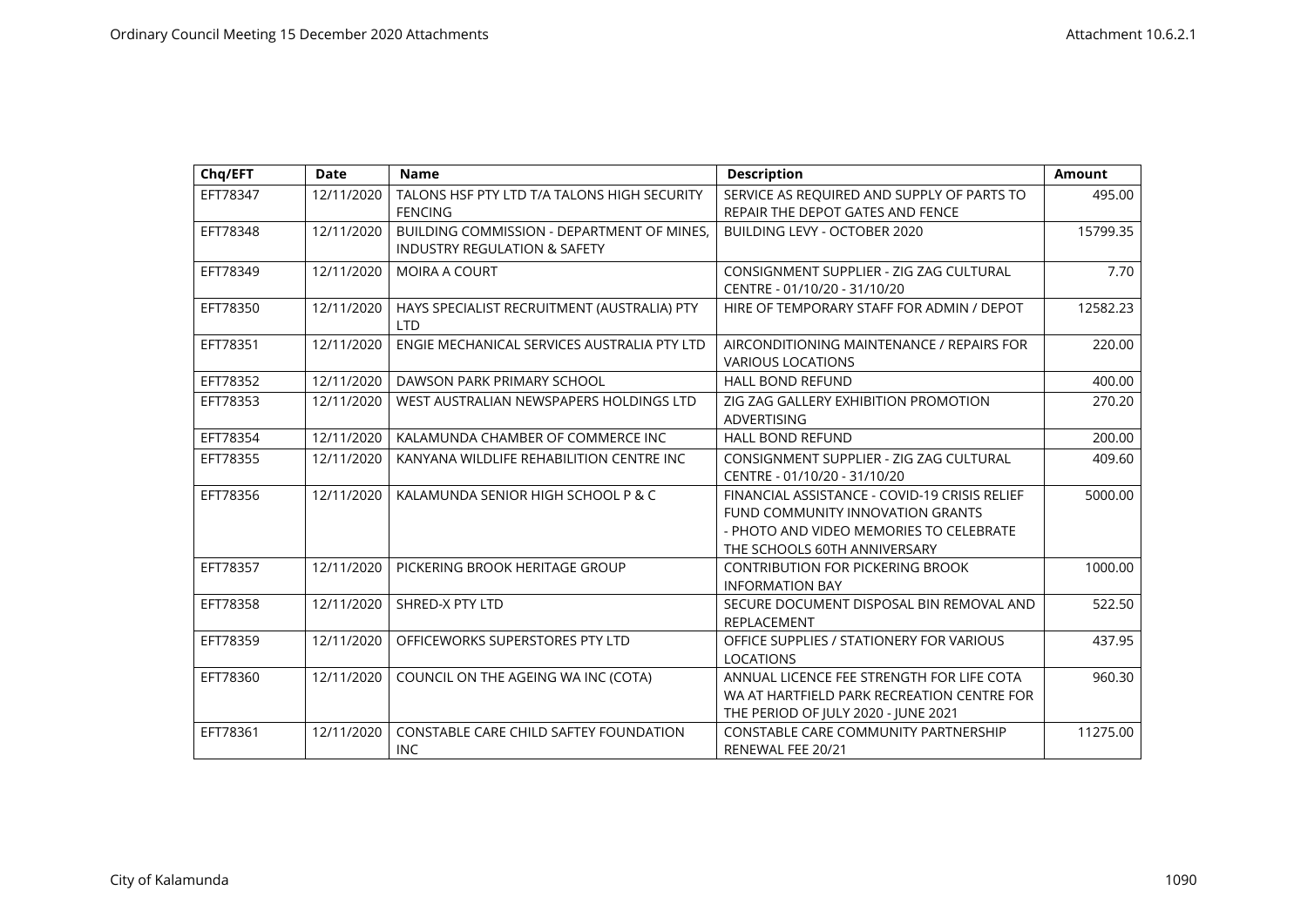| Chq/EFT  | <b>Date</b> | <b>Name</b>                                  | <b>Description</b>                                | <b>Amount</b> |
|----------|-------------|----------------------------------------------|---------------------------------------------------|---------------|
| EFT78362 | 12/11/2020  | <b>WOOLWORTHS GROUP LIMITED</b>              | <b>GROCERY SUPPLIES</b>                           | 1555.19       |
| EFT78363 | 12/11/2020  | FORRESTFIELD TENNIS CLUB (INC)               | FORRESTFIELD TENNIS CLUB HIRE FEES FROM           | 84.00         |
|          |             |                                              | HARTFIELD PARK RECREATION CENTRE - 01/10/20 -     |               |
|          |             |                                              | 31/10/20                                          |               |
| EFT78364 | 12/11/2020  | <b>EASTERN REGION SECURITY</b>               | SECURITY SERVICES TO VARIOUS LOCATIONS            | 6144.59       |
| EFT78365 | 12/11/2020  | <b>GLENDA DAWN CHARLTON (PODIATRY)</b>       | PODIATRY SERVICES AT JACK HEALEY CENTRE           | 729.30        |
| EFT78366 | 12/11/2020  | <b>CASTLEDINE &amp; CASTLEDINE DESIGNERS</b> | <b>DESIGN / ARTWORK &amp; PRINTING OF VARIOUS</b> | 165.00        |
|          |             |                                              | <b>ITEMS</b>                                      |               |
| EFT78367 | 12/11/2020  | DAWSON PARK PRIMARY SCHOOL P&C ASS           | FINANCIAL ASSISTANCE - COVID-19 CRISIS RELIEF     | 4800.00       |
|          |             |                                              | FUND COMMUNITY INNOVATION GRANTS -                |               |
|          |             |                                              | OUTDOOR CLASSROOM AND YARNING CIRCLE              |               |
| EFT78368 | 12/11/2020  | EASIFLEET MANAGEMENT                         | STAFF CONTRIBUTIONS TO NOVATED LEASES             | 3406.12       |
| EFT78369 | 12/11/2020  | <b>MARY &amp; NOEL HOFFMAN</b>               | CONSIGNMENT SUPPLIER - ZIG ZAG CULTURAL           | 84.00         |
|          |             |                                              | CENTRE - 01/10/20 - 31/10/20                      |               |
| EFT78370 | 12/11/2020  | <b>TOM CAIRNS</b>                            | CONSIGNMENT SUPPLIER - ZIG ZAG CULTURAL           | 12.60         |
|          |             |                                              | CENTRE - 01/10/20 - 31/10/20                      |               |
| EFT78371 | 12/11/2020  | <b>SHIRLEY SPENCER</b>                       | CONSIGNMENT SUPPLIER - ZIG ZAG CULTURAL           | 323.40        |
|          |             |                                              | CENTRE - 01/10/20 - 31/10/20                      |               |
| EFT78372 | 12/11/2020  | MULTILEC ENGINEERING                         | QUARTERLY SERVICING & TESTING OF LIFTS            | 7182.20       |
| EFT78373 | 12/11/2020  | DARLING RANGE SPORTS COLLEGE                 | <b>HALL BOND REFUND</b>                           | 400.00        |
| EFT78374 | 12/11/2020  | <b>CANNING MEWS STRATA</b>                   | <b>KEY BOND REFUND</b>                            | 50.00         |
| EFT78375 | 12/11/2020  | DRAINFLOW SERVICES PTY LTD                   | CLEANING / MAINTAINING STORM WATER DRAINS         | 10423.60      |
|          |             |                                              | AT VARIOUS LOCATIONS                              |               |
| EFT78376 | 12/11/2020  | <b>ANNE O'LEARY</b>                          | CONSIGNMENT SUPPLIER - ZIG ZAG CULTURAL           | 53.20         |
|          |             |                                              | CENTRE - 01/10/20 - 31/10/20                      |               |
| EFT78377 | 12/11/2020  | <b>ANNALIE GIBBONS</b>                       | SALE OF ARTWORK - GEM CAMERA CLUB                 | 105.00        |
|          |             |                                              | <b>EXHIBITION</b>                                 |               |
| EFT78378 | 12/11/2020  | <b>JOHANNA LARKIN ART</b>                    | CONSIGNMENT SUPPLIER - ZIG ZAG CULTURAL           | 63.00         |
|          |             |                                              | CENTRE - 01/10/20 - 31/10/20                      |               |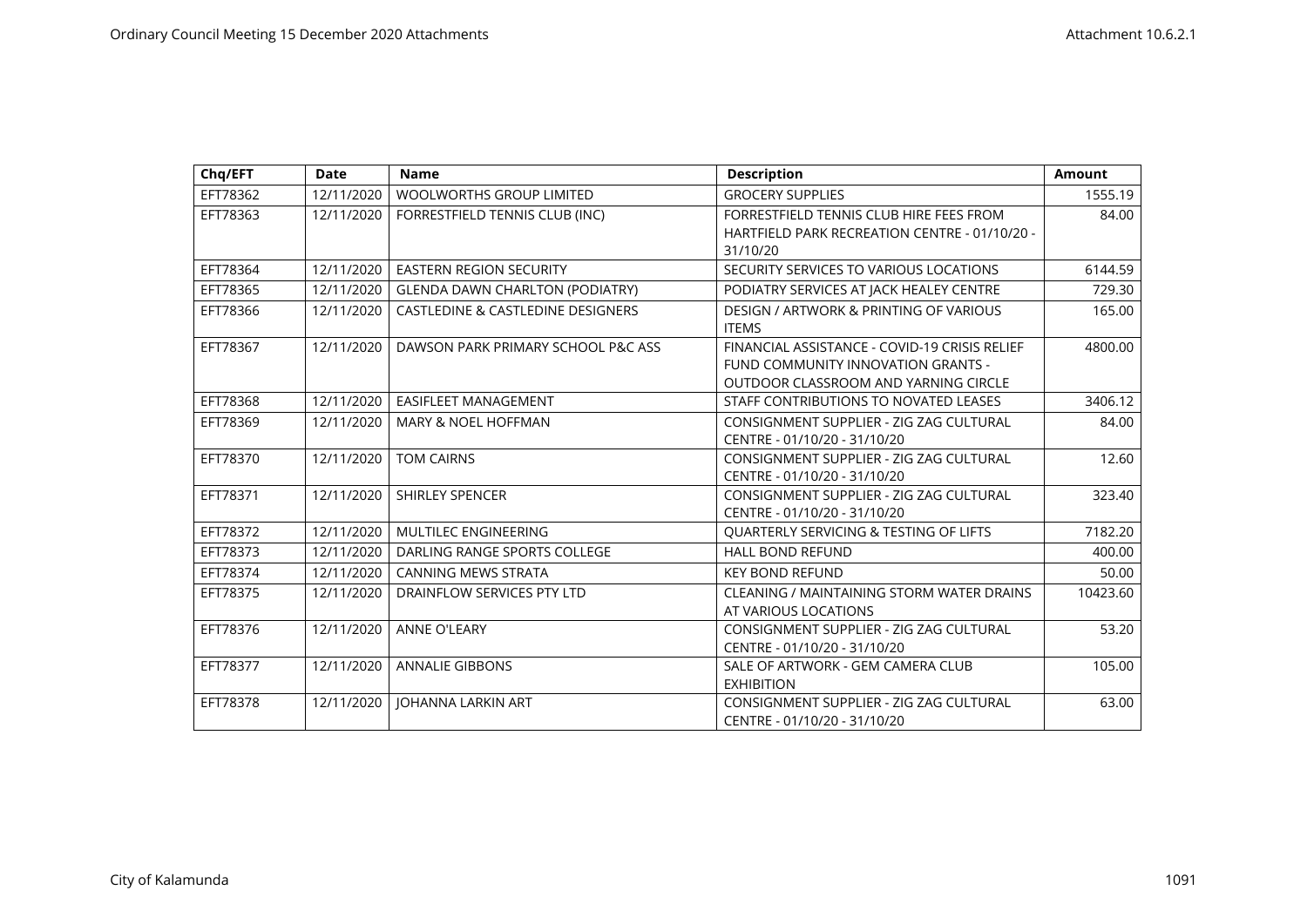| Chq/EFT  | <b>Date</b> | <b>Name</b>                                 | <b>Description</b>                                                                           | <b>Amount</b> |
|----------|-------------|---------------------------------------------|----------------------------------------------------------------------------------------------|---------------|
| EFT78379 | 12/11/2020  | <b>GUMNUTS &amp; LAVENDER</b>               | CONSIGNMENT SUPPLIER - ZIG ZAG CULTURAL<br>CENTRE - 01/10/20 - 31/10/20                      | 5.60          |
| EFT78380 | 12/11/2020  | STATE WIDE TURF SERVICES                    | TURF SUPPLIES / MAINTENANCE FOR VARIOUS<br><b>LOCATIONS</b>                                  | 5616.87       |
| EFT78381 | 12/11/2020  | <b>CHRISTINE VITLER</b>                     | CONSIGNMENT SUPPLIER - ZIG ZAG CULTURAL<br>CENTRE - 01/10/20 - 31/10/20                      | 5.25          |
| EFT78382 | 12/11/2020  | <b>BEAVER TREE SERVICES</b>                 | <b>GENERAL TREE SERVICES / UNDER POWERLINES</b><br>PRUNING FOR VARIOUS LOCATIONS             | 104979.25     |
| EFT78383 | 12/11/2020  | WEST-SURE GROUP PTY LTD                     | CASH IN TRANSIT - OCTOBER 2020                                                               | 1471.53       |
| EFT78384 | 12/11/2020  | STARSTRUCK DANCE CHALLENGE                  | <b>HALL BOND REFUND</b>                                                                      | 400.00        |
| EFT78385 | 12/11/2020  | <b>KARIN HOTCHKIN</b>                       | CONSIGNMENT SUPPLIER - ZIG ZAG CULTURAL<br>CENTRE - 01/10/20 - 31/10/20                      | 51.45         |
| EFT78386 | 12/11/2020  | <b>ALISON MULCAHY</b>                       | CONSIGNMENT SUPPLIER - ZIG ZAG CULTURAL<br>CENTRE - 01/10/20 - 31/10/20                      | 94.50         |
| EFT78387 | 12/11/2020  | THE GOOD GUYS                               | <b>ELECTRICAL SUPPLIES</b>                                                                   | 399.00        |
| EFT78388 | 12/11/2020  | THE PETAL PRESS                             | CONSIGNMENT SUPPLIER - ZIG ZAG CULTURAL<br>CENTRE - 01/10/20 - 31/10/20                      | 28.70         |
| EFT78389 | 12/11/2020  | <b>BOONADOO</b>                             | CONSIGNMENT SUPPLIER - ZIG ZAG CULTURAL<br>CENTRE - 01/10/20 - 31/10/20                      | 14.00         |
| EFT78390 | 12/11/2020  | <b>BIG SKY ENTERTAINMENT PTY LTD</b>        | <b>COUNTRY LEGENDS PERFORMANCE FOR 4 NOV</b><br><b>MORNING MUSIC 2020</b>                    | 1100.00       |
| EFT78391 | 12/11/2020  | <b>SARAH KEIRLE</b>                         | CONSIGNMENT SUPPLIER - ZIG ZAG CULTURAL<br>CENTRE - 01/10/20 - 31/10/20                      | 77.00         |
| EFT78392 | 12/11/2020  | <b>KEN WYATT MP</b>                         | HALL BOND REFUND FOR THE USE OF THE<br>SEMINAR ROOM AT THE ZIG ZAG CULTURAL<br><b>CENTRE</b> | 300.00        |
| EFT78393 | 12/11/2020  | <b>CLAIRE O'NEILL - CLAIRE'S EMBROIDERY</b> | CONSIGNMENT SUPPLIER - ZIG ZAG CULTURAL<br>CENTRE - 01/10/20 - 31/10/20                      | 16.80         |
| EFT78394 | 12/11/2020  | <b>LINDA STONES</b>                         | CONSIGNMENT SUPPLIER - ZIG ZAG CULTURAL<br>CENTRE - 01/10/20 - 31/10/20                      | 158.20        |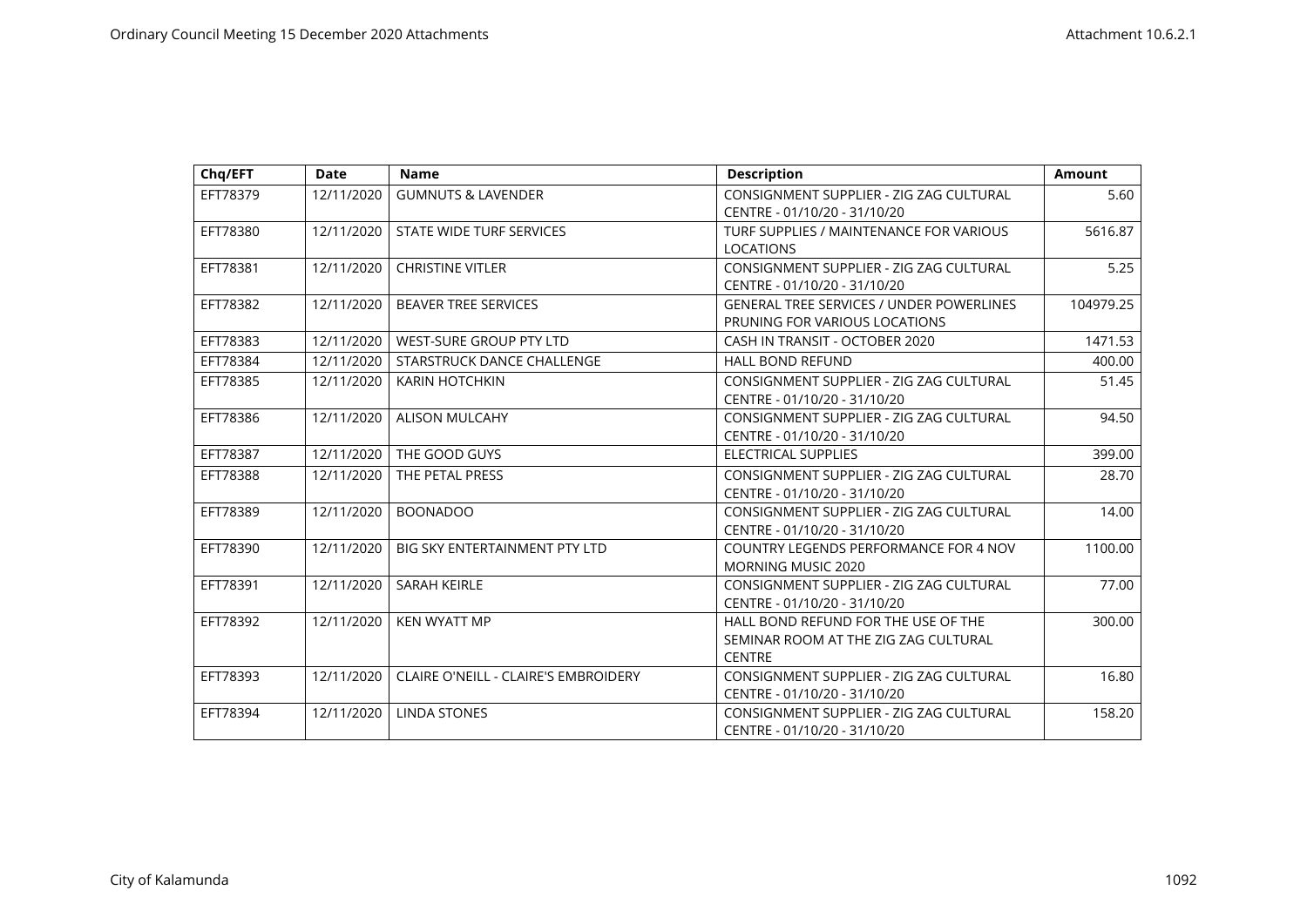| Chq/EFT  | <b>Date</b> | <b>Name</b>                               | <b>Description</b>                                                                                              | <b>Amount</b> |
|----------|-------------|-------------------------------------------|-----------------------------------------------------------------------------------------------------------------|---------------|
| EFT78395 | 12/11/2020  | <b>IAN MOSS</b>                           | CONSIGNMENT SUPPLIER - ZIG ZAG CULTURAL<br>CENTRE - 01/10/20 - 31/10/20                                         | 84.00         |
| EFT78396 | 12/11/2020  | LEWIS FAMILY TRUST T/A DATA TECH SERVICES | <b>BUILDING MAINTENANCE TELEPHONE / SECURITY</b><br>LINE REPAIR WORK                                            | 862.40        |
| EFT78397 | 12/11/2020  | <b>JANICE PITTMAN</b>                     | CONSIGNMENT SUPPLIER - ZIG ZAG CULTURAL<br>CENTRE - 01/10/20 - 31/10/20                                         | 11.55         |
| EFT78398 | 12/11/2020  | SAFE T CARD AUSTRALIA PTY LTD             | MONTHLY MONITORING CHARGES FOR VARIOUS<br><b>LOCATIONS</b>                                                      | 132.00        |
| EFT78399 | 12/11/2020  | <b>MARY FORWARD</b>                       | CONSIGNMENT SUPPLIER - ZIG ZAG CULTURAL<br>CENTRE - 01/10/20 - 31/10/20                                         | 59.85         |
| EFT78400 | 12/11/2020  | PHILLIP CHARLES CROSS                     | <b>RATES REFUND</b>                                                                                             | 452.60        |
| EFT78401 | 12/11/2020  | KALAMUNDA ELECTRICS                       | ELECTRICAL REPAIRS / MAINTENANCE FOR<br><b>VARIOUS LOCATIONS</b>                                                | 15650.63      |
| EFT78402 | 12/11/2020  | THE ARTFUL FLOWE - FELICIA LOWE           | CONSIGNMENT SUPPLIER - ZIG ZAG CULTURAL<br>CENTRE - 01/10/20 - 31/10/20                                         | 78.40         |
| EFT78403 | 12/11/2020  | <b>DAVID GREEN</b>                        | CONSIGNMENT SUPPLIER - ZIG ZAG CULTURAL<br>CENTRE - 01/10/20 - 31/10/20                                         | 13.93         |
| EFT78404 | 12/11/2020  | <b>SANDRA A HALL</b>                      | CONSIGNMENT SUPPLIER - ZIG ZAG CULTURAL<br>CENTRE - 01/10/20 - 31/10/20                                         | 28.00         |
| EFT78405 | 12/11/2020  | KALAMUNDA RANGERS INCORPORATED            | FINANCIAL ASSISTANCE - COVID-19 CRISIS RELIEF<br>FUND COMMUNITY INNOVATION GRANTS - SERIES<br>OF HAVE A GO DAYS | 5000.00       |
| EFT78406 | 12/11/2020  | ASHIAD PTY LTD T/A CUROST MILK SUPPLY     | MILK SUPPLY FOR ADMINISTRATION CENTRE AND<br><b>OPERATIONS CENTRE</b>                                           | 449.56        |
| EFT78407 | 12/11/2020  | DFP RECRUITMENT SERVICES PTY LTD          | HIRE OF TEMPORARY STAFF FOR DEPOT / ADMIN                                                                       | 3203.01       |
| EFT78408 | 12/11/2020  | <b>MAVIS PASKULICH</b>                    | CONSIGNMENT SUPPLIER - ZIG ZAG CULTURAL<br>CENTRE - 01/10/20 - 31/10/20                                         | 137.90        |
| EFT78409 | 12/11/2020  | SARAH-ANN JONES                           | PART DOG STERILIZATION REFUND                                                                                   | 30.00         |
| EFT78410 | 12/11/2020  | A1 TROJAN PEST CONTROL                    | PEST CONTROL SERVICES FOR VARIOUS<br><b>LOCATIONS</b>                                                           | 909.00        |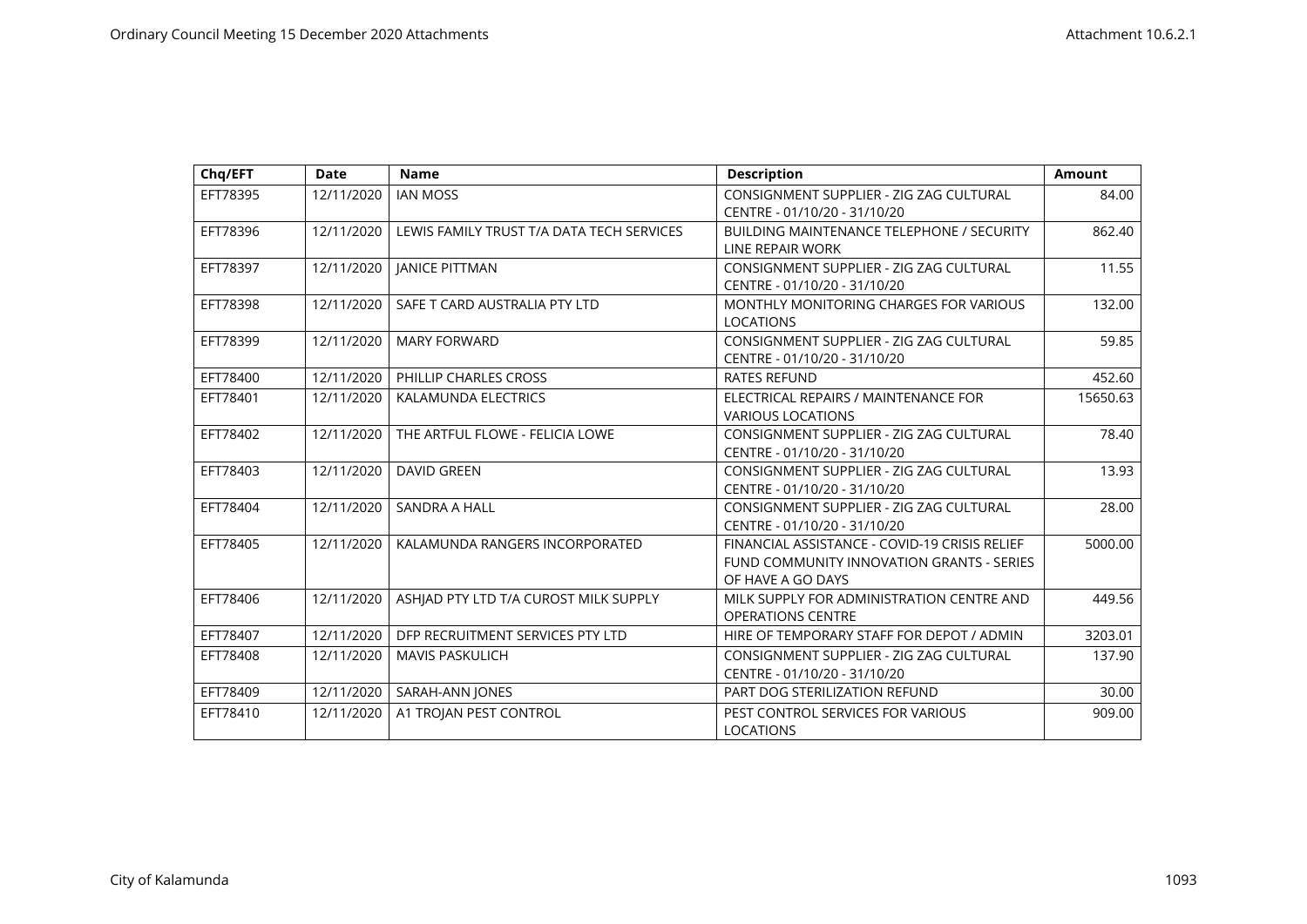| Chq/EFT  | <b>Date</b> | <b>Name</b>                                  | <b>Description</b>                       | <b>Amount</b> |
|----------|-------------|----------------------------------------------|------------------------------------------|---------------|
| EFT78411 | 12/11/2020  | OFF PEN PUBLISHING - BETH BAKER              | CONSIGNMENT SUPPLIER - ZIG ZAG CULTURAL  | 40.74         |
|          |             |                                              | CENTRE - 01/10/20 - 31/10/20             |               |
| EFT78412 | 12/11/2020  | STAN THE TYRE MAN ( STAN'S TYRE SERVICE WA ) | <b>PLANT / VEHICLE PARTS</b>             | 753.50        |
| EFT78413 | 12/11/2020  | <b>BALLIGART - HELEN LOCK</b>                | CONSIGNMENT SUPPLIER - ZIG ZAG CULTURAL  | 20.30         |
|          |             |                                              | CENTRE - 01/10/20 - 31/10/20             |               |
| EFT78414 | 12/11/2020  | <b>FLEETCARE PTY LTD</b>                     | STAFF CONTRIBUTIONS TO NOVATED LEASING   | 6659.29       |
| EFT78415 | 12/11/2020  | PETER WEBB                                   | CONSIGNMENT SUPPLIER - ZIG ZAG CULTURAL  | 27.09         |
|          |             |                                              | CENTRE - 01/10/20 - 31/10/20             |               |
| EFT78416 | 12/11/2020  | FREMANTLE PRESS INC                          | SUPPLY OF VARIOUS MERCHANDISE FOR RESALE | 674.49        |
|          |             |                                              | AT THE ZIG ZAG CULTURAL CENTRE           |               |
| EFT78417 | 12/11/2020  | LINDAS BOOKS / ROLEYSTONE COURIER            | CONSIGNMENT SUPPLIER - ZIG ZAG CULTURAL  | 37.80         |
|          |             |                                              | CENTRE - 01/10/20 - 31/10/20             |               |
| EFT78418 | 12/11/2020  | <b>BRENDAS CLAY CRAFT</b>                    | CONSIGNMENT SUPPLIER - ZIG ZAG CULTURAL  | 20.23         |
|          |             |                                              | CENTRE - 01/10/20 - 31/10/20             |               |
| EFT78419 | 12/11/2020  | <b>IRENE YOUNG</b>                           | CONSIGNMENT SUPPLIER - ZIG ZAG CULTURAL  | 12.60         |
|          |             |                                              | CENTRE - 01/10/20 - 31/10/20             |               |
| EFT78420 | 12/11/2020  | NICKY WINTER - KASZAZZ IN KALAMUNDA          | CONSIGNMENT SUPPLIER - ZIG ZAG CULTURAL  | 62.30         |
|          |             |                                              | CENTRE - 01/10/20 - 31/10/20             |               |
| EFT78421 | 12/11/2020  | THE LUCKY CHARM                              | NEWSPAPERS / MAGAZINES SUPPLIES FOR      | 44.98         |
|          |             |                                              | KALAMUNDA LIBRARY                        |               |
| EFT78422 | 12/11/2020  | KATRINA BERGIN                               | HALL & KEY BOND REFUND                   | 250.00        |
| EFT78423 | 12/11/2020  | <b>HERB &amp; ESSENCE</b>                    | CONSIGNMENT SUPPLIER - ZIG ZAG CULTURAL  | 6.30          |
|          |             |                                              | CENTRE - 01/10/20 - 31/10/20             |               |
| EFT78424 | 12/11/2020  | SEATADVISOR PTY LTD                          | TICKET SALES FEES - OCTOBER 2020         | 203.83        |
| EFT78425 | 12/11/2020  | <b>FRAMES OF THE FOREST</b>                  | CONSIGNMENT SUPPLIER - ZIG ZAG CULTURAL  | 54.60         |
|          |             |                                              | CENTRE - 01/10/20 - 31/10/20             |               |
| EFT78426 | 12/11/2020  | PERTH HILLS & WHEATBELT BAND                 | PERFORMANCE AT NAIDOC WEEK CULTURAL      | 550.00        |
|          |             |                                              | <b>AWARENESS TRAINING</b>                |               |
| EFT78427 | 12/11/2020  | <b>SECURE PAY</b>                            | <b>TICKET TRANSACTIONS FEES</b>          | 20.10         |
| EFT78428 | 12/11/2020  | <b>SG FLEET AUSTRALIA PTY LTD</b>            | STAFF CONTRIBUTIONS TO NOVATED LEASES    | 1181.28       |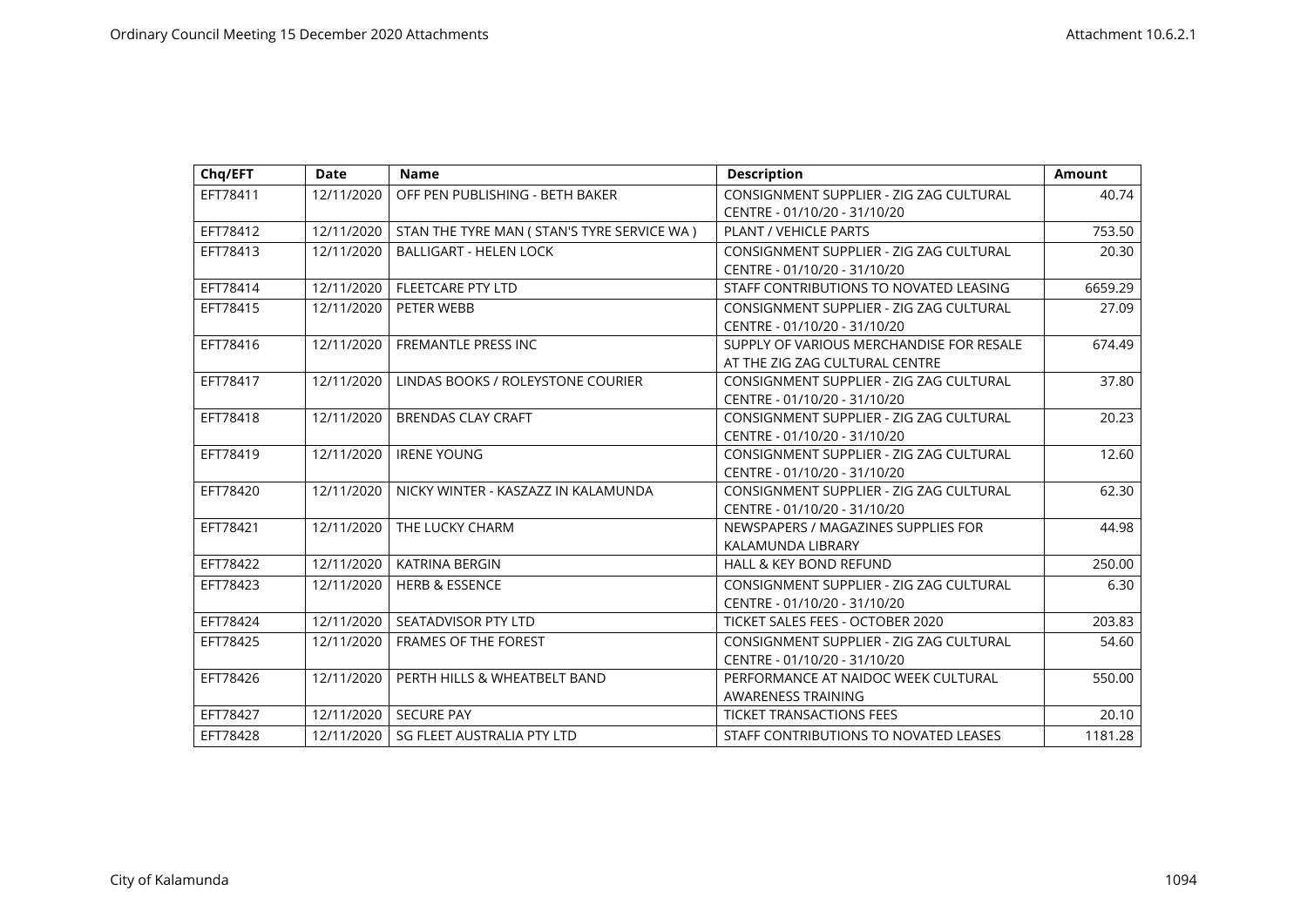| Chq/EFT  | <b>Date</b> | <b>Name</b>                          | <b>Description</b>                          | <b>Amount</b> |
|----------|-------------|--------------------------------------|---------------------------------------------|---------------|
| EFT78429 | 12/11/2020  | AUS CHILL TECHNICAL SERVICES PTY LTD | SUPPLY AIR CONDITIONING REPAIRS AND         | 363.00        |
|          |             |                                      | INSTALLATION AT ADMIN BUILDING              |               |
| EFT78430 | 12/11/2020  | <b>MARKET CREATIONS</b>              | MARKETING & TECHNOLOGY SERVICE FEES &       | 28188.02      |
|          |             |                                      | MONTHLY CLOUD HOSTING SERVICES              |               |
| EFT78431 | 12/11/2020  | <b>BICKLEY VALLEY COTTAGE</b>        | CONSIGNMENT SUPPLIER - ZIG ZAG CULTURAL     | 45.50         |
|          |             |                                      | CENTRE - 01/10/20 - 31/10/20                |               |
| EFT78432 | 12/11/2020  | PROQUEST LLC                         | SYNDETIC COVER IMAGES 1 OCTOBER 2020 - 30   | 567.66        |
|          |             |                                      | SEPTEMBER 2021                              |               |
| EFT78433 | 12/11/2020  | BRETT DAVID INVESTMENTS PTY LTD T/A  | PROJECT MANAGEMENT SERVICES FOR             | 6858.88       |
|          |             | SUCCESSFUL PROJECTS                  | KALAMUNDA COMMUNITY CENTRE - OCTOBER        |               |
|          |             |                                      | 2020                                        |               |
| EFT78434 | 12/11/2020  | SPICK AND SPAN COMMERCIAL PROPERTY   | CLEANING SERVICES & CONSUMABLES FOR         | 6366.26       |
|          |             | <b>MAINTENANCE PTY LTD</b>           | <b>VARIOUS LOCATIONS</b>                    |               |
| EFT78435 | 12/11/2020  | <b>ENTIRE FIRE MANAGEMENT</b>        | FIREBREAK MAINTENANCE AT VARIOUS            | 7623.00       |
|          |             |                                      | <b>LOCATIONS</b>                            |               |
| EFT78436 | 12/11/2020  | RELATIONSHIPS AUSTRALIA WA INC       | EMPLOYMENT ASSISTANCE PROGRAM SESSIONS      | 660.00        |
| EFT78437 | 12/11/2020  | <b>SALLY EDMONDS ART</b>             | CONSIGNMENT SUPPLIER - ZIG ZAG CULTURAL     | 39.20         |
|          |             |                                      | CENTRE - 01/10/20 - 31/10/20                |               |
| EFT78438 | 12/11/2020  | AURORA ABRAHAM                       | NAIDOC WK 2020: STORY TELLING ACTIVITIES AT | 1650.00       |
|          |             |                                      | <b>VARIOUS LOCATIONS</b>                    |               |
| EFT78439 | 12/11/2020  | DOWSING GROUP PTY LTD                | SUPPLY AND INSTALL THE RENEWAL OF EXISTING  | 37088.79      |
|          |             |                                      | PATHWAYS AT VARIOUS LOCATIONS               |               |
| EFT78440 | 12/11/2020  | ANIMAL PEST MANAGEMENT SERVICES      | VARIOUS ANIMAL PEST MANAGEMENT SERVICES     | 439.60        |
| EFT78441 | 12/11/2020  | <b>JACKIE WHITEHEAD</b>              | CONSIGNMENT SUPPLIER - ZIG ZAG CULTURAL     | 21.00         |
|          |             |                                      | CENTRE - 01/10/20 - 31/10/20                |               |
| EFT78442 | 12/11/2020  | <b>ALASTAIR TAYLOR</b>               | CONSIGNMENT SUPPLIER - ZIG ZAG CULTURAL     | 40.60         |
|          |             |                                      | CENTRE - 01/10/20 - 31/10/20                |               |
| EFT78443 | 12/11/2020  | SYLVANA DOUGLAS                      | CONSIGNMENT SUPPLIER - ZIG ZAG CULTURAL     | 16.80         |
|          |             |                                      | CENTRE - 01/10/20 - 31/10/20                |               |
| EFT78444 | 12/11/2020  | NYUNGAR.COM ( NEVILLE COLLARD )      | CONDUCT CULTURAL WALKS AT VARIOUS           | 1650.00       |
|          |             |                                      | <b>LOCATIONS</b>                            |               |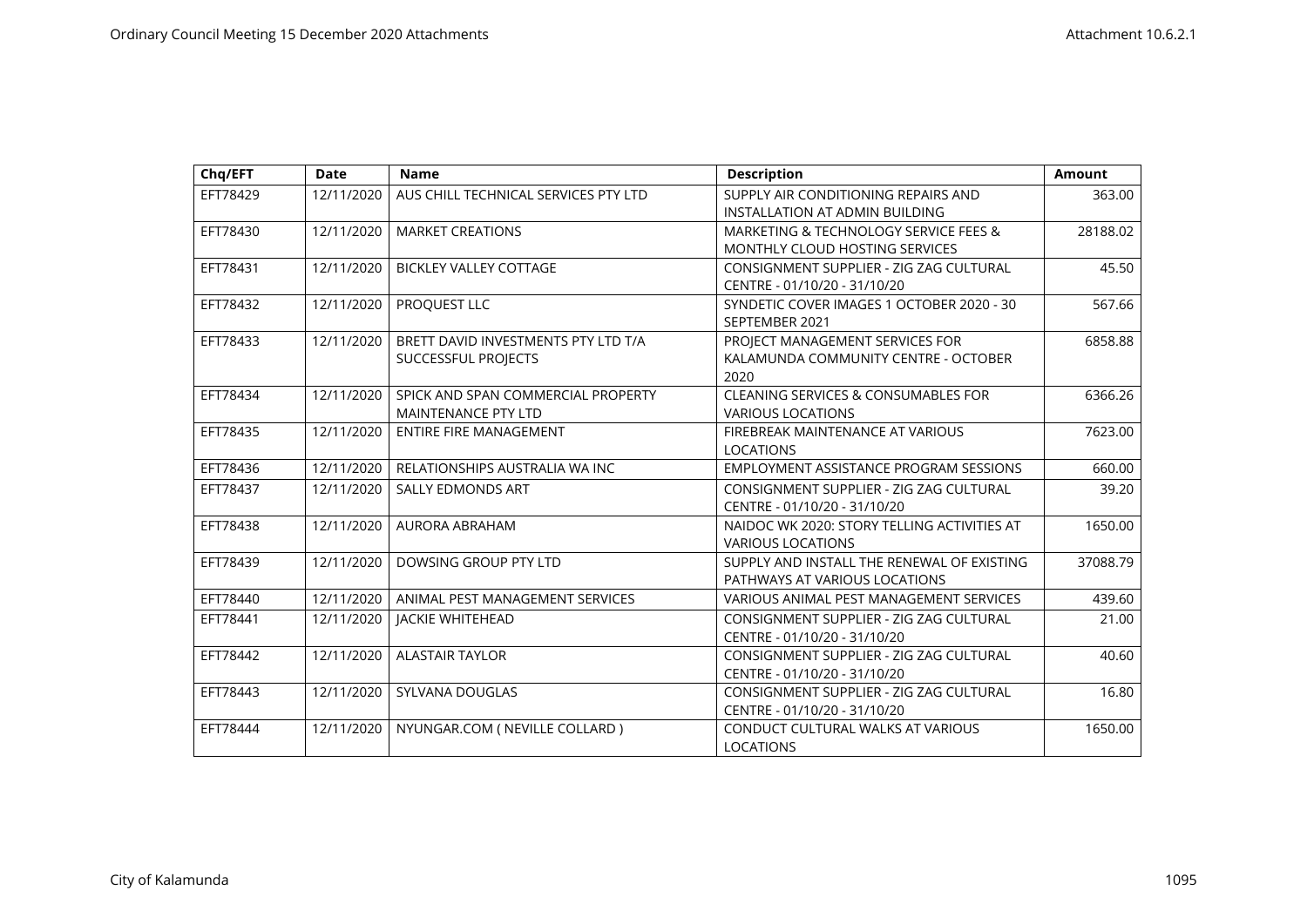| Chq/EFT  | Date       | <b>Name</b>                                                     | <b>Description</b>                                                                                                      | <b>Amount</b> |
|----------|------------|-----------------------------------------------------------------|-------------------------------------------------------------------------------------------------------------------------|---------------|
| EFT78445 | 12/11/2020 | ROAD SPECIALIST AUSTRALIA                                       | <b>PLANT / VEHICLE PARTS</b>                                                                                            | 166.76        |
| EFT78446 | 12/11/2020 | BOORLOO ABORIGINAL CULTURAL EXPERIENCE                          | PERFORMANCE SERVICES THROUGHOUT NAIDOC<br><b>WEEK PROGRAM 2020</b>                                                      | 4290.00       |
| EFT78447 | 12/11/2020 | EMPLOYEECONNECT PTY LTD                                         | MONTHLY SOFTWARE AND SERVICE FOR PRO FOR<br>OCTOBER 2020                                                                | 2986.41       |
| EFT78448 | 12/11/2020 | ORACLE CUSTOMER MANAGEMENT SOLUTIONS<br>PTY LTD T/AS ORACLE CMS | ORACLE AFTER HOURS SERVICE FEES                                                                                         | 1804.33       |
| EFT78449 | 12/11/2020 | <b>MAHARI</b>                                                   | CONSIGNMENT SUPPLIER - ZIG ZAG CULTURAL<br>CENTRE - 01/10/20 - 31/10/20                                                 | 183.40        |
| EFT78450 | 12/11/2020 | SOULWAYS                                                        | CONSIGNMENT SUPPLIER - ZIG ZAG CULTURAL<br>CENTRE - 01/10/20 - 31/10/20                                                 | 14.00         |
| EFT78451 | 12/11/2020 | TYRE STORAGE AND RECOVERY WA (TSR WA)                           | <b>COLLECTION AND RECYCLING OF TYRES FROM</b><br>THE WALLISTON TRANSFER STATION                                         | 391.91        |
| EFT78452 | 12/11/2020 | <b>FOCUS MUSIC WA LTD</b>                                       | FINANCIAL ASSISTANCE - COVID 19 CRISIS RELIEF<br>FUND COMMUNITY INNOVATION GRANTS -<br><b>ESTABLISH A SENIORS CHOIR</b> | 1000.00       |
| EFT78453 | 12/11/2020 | WALKINGTWOBYTWO                                                 | CONSIGNMENT SUPPLIER - ZIG ZAG CULTURAL<br>CENTRE - 01/10/20 - 31/10/20                                                 | 66.22         |
| EFT78454 | 12/11/2020 | <b>EMERG SOLUTIONS PTY LTD</b>                                  | BART SUBSCRIPTION GROUP PACKAGE FOR<br>KALAMUNDA BUSH FIRE BRIGADE                                                      | 1592.00       |
| EFT78455 | 12/11/2020 | <b>STUDIO SHEVA</b>                                             | CONSIGNMENT SUPPLIER - ZIG ZAG CULTURAL<br>CENTRE - 01/10/20 - 31/10/20                                                 | 108.85        |
| EFT78456 | 12/11/2020 | PAULINE NICE PHOTOGRAPHY                                        | CONSIGNMENT SUPPLIER - ZIG ZAG CULTURAL<br>CENTRE - 01/10/20 - 31/10/20                                                 | 35.00         |
| EFT78457 | 12/11/2020 | SARAH CARLTON ART                                               | CONSIGNMENT SUPPLIER - ZIG ZAG CULTURAL<br>CENTRE - 01/10/20 - 31/10/20                                                 | 79.80         |
| EFT78458 | 12/11/2020 | NATURE PHOTOGRAPHY BY NATHAN                                    | SUPPLY OF DIGITAL PHOTOS OF PERTH HILLS                                                                                 | 450.00        |
| EFT78459 | 12/11/2020 | HIRE INTELLIGENCE INTERNATIONAL LTD                             | IT EQUIPMENT HIRE FEES - PERIOD 26/10/20 -<br>25/11/20                                                                  | 4840.00       |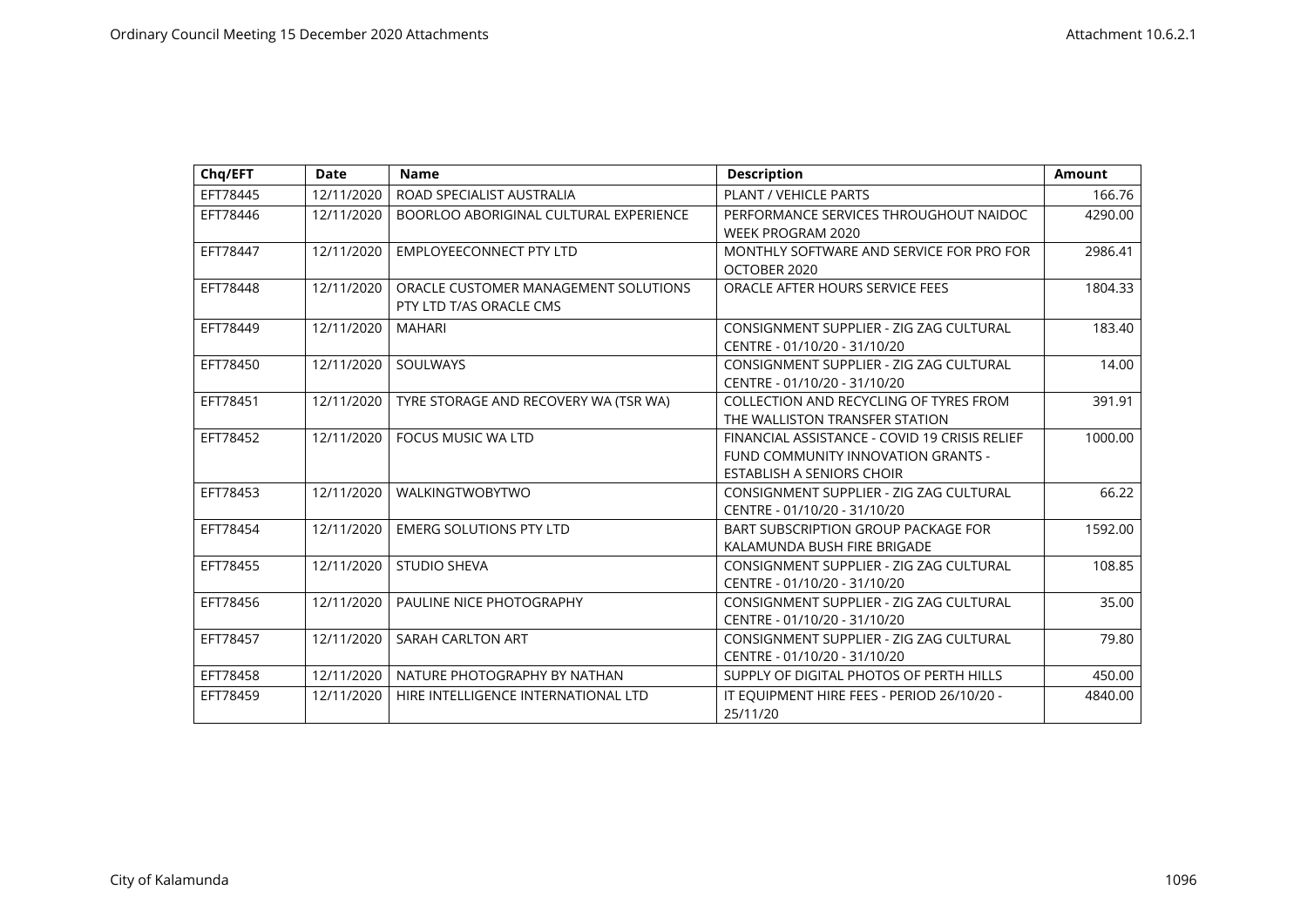| Chq/EFT  | <b>Date</b> | <b>Name</b>                                          | <b>Description</b>                                                                | <b>Amount</b> |
|----------|-------------|------------------------------------------------------|-----------------------------------------------------------------------------------|---------------|
| EFT78460 | 12/11/2020  | CHEVRON AUSTRALIA DOWNSTREAM FUELS PTY<br><b>LTD</b> | SUPPLY OF DIESEL FUEL FOR OPERATIONS CENTRE                                       | 21928.02      |
| EFT78461 | 12/11/2020  | <b>ERA HOSTING</b>                                   | MONTHLY VOIP FEES FOR EMERGENCY SERVICES                                          | 488.78        |
| EFT78462 | 12/11/2020  | <b>BANKSIA CREATIVE</b>                              | CONSIGNMENT SUPPLIER - ZIG ZAG CULTURAL<br>CENTRE - 01/10/20 - 31/10/20           | 4.20          |
| EFT78463 | 12/11/2020  | <b>WEST AUSTRALIAN BALLET</b>                        | BALLET MOVES & STORYTIME WORKSHOPS AT<br><b>LESMURDIE LIBRARY</b>                 | 480.00        |
| EFT78464 | 12/11/2020  | <b>CLARE JOHNSTON</b>                                | CONSIGNMENT SUPPLIER - ZIG ZAG CULTURAL<br>CENTRE - 01/10/20 - 31/10/20           | 221.20        |
| EFT78465 | 12/11/2020  | <b>GLOBAL GUMNUTS &amp; NURSERY</b>                  | CONSIGNMENT SUPPLIER - ZIG ZAG CULTURAL<br>CENTRE - 01/10/20 - 31/10/20           | 113.75        |
| EFT78466 | 12/11/2020  | MICHAEL SPEECHLEY                                    | 3 X 60 MINUTES CHILDREN'S BOOK WEEK<br><b>SESSIONS AT VARIOUS LIBRARIES</b>       | 650.00        |
| EFT78467 | 12/11/2020  | LANDSCAPE AND MAINTENANCE SOLUTIONS                  | MOWING OF PASSIVE AND ACTIVE RESERVES                                             | 22292.60      |
| EFT78468 | 12/11/2020  | PERTH ACCESS CONTROL AND SECURITY                    | SUPPLY AND INSTALL ROUTER TO TRANSFER<br>STATION TO RESOLVE SIGNAL ISSUES TO CCTV | 846.56        |
| EFT78469 | 12/11/2020  | BELL TRADING TRUST T/A NORTH STAR SECURITY           | CCTV MAINTENANCE CONECTION CHECK HPRC<br>HALE / HARTFIELD ROAD PS                 | 302.50        |
| EFT78470 | 12/11/2020  | MARSHALL'S WESTERN AUSTRALIAN HONEY                  | CONSIGNMENT SUPPLIER - ZIG ZAG CULTURAL<br>CENTRE - 01/10/20 - 31/10/20           | 161.70        |
| EFT78471 | 12/11/2020  | <b>LEAH DESMAY</b>                                   | CONSIGNMENT SUPPLIER - ZIG ZAG CULTURAL<br>CENTRE - 01/10/20 - 31/10/20           | 24.50         |
| EFT78472 | 12/11/2020  | THE OLD MARKET GARDEN                                | CONSIGNMENT SUPPLIER - ZIG ZAG CULTURAL<br>CENTRE - 01/10/20 - 31/10/20           | 51.80         |
| EFT78473 | 12/11/2020  | JASON MATZ PHOTOGRAPHY                               | SALE OF ARTWORK - GEM CAMERA CLUB<br><b>EXHIBITION</b>                            | 210.00        |
| EFT78474 | 12/11/2020  | <b>VIKRANT DESHPANDE</b>                             | SALE OF ARTWORK - GEM CAMERA CLUB<br><b>EXHIBITION</b>                            | 209.30        |
| EFT78475 | 12/11/2020  | <b>ANNELIESE PAULL</b>                               | <b>FOOTPATH DEPOSIT REFUND</b>                                                    | 500.00        |
| EFT78476 | 12/11/2020  | <b>MARILYN DECENA</b>                                | <b>CROSSOVER CONTRIBUTION</b>                                                     | 428.00        |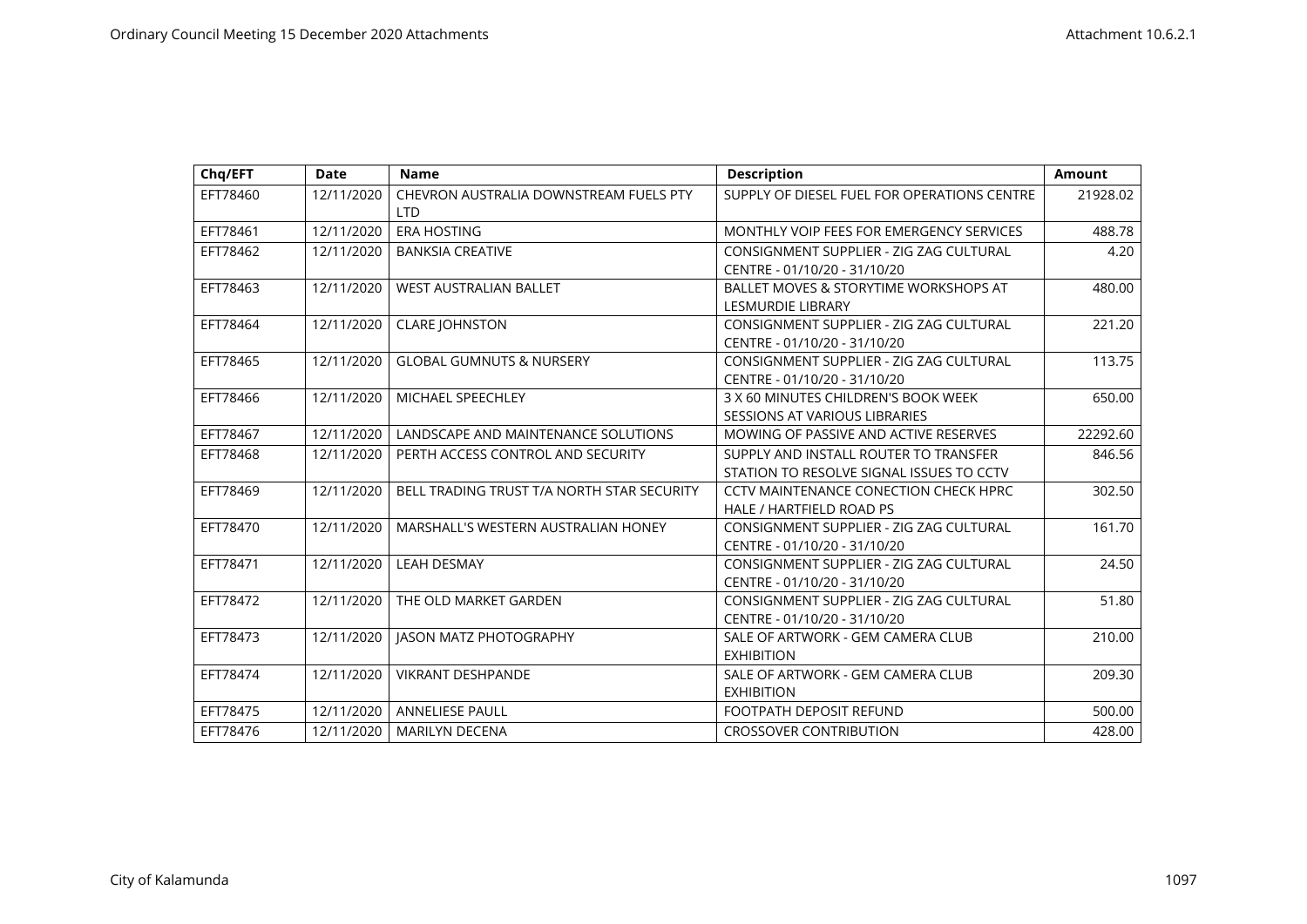| Chq/EFT  | <b>Date</b> | <b>Name</b>                                 | <b>Description</b>                           | <b>Amount</b> |
|----------|-------------|---------------------------------------------|----------------------------------------------|---------------|
| EFT78477 | 12/11/2020  | PHILIP ROSSOUW                              | <b>CROSSOVER CONTRIBUTION</b>                | 428.00        |
| EFT78478 | 12/11/2020  | <b>SHABBI PHELPS</b>                        | SALE OF ARTWORK - ELEMENTS REVISITED         | 2628.00       |
|          |             |                                             | EXHIBITION & BOND REFUND FOR THE USE OF      |               |
|          |             |                                             | THE GALLERY AT THE ZIG ZAG CULTURAL CENTRE   |               |
| EFT78479 | 12/11/2020  | <b>HOT TODDY</b>                            | <b>KEY BOND REFUND</b>                       | 50.00         |
| EFT78480 | 19/11/2020  | <b>LESLEY BOYD</b>                          | COUNCILLOR ALLOWANCE - 01/11/20 - 30/11/20   | 2131.67       |
| EFT78481 | 19/11/2020  | KATHLEEN (KATHY) RITCHIE                    | COUNCILLOR ALLOWANCE - 01/11/20 - 30/11/20   | 2131.67       |
| EFT78482 | 19/11/2020  | <b>LISA COOPER</b>                          | COUNCILLOR ALLOWANCE - 01/11/20 - 30/11/20   | 2131.67       |
| EFT78483 | 19/11/2020  | <b>JOHN GIARDINA</b>                        | COUNCILLOR ALLOWANCE - 01/11/20 - 30/11/20   | 2131.67       |
| EFT78484 | 19/11/2020  | <b>GEOFF STALLARD</b>                       | COUNCILLOR ALLOWANCE - 01/11/20 - 30/11/20   | 2131.67       |
| EFT78485 | 19/11/2020  | SUSAN (SUE) BILICH                          | COUNCILLOR ALLOWANCE - 01/11/20 - 30/11/20   | 2131.67       |
| EFT78486 | 19/11/2020  | <b>BROOKE O'DONNELL</b>                     | COUNCILLOR ALLOWANCE - 01/11/20 - 30/11/20   | 2131.67       |
| EFT78487 | 19/11/2020  | <b>MARGARET THOMAS</b>                      | COUNCILLOR ALLOWANCE - 01/11/20 - 30/11/20   | 8071.09       |
| EFT78488 | 19/11/2020  | DYLAN O'CONNOR                              | COUNCILLOR ALLOWANCE - 01/11/20 - 30/11/20   | 3438.50       |
| EFT78489 | 19/11/2020  | <b>JANELLE SEWELL</b>                       | COUNCILLOR ALLOWANCE - 01/11/20 - 30/11/20   | 2131.67       |
| EFT78490 | 19/11/2020  | <b>MARY CANNON</b>                          | COUNCILLOR ALLOWANCE - 01/11/20 - 30/11/20   | 2131.67       |
| EFT78491 | 19/11/2020  | <b>CAMERON BLAIR</b>                        | COUNCILLOR ALLOWANCE - 01/11/20 - 30/11/20   | 2131.67       |
| EFT78492 | 26/11/2020  | BARNETTS (WA) PTY LTD                       | ARCHITECTURAL HARDWARE SUPPLIES              | 560.03        |
| EFT78493 | 26/11/2020  | THE WORKWEAR GROUP PTY LTD                  | SUPPLY OF UNIFORM FOR VARIOUS STAFF          | 1415.62       |
|          |             |                                             | <b>MEMBERS AT OPERATIONS CENTRE</b>          |               |
| EFT78494 | 26/11/2020  | WEX AUSTRALIA PTY LTD - WRIGHT EXPRESS FUEL | FUEL - PERIOD ENDING 23/11/20                | 833.13        |
|          |             | <b>CARDS AUSTRALIA LTD</b>                  |                                              |               |
| EFT78495 | 26/11/2020  | M&M FAMILY TRUST TRADING AS CCS STRATEGIC   | PAYMENT 4 - BUSINESS CASE FOR A NEW AQUATIC  | 18739.60      |
|          |             |                                             | FACILIYT CENTRE - 20% PRESENTATION OF DRAFT  |               |
|          |             |                                             | <b>BUSINESS CASE</b>                         |               |
| EFT78496 | 26/11/2020  | <b>HL GEOSPATIAL</b>                        | SUPPLY & DELIVERY OF SURVEY EQUIPMENT        | 1553.20       |
| EFT78497 | 26/11/2020  | EXTERIA (LANDMARK ENGINEERING AND DESIGN    | REPAIRS TO EXISTING TABLE SETTINGS AT KALARI | 652.30        |
|          |             | PTY LTD)                                    | <b>DRIVE</b>                                 |               |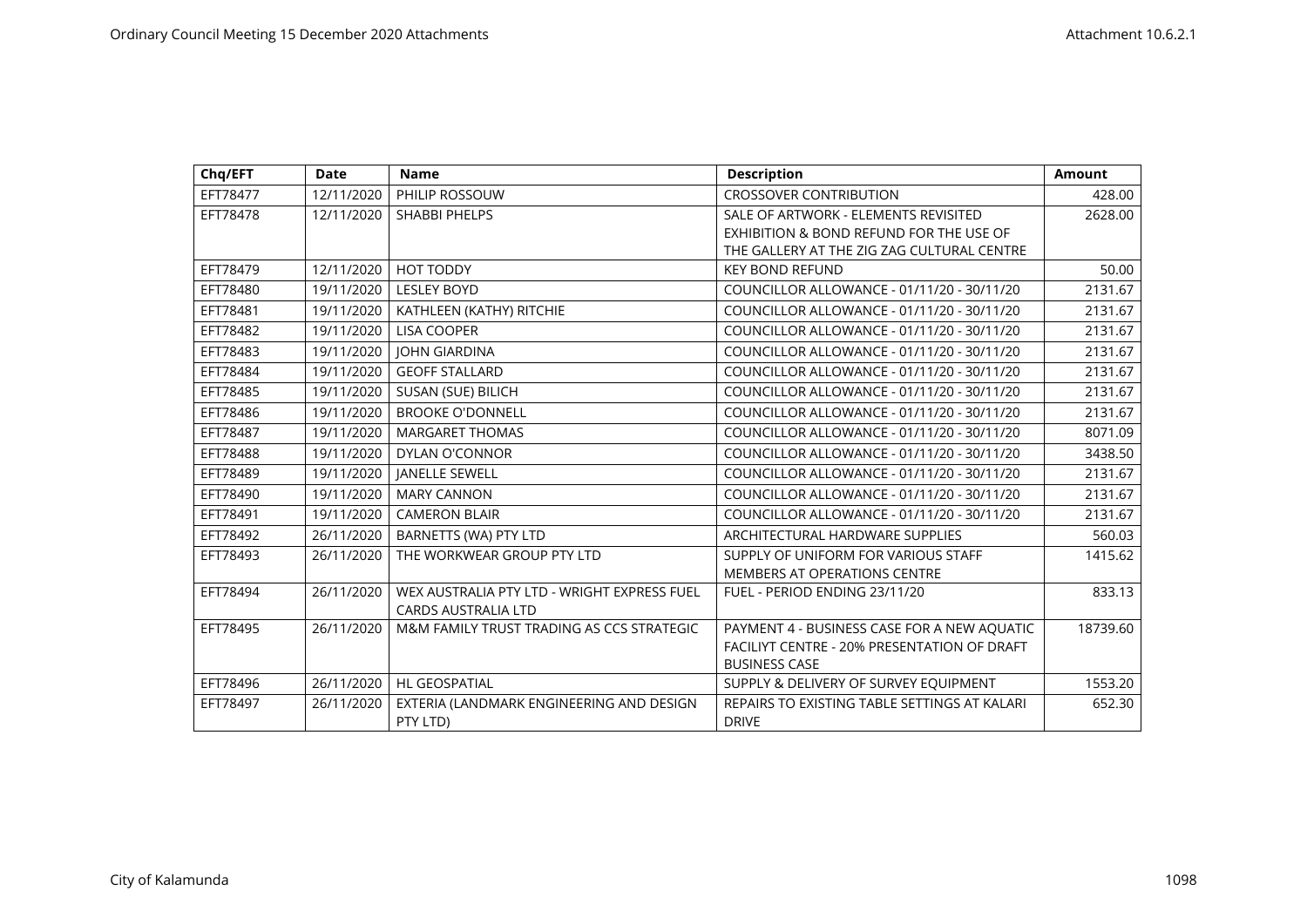| Chq/EFT  | <b>Date</b> | <b>Name</b>                                    | <b>Description</b>                                            | <b>Amount</b> |
|----------|-------------|------------------------------------------------|---------------------------------------------------------------|---------------|
| EFT78498 | 26/11/2020  | <b>IMAGE EMBROIDERY</b>                        | SUPPLY OF UNIFORM FOR VARIOUS STAFF<br><b>MEMBERS</b>         | 672.10        |
| EFT78499 | 26/11/2020  | PFD FOOD SERVICES - HOLLIER DICKSONS           | KIOSK SUPPLIES FOR HARTFIELD PARK<br><b>RECREATION CENTRE</b> | 501.95        |
| EFT78500 | 26/11/2020  | <b>COLLECTOR OF PUBLIC MONIES (CENTRELINK)</b> | CENTREPAY TRANSACTION FEES FOR SEPTEMBER<br>2020              | 84.48         |
| EFT78501 | 26/11/2020  | TAMAN DIAMOND TOOLS AND MACHINERY              | <b>PLANT / VEHICLE PARTS</b>                                  | 2343.00       |
| EFT78502 | 26/11/2020  | <b>ERGOLINK</b>                                | SUPPLY OF VARIOUS ERGONOMIC OFFICE<br><b>SUPPLIES</b>         | 204.66        |
| EFT78503 | 26/11/2020  | VIP CARPET AND UPHOLSTERY CLEANING SERVICE     | CARPET CLEANING AT WOODLUPINE COMMUNITY<br><b>CENTRE</b>      | 650.00        |
| EFT78504 | 26/11/2020  | <b>TOTALLY WORKWEAR</b>                        | SUPPLY OF PROTECTIVE CLOTHING                                 | 1523.25       |
| EFT78505 | 26/11/2020  | <b>SCOTT PRINT</b>                             | SUPPLY & PRINTING OF RECREATION BOOKLETS                      | 738.10        |
| EFT78506 | 26/11/2020  | SALVATORE & FRANCA CAMPO                       | <b>CROSSOVER CONTRIBUTION</b>                                 | 428.00        |
| EFT78507 | 26/11/2020  | <b>MARIAN JOAN TREVITHICK</b>                  | <b>RATES REFUND</b>                                           | 782.88        |
| EFT78508 | 26/11/2020  | <b>LESLEY BOYD</b>                             | <b>HALL &amp; KEY BOND REFUND</b>                             | 750.00        |
| EFT78509 | 26/11/2020  | <b>GERARD &amp; THERESA DALY</b>               | <b>CROSSOVER CONTRIBUTION</b>                                 | 428.00        |
| EFT78510 | 26/11/2020  | PERTH OBSERVATORY                              | PUBLIC TALK ON THE NIGHT SKY AT LESMURDIE<br>LIBRARY          | 100.00        |
| EFT78511 | 26/11/2020  | <b>DAVID MAYERS</b>                            | PART DOG REFUND FOR PASSING OF GYPSY                          | 20.00         |
| EFT78512 | 26/11/2020  | <b>MEGAN JANE WELLSTEAD</b>                    | PART DOG STERILISATION FEE REFUND                             | 30.00         |
| EFT78513 | 26/11/2020  | AUSTRALIAN SERVICES UNION                      | <b>PAYROLL DEDUCTIONS</b>                                     | 71.70         |
| EFT78514 | 26/11/2020  | CITY OF KALAMUNDA STAFF SOCIAL CLUB            | <b>PAYROLL DEDUCTIONS</b>                                     | 156.00        |
| EFT78515 | 26/11/2020  | <b>AUSTRALIA POST</b>                          | <b>COUNTER BILLPAY TRANSACTION FEES</b>                       | 2679.97       |
| EFT78516 | 26/11/2020  | <b>BUNNINGS BUILDING SUPPLIES</b>              | HARDWARE SUPPLIES FOR VARIOUS LOCATIONS                       | 1148.86       |
| EFT78517 | 26/11/2020  | <b>COATES HIRE OPERATIONS PTY LTD</b>          | PLANT / EQUIPMENT HIRE                                        | 575.45        |
| EFT78518 | 26/11/2020  | NAPA - A DIVISION OF GPC ASIA PACIFIC PTY LTD  | <b>PLANT / VEHICLE PARTS</b>                                  | 649.85        |
| EFT78519 | 26/11/2020  | KALAMUNDA TOYOTA                               | <b>PLANT / VEHICLE PARTS</b>                                  | 60.00         |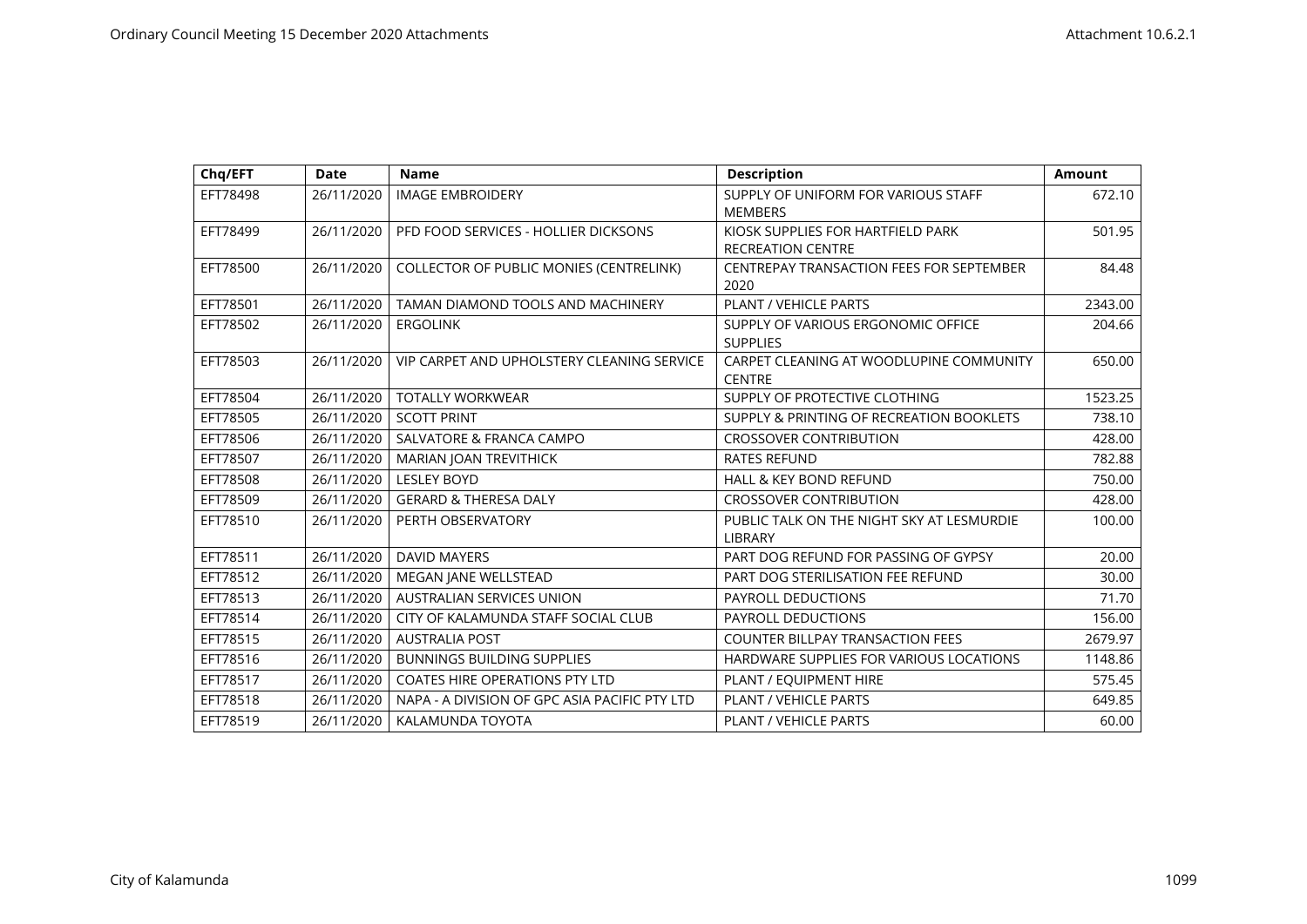| Chq/EFT  | <b>Date</b> | <b>Name</b>                                        | <b>Description</b>                                                                     | <b>Amount</b> |
|----------|-------------|----------------------------------------------------|----------------------------------------------------------------------------------------|---------------|
| EFT78520 | 26/11/2020  | WA LOCAL GOVERNMENT ASSOCIATION                    | REGISTRATION FOR A STAFF MEMBER TO ATTEND<br>BREAKFAST WITH THE DIRECTOR GENERALS      | 100.00        |
| EFT78521 | 26/11/2020  | MAXWELL ROBINSON & PHELPS PEST<br>MANAGEMENT (MRP) | PEST CONTROL SERVICES AT 10 BORONIA RD<br><b>WALLISTON</b>                             | 195.00        |
| EFT78522 | 26/11/2020  | MCLEODS BARRISTERS & SOLICITORS                    | <b>LEGAL EXPENSES</b>                                                                  | 29181.72      |
| EFT78523 | 26/11/2020  | CLEANAWAY                                          | WASTE / RECYCLING & BULK BIN DISPOSAL<br><b>SERVICES FEES</b>                          | 313809.62     |
| EFT78524 | 26/11/2020  | <b>TELSTRA CORPORATION</b>                         | <b>TELEPHONE / INTERNET EXPENSES</b>                                                   | 28706.35      |
| EFT78525 | 26/11/2020  | LANDGATE - VALUATIONS                              | <b>GROSS RENTAL VALUATION FEES FOR VARIOUS</b><br><b>LOCATIONS</b>                     | 277.05        |
| EFT78526 | 26/11/2020  | WALKERS HARDWARE (MITRE 10)                        | <b>HARDWARE SUPPLIES</b>                                                               | 493.26        |
| EFT78527 | 26/11/2020  | <b>ECHO NEWSPAPER</b>                              | ADVERTISING FOR VARIOUS JOBS / EVENTS                                                  | 3520.00       |
| EFT78528 | 26/11/2020  | MCKAY EARTHMOVING PTY LTD                          | PLANT EQUIPMENT AND OPERATOR HIRE FOR<br><b>VARIOUS LOCATIONS</b>                      | 19635.39      |
| EFT78529 | 26/11/2020  | <b>K-LINE FENCING GROUP</b>                        | SUPPLY & INSTALLATION OF FENCING/GATES AT<br>30 LASCELLES PARADE GOOSEBERRY HILL       | 2552.00       |
| EFT78530 | 26/11/2020  | EASTERN METROPOLITAN REGIONAL COUNCIL<br>(EMRC)    | DOMESTIC / WASTE CHARGES - RED HILL TIP,<br><b>MATTRESS &amp; TIMBER DISPOSAL FEES</b> | 393759.62     |
| EFT78531 | 26/11/2020  | BORAL CONSTRUCTION MATERIALS GROUP                 | ROAD MATERIALS FOR VARIOUS LOCATIONS                                                   | 1265.00       |
| EFT78532 | 26/11/2020  | <b>ZIPFORM PTY LTD</b>                             | PRINTING OF 3RD RATE INSTALMENT NOTICE                                                 | 3263.71       |
| EFT78533 | 26/11/2020  | <b>FASTA COURIERS</b>                              | <b>COURIER FEES</b>                                                                    | 264.77        |
| EFT78534 | 26/11/2020  | <b>SG ENVIRO</b>                                   | SERVICE GREASE TRAP AT HARTFIELD PARK                                                  | 149.69        |
| EFT78535 | 26/11/2020  | <b>BRADOCK PODIATRY SERVICES PTY LTD</b>           | PODIATRY SERVICES AT JACK HEALEY CENTRE                                                | 1096.40       |
| EFT78536 | 26/11/2020  | <b>LINDLEY CONTRACTING</b>                         | PLUMBING REPAIRS / MAINTENANCE FOR<br><b>VARIOUS LOCATIONS</b>                         | 4323.00       |
| EFT78537 | 26/11/2020  | <b>CLEAN CLOTH COTTON TRADERS</b>                  | PROTECTIVE SUPPLIES / COTTON CLOTH RAGS                                                | 202.79        |
| EFT78538 | 26/11/2020  | KALA BOB KATS PTY LTD                              | PLANT EQUIPMENT AND OPERATOR HIRE FOR<br><b>VARIOUS LOCATIONS</b>                      | 4349.40       |
| EFT78539 | 26/11/2020  | SYNERGY                                            | POWER CHARGES                                                                          | 136029.46     |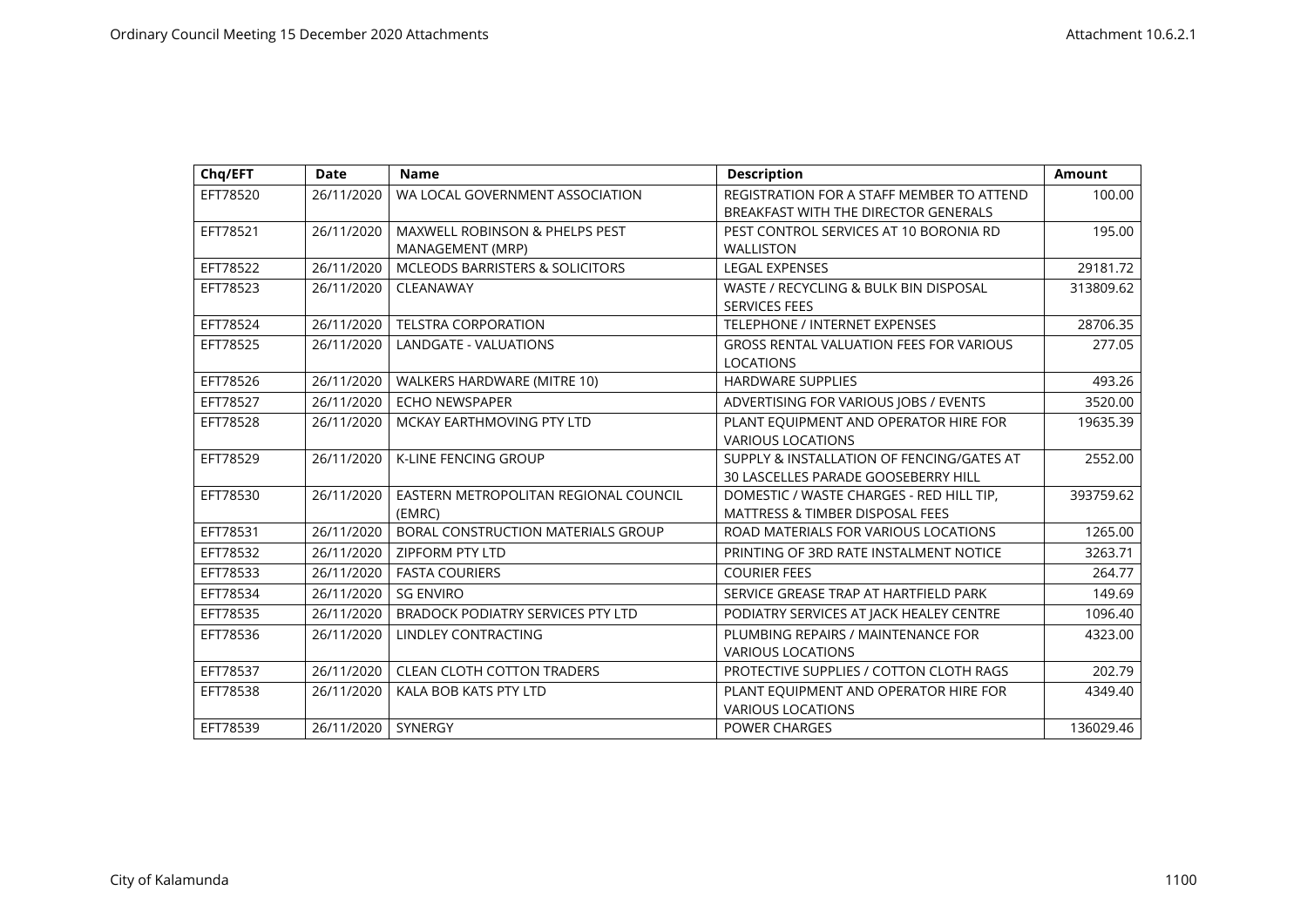| Chq/EFT  | <b>Date</b> | <b>Name</b>                                                 | <b>Description</b>                                                             | <b>Amount</b> |
|----------|-------------|-------------------------------------------------------------|--------------------------------------------------------------------------------|---------------|
| EFT78540 | 26/11/2020  | DEPARTMENT OF BIODIVERSITY, CONSERVATION<br>AND ATTRACTIONS | ANNUAL ALL PARKS PASS SUPPLIES                                                 | 621.02        |
| EFT78541 | 26/11/2020  | <b>ALINTA ENERGY</b>                                        | <b>GAS CHARGES</b>                                                             | 16.75         |
| EFT78542 | 26/11/2020  | STEWART & HEATON CLOTHING CO PTY LTD                        | FIRE PROTECTION WEAR / SUPPLIES                                                | 551.04        |
| EFT78543 | 26/11/2020  | <b>GRONBEK SECURITY</b>                                     | SECURITY KEY SERVICES TO VARIOUS LOCATIONS                                     | 330.88        |
| EFT78544 | 26/11/2020  | <b>BGC ASPHALT</b>                                          | ROAD MATERIALS FOR VARIOUS LOCATIONS                                           | 275.37        |
| EFT78545 | 26/11/2020  | <b>COCKBURN CEMENT</b>                                      | ROAD / FOOTPATH MATERIALS                                                      | 601.00        |
| EFT78546 | 26/11/2020  | <b>WESTSIDE FIRE SERVICES</b>                               | TESTING AND INSPECTION OF FIRE EQUIPMENT /<br><b>SUPPLIES</b>                  | 214.50        |
| EFT78547 | 26/11/2020  | WINC AUSTRALIA PTY LTD                                      | STATIONERY / OFFICE SUPPLIES                                                   | 684.73        |
| EFT78548 | 26/11/2020  | SIMPLEX INTERNATIONAL                                       | SERVICE / MAINTENANCE ON STAFF CLOCK ON<br><b>MACHINE AT OPERATIONS CENTRE</b> | 356.40        |
| EFT78549 | 26/11/2020  | FULTON HOGAN INDUSTRIES PTY LTD                             | ROAD MATERIALS FOR VARIOUS LOCATIONS                                           | 181577.68     |
| EFT78550 | 26/11/2020  | <b>MARKETFORCE PTY LTD</b>                                  | ADVERTISING FOR VARIOUS JOBS / EVENTS                                          | 1958.00       |
| EFT78551 | 26/11/2020  | <b>BUCHER MUNICIPAL PTY LTD</b>                             | <b>PLANT / VEHICLE PARTS</b>                                                   | 1897.43       |
| EFT78552 | 26/11/2020  | <b>LO-GO APPOINTMENTS</b>                                   | HIRE OF TEMPORARY STAFF FOR DEPOT / ADMIN                                      | 4308.48       |
| EFT78553 | 26/11/2020  | <b>BRIDGESTONE AUSTRALIA LTD</b>                            | <b>PLANT / VEHICLE PARTS</b>                                                   | 1070.08       |
| EFT78554 | 26/11/2020  | <b>HOSEMASTERS</b>                                          | <b>PLANT / VEHICLE PARTS</b>                                                   | 287.72        |
| EFT78555 | 26/11/2020  | <b>CITY OF ARMADALE</b>                                     | YEARLY AMOUNT FOR THE PERTH HILLS TOURISM<br><b>ALLIANCE</b>                   | 11000.00      |
| EFT78556 | 26/11/2020  | <b>J BLACKWOOD &amp; SON LIMITED</b>                        | <b>GENERAL HARDWARE &amp; PROTECTIVE WEAR</b><br><b>SUPPLIES</b>               | 2937.11       |
| EFT78557 | 26/11/2020  | <b>EASTERN HILLS SAWS AND MOWERS</b>                        | <b>PLANT / VEHICLE PARTS</b>                                                   | 839.00        |
| EFT78558 | 26/11/2020  | JR & A HERSEY PTY LTD                                       | <b>HARDWARE SUPPLIES</b>                                                       | 407.00        |
| EFT78559 | 26/11/2020  | KALAMUNDA COMMUNITY LEARNING CENTRE                         | BOND REFUND FOR THE USE OF THR SEMINAR<br>ROOM AT THE ZIG ZAG CULTURAL CENTRE  | 200.00        |
| EFT78560 | 26/11/2020  | <b>BOLLIG DESIGN GROUP</b>                                  | ARCHITECTURAL SERVICES FOR THE KALAMUNDA<br><b>COMMUNITY CENTRE</b>            | 3998.50       |
| EFT78561 | 26/11/2020  | EDNEY PRIMARY SCHOOL P & C ASSOCIATION                      | <b>HALL BOND REFUND</b>                                                        | 700.00        |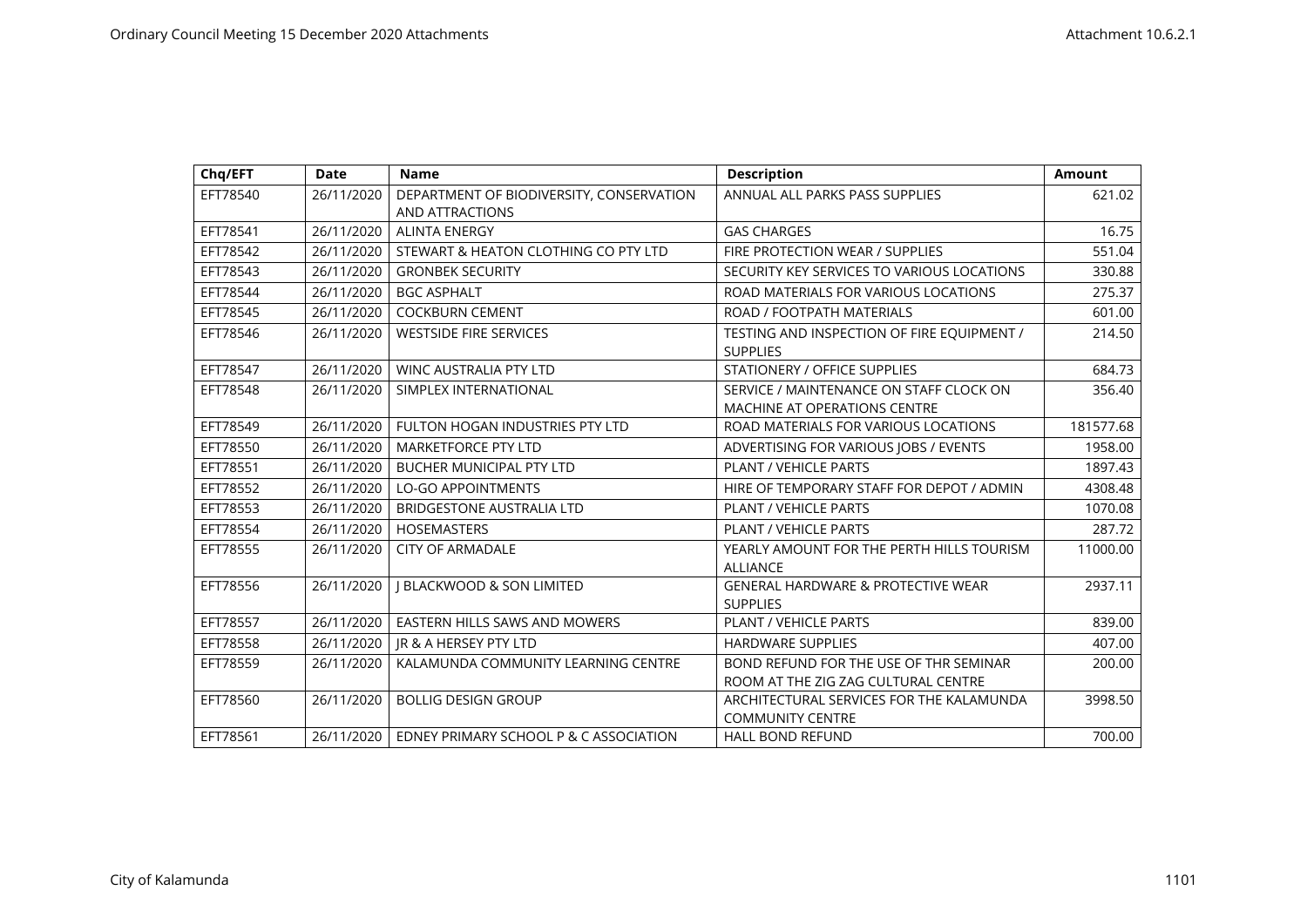| Chq/EFT  | <b>Date</b> | <b>Name</b>                               | <b>Description</b>                         | <b>Amount</b> |
|----------|-------------|-------------------------------------------|--------------------------------------------|---------------|
| EFT78562 | 26/11/2020  | KALAMUNDA VOLUNTEER BUSHFIRE BRIGADE      | REIMBURSEMENT COSTS FOR VOLUNTEER          | 2653.45       |
|          |             |                                           | <b>BUSHFIRE BRIGADE</b>                    |               |
| EFT78563 | 26/11/2020  | OCE CORPORATE PTY LTD - OFFICE CLEANING   | <b>CLEANING SERVICES / CONSUMABLES FOR</b> | 6135.30       |
|          |             | <b>EXPERTS</b>                            | <b>VARIOUS LOCATIONS</b>                   |               |
| EFT78564 | 26/11/2020  | <b>BIBBULMUN TRACK FOUNDATION</b>         | MERCHANDISE SUPPLIES FOR RESALE AT THE ZIG | 1024.40       |
|          |             |                                           | <b>ZAG CULTURAL CENTRE</b>                 |               |
| EFT78565 | 26/11/2020  | CAT WELFARE SOCIETY INC                   | REHOMING OF UNCLAIMED CATS FROM POUND      | 88.00         |
| EFT78566 | 26/11/2020  | HIGH WYCOMBE CRICKET CLUB                 | SCOTT RESERVE TURF WICKET MAINTENANCE      | 8914.74       |
|          |             |                                           | SECOND QUARTER OCT - DEC 2020              |               |
| EFT78567 | 26/11/2020  | E & MJ ROSHER PTY LTD                     | <b>PLANT / VEHICLE PARTS</b>               | 66.69         |
| EFT78568 | 26/11/2020  | <b>ELLENBY TREE FARM</b>                  | <b>GARDEN / RESERVE SUPPLIES</b>           | 4053.50       |
| EFT78569 | 26/11/2020  | SPORTS TURF TECHNOLOGY                    | SOIL TEST, LEAF TEST, FERTILISER AND       | 3080.00       |
|          |             |                                           | RENOVATION RECOMMENDATION AT VARIOUS       |               |
|          |             |                                           | <b>LOCATIONS</b>                           |               |
| EFT78570 | 26/11/2020  | D & E PARKER T/A LAWN DOCTOR              | SUPPLY OF KIKUYU STANDARD ROLL TURFING     | 4609.00       |
|          |             |                                           | PLUS REINFORCEMENT AT REID OVAL            |               |
| EFT78571 | 26/11/2020  | THE CHURCHES COMMISSION ON EDUCATION      | 2020-2021 CHAPLAINCY SERVICES LOCATED IN   | 22550.00      |
|          |             | (INC) T/A YOUTHCARE                       | <b>FOOTHILLS &amp; HILLS AREA</b>          |               |
| EFT78572 | 26/11/2020  | <b>TOTAL EDEN PTY LTD</b>                 | SUPPLY RETICULATION PARTS AND EQUIPMENT    | 3540.10       |
|          |             |                                           | AT VARIOUS LOCATIONS                       |               |
| EFT78573 | 26/11/2020  | URBAN DEVELOPMENT INSTITUTE OF AUSTRALIA  | REGISTRATION TO UDIA INDUSTRY BREAKFAST    | 150.00        |
|          |             | WA DIVISION INC                           | <b>READY TO REBUILD"</b>                   |               |
| EFT78574 | 26/11/2020  | <b>HAWLEY'S BOBCAT SERVICE</b>            | PLANT EQUIPMENT AND OPERATOR HIRE FOR      | 5908.39       |
|          |             |                                           | <b>VARIOUS LOCATIONS</b>                   |               |
| EFT78575 | 26/11/2020  | NOISE & VIBRATION MEASUREMENT SYSTEMS PTY | NOISE & VIBRATATION MEASUREMENT SUPPLIES   | 226.60        |
|          |             | LTD (NVMS)                                |                                            |               |
| EFT78576 | 26/11/2020  | <b>CAI FENCES</b>                         | <b>FENCING SUPPLIES / REPAIRS</b>          | 14509.00      |
| EFT78577 | 26/11/2020  | TOTAL PACKAGING (WA) PTY LTD              | SUPPLY OF DOG LITTER BAGS                  | 858.00        |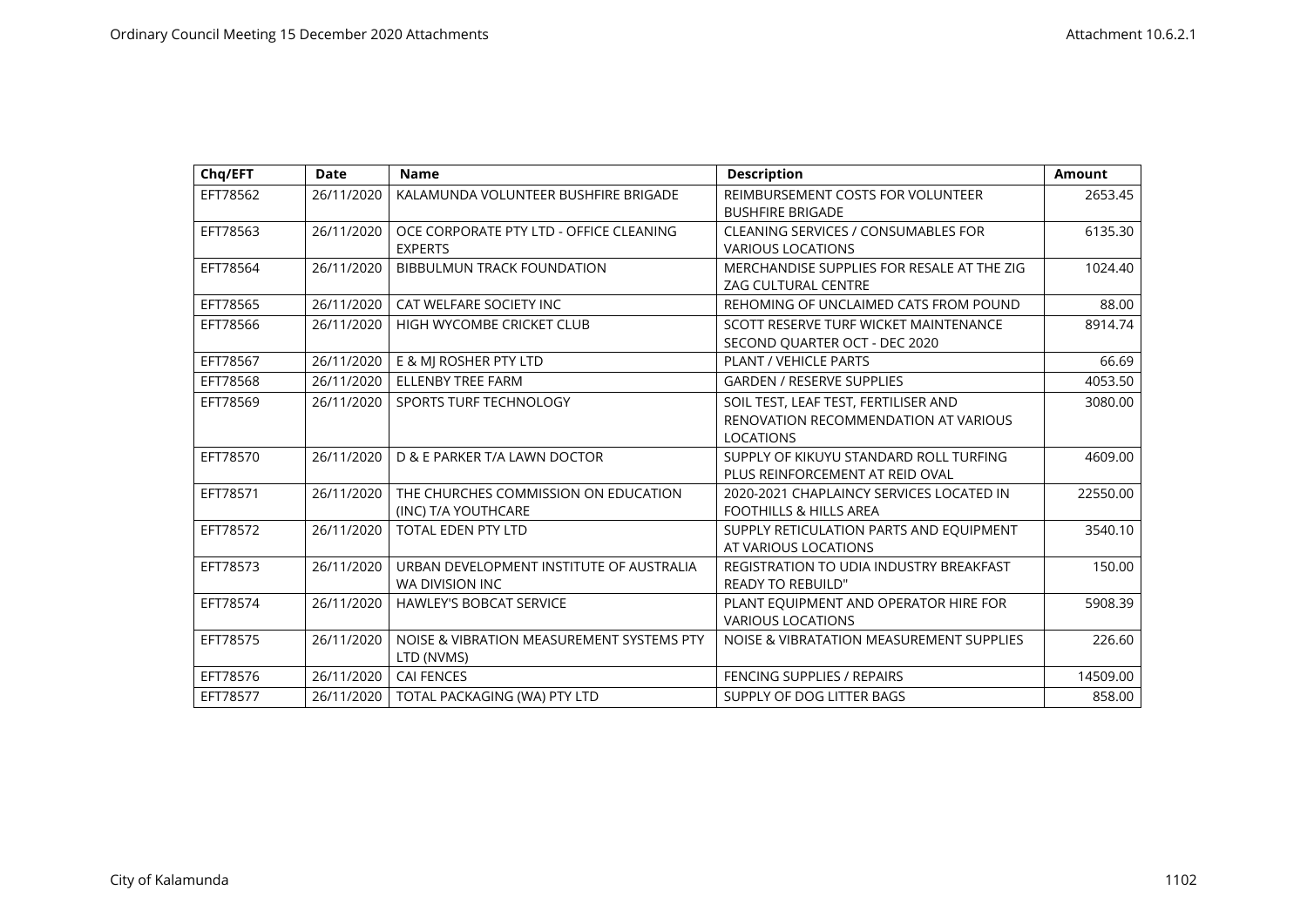| Chq/EFT  | <b>Date</b> | <b>Name</b>                                 | <b>Description</b>                                         | <b>Amount</b> |
|----------|-------------|---------------------------------------------|------------------------------------------------------------|---------------|
| EFT78578 | 26/11/2020  | AABEL LINE MARKING                          | LINE MARKING AT PUMA SERVICE STATION,                      | 429.00        |
|          |             |                                             | CORNER OF KALAMUNDA & ELIZABETH ROADS                      |               |
|          |             |                                             | KALAMUNDA                                                  |               |
| EFT78579 | 26/11/2020  | ACCESS ICON PTY LTD T/A CASCADA             | DRAINAGE SUPPLIES FOR VARIOUS LOCATIONS                    | 7497.60       |
| EFT78580 | 26/11/2020  | ORBIT HEALTH & FITNESS SOLUTIONS            | SUPPLY & DELIVERY OF VARIOUS GYM<br><b>EQUIPMEMT</b>       | 1208.20       |
| EFT78581 | 26/11/2020  | AMEREX FIRE (WA) (E FIRE AND SAFETY)        | FIRE EQUIPMENT MAINTENANCE AT RAY OWEN                     | 214.50        |
|          |             |                                             | <b>STADIUM</b>                                             |               |
| EFT78582 | 26/11/2020  | <b>HILL TOP GROUP PTY</b>                   | <b>UPGRADES TO WALLISTON PONY CLUB -</b>                   | 39649.00      |
|          |             |                                             | <b>CONTRACTOR BUILDING MAINTENANCE FOR</b>                 |               |
|          |             |                                             | VARIOUS BUILDINGS & PROGRESS PAYMENT FOR                   |               |
|          |             |                                             | REFURBISHMENT OF TOILETS AT RAY OWEN                       |               |
|          |             |                                             | <b>STADIUM</b>                                             |               |
| EFT78583 | 26/11/2020  | TALONS HSF PTY LTD T/A TALONS HIGH SECURITY | SERVICE AS REQUIRED AND SUPPLY OF PARTS TO                 | 715.00        |
|          |             | <b>FENCING</b>                              | REPAIR THE DEPOT GATES AND FENCE                           |               |
| EFT78584 | 26/11/2020  | <b>WA BLUEMETAL</b>                         | ROAD MATERIALS SUPPLIES FOR VARIOUS                        | 3971.97       |
|          |             |                                             | <b>LOCATIONS</b>                                           |               |
| EFT78585 | 26/11/2020  | ALL FLAGS SIGNS & BANNERS                   | SUPPLY OF OUTDOOR FLOOR STICKERS FOR THE                   | 877.80        |
|          |             |                                             | CENTRAL MALL PROJECT - PUBLIC / LOCAL                      |               |
|          |             |                                             | <b>BUSINESS ENGAGEMENT COMPONENT OF</b>                    |               |
|          |             |                                             | <b>PROJECT</b>                                             |               |
| EFT78586 | 26/11/2020  | ROAD AND TRAFFIC SERVICES PTY LTD           | INSTALL SPEED CUSHIONS ON HALE ROAD<br><b>FORRESTFIELD</b> | 4757.50       |
| EFT78587 | 26/11/2020  | HAYS SPECIALIST RECRUITMENT (AUSTRALIA) PTY | HIRE OF TEMPORARY STAFF FOR ADMIN / DEPOT                  | 21149.86      |
|          |             | <b>LTD</b>                                  |                                                            |               |
| EFT78588 | 26/11/2020  | ENGIE MECHANICAL SERVICES AUSTRALIA PTY LTD | AIRCONDITIONING MAINTENANCE / REPAIRS FOR                  | 9003.67       |
|          |             |                                             | <b>VARIOUS LOCATIONS</b>                                   |               |
| EFT78589 | 26/11/2020  | QUICK CORPORATE AUST PTY LTD                | <b>STATIONERY &amp; OFFICE SUPPLIES</b>                    | 4060.07       |
| EFT78590 | 26/11/2020  | <b>GLENVIEW MACHINE KERBING</b>             | SUPPLY AND LAY EXTRUDED CONCRETE KERB AT                   | 8307.15       |
|          |             |                                             | <b>VARIOUS LOCATIONS</b>                                   |               |
| EFT78591 | 26/11/2020  | <b>WREN OIL</b>                             | <b>WASTE OIL RECYCLING - DISPOSAL FEES</b>                 | 352.00        |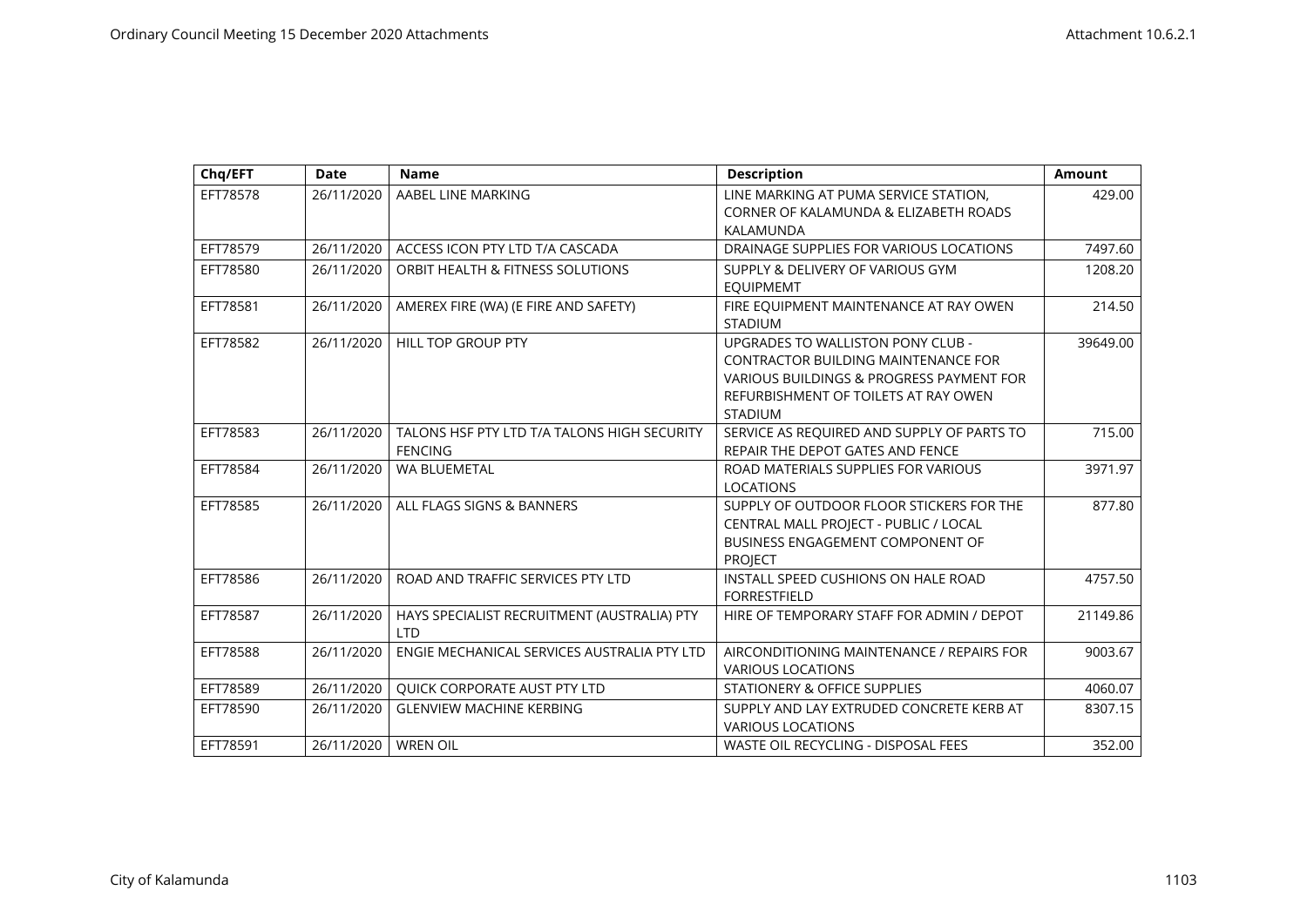| Chq/EFT  | <b>Date</b> | <b>Name</b>                                                                                           | <b>Description</b>                                                                                                                                           | <b>Amount</b> |
|----------|-------------|-------------------------------------------------------------------------------------------------------|--------------------------------------------------------------------------------------------------------------------------------------------------------------|---------------|
| EFT78592 | 26/11/2020  | BIG W (AR W1.C3.U.07)                                                                                 | SUPPLY OF VARIOUS GOODS FOR RANGER<br><b>SERVICES</b>                                                                                                        | 78.00         |
| EFT78593 | 26/11/2020  | DEPARTMENT OF TRANSPORT                                                                               | DOT DISCLOSURE OF INFORMATION FEES                                                                                                                           | 142.80        |
| EFT78594 | 26/11/2020  | <b>LEANNE STOKIC</b>                                                                                  | <b>KEY &amp; HALL BOND REFUND</b>                                                                                                                            | 250.00        |
| EFT78595 | 26/11/2020  | CONTINENTAL JOINERY                                                                                   | FINAL BALANCE OF DESKS FOR SES KALAMUNDA                                                                                                                     | 3490.00       |
| EFT78596 | 26/11/2020  | LOCK, STOCK & FARRELL LOCKSMITH PTY LTD                                                               | PADLOCKS / KEYS SUPPLIES                                                                                                                                     | 1881.06       |
| EFT78597 | 26/11/2020  | CASTLEDEX                                                                                             | PART PAYMENT - KALAMUNDA COMMUNITY<br>CENTRE - FURNITURE, FITTINGS & EQUIPMENT<br><b>FURNITURE INCLUDING INSTALLATION &amp;</b><br><b>REMOVAL OF RUBBISH</b> | 45204.72      |
| EFT78598 | 26/11/2020  | <b>G FORCE PRINTING</b>                                                                               | SUPPLY OF PRINTED STATIONERY STOCK                                                                                                                           | 779.57        |
| EFT78599 | 26/11/2020  | T-OUIP                                                                                                | PLANT / VEHICLE PARTS                                                                                                                                        | 86.85         |
| EFT78600 | 26/11/2020  | MIRACLE RECREATION EQUIPMENT                                                                          | PLAYGROUND REPAIRS & MAINTENANCE AT STIRK<br><b>PARK</b>                                                                                                     | 137.50        |
| EFT78601 | 26/11/2020  | HOSECO                                                                                                | PLANT / VEHICLE PARTS                                                                                                                                        | 70.94         |
| EFT78602 | 26/11/2020  | SWAN TOWING SERVICE PTY LTD                                                                           | <b>TOWING SERVICES</b>                                                                                                                                       | 330.00        |
| EFT78603 | 26/11/2020  | <b>HYDROQUIP PUMPS</b>                                                                                | <b>SUPPLY OF PUMPS &amp; IRRIGATION PARTS /</b><br><b>MAINTENANCE BORES</b>                                                                                  | 24521.20      |
| EFT78604 | 26/11/2020  | DAVID WILLS & ASSOCIATES                                                                              | ENGINEERING CONSULTANCY AT STRELITZIA AVE,<br>WOODLUPINE BROOK STORMWATER DRAINAGE<br>MODIFICATIONS - PERIOD 22/09/20 - 26/10/20                             | 17593.95      |
| EFT78605 | 26/11/2020  | <b>ASLAB PTY LTD</b>                                                                                  | <b>CORING WORK ON ROAD PAVEMENTS AT 25</b><br>LOCATIONS TO DETERMINE ROAD PROPERTIES                                                                         | 10807.50      |
| EFT78606 | 26/11/2020  | DIRECT TRADES SUPPLY PTY LTD                                                                          | HARDWARE SUPPLIES FOR OPERATIONS CENTRE                                                                                                                      | 1773.70       |
| EFT78607 | 26/11/2020  | AUSTREND INTL PTY LTD ATFT AUSTREND TRUST<br><b>T/A AUSTREND</b><br>METALS/TUBING/ALUMINIUM/ADHESIVES | ROAD SAFETY AND TRAFFIC CONTROL PRODUCTS                                                                                                                     | 1479.50       |
| EFT78608 | 26/11/2020  | <b>CABLE LOCATES &amp; CONSULTING</b>                                                                 | LOCATION SERVICES AT CNR HALE & WIMBRIDGE<br>INCLUDING DADDOW ROAD FORRESTFIELD                                                                              | 3296.70       |
| EFT78609 | 26/11/2020  | MAYDAY EARTHMOVING                                                                                    | PLANT AND EQUIPMENT HIRE                                                                                                                                     | 7150.00       |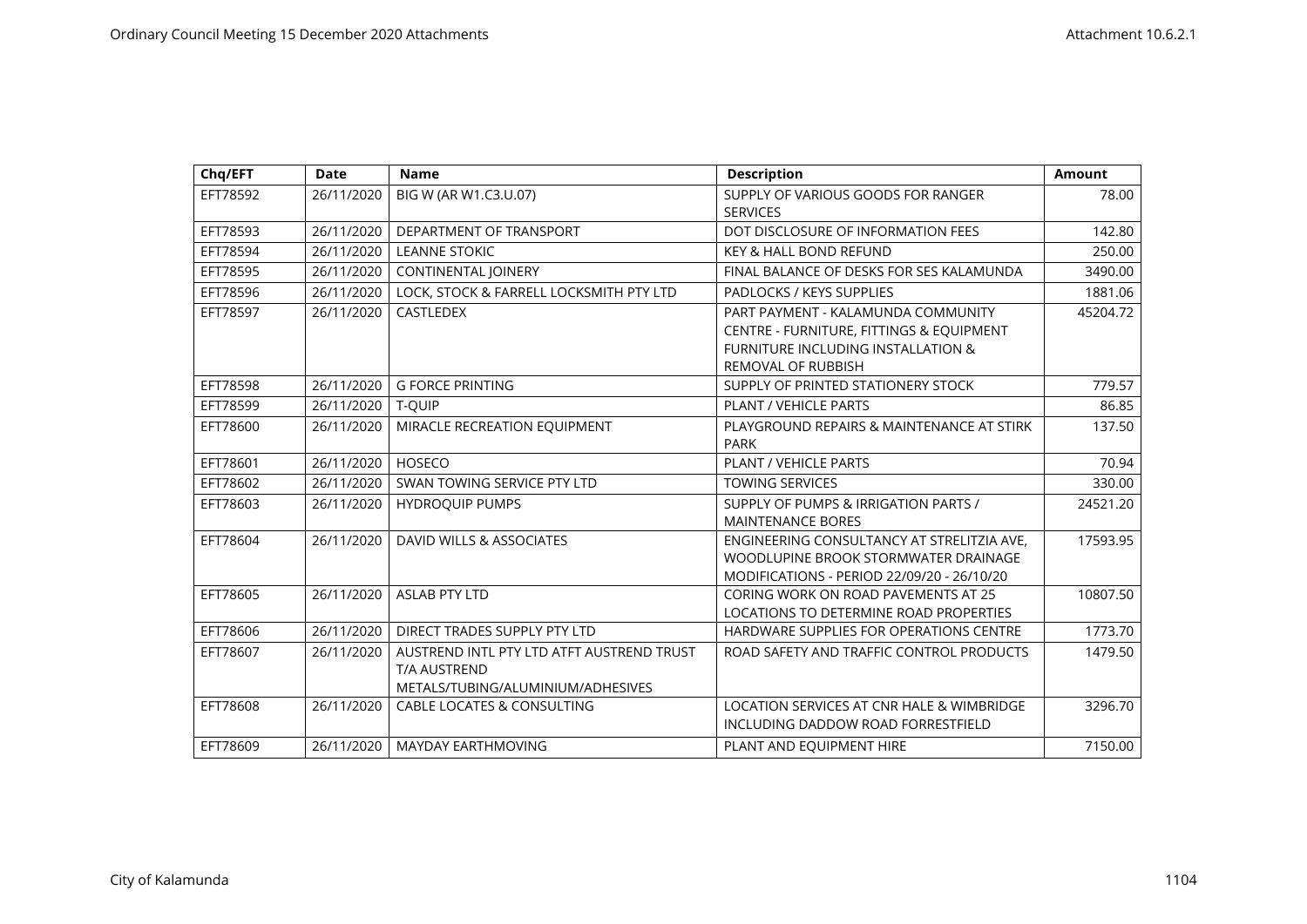| Chq/EFT  | <b>Date</b> | <b>Name</b>                              | <b>Description</b>                                | <b>Amount</b> |
|----------|-------------|------------------------------------------|---------------------------------------------------|---------------|
| EFT78610 | 26/11/2020  | <b>GLENDA DAWN CHARLTON (PODIATRY)</b>   | PODIATRY SERVICES AT JACK HEALEY CENTRE           | 704.99        |
| EFT78611 | 26/11/2020  | <b>IACKSON MCDONALD LAWYERS</b>          | <b>LEGAL EXPENSES</b>                             | 374.00        |
| EFT78612 | 26/11/2020  | <b>HUMES</b>                             | DRAINAGE SUPPLIES FOR VARIOUS LOCATIONS           | 16698.52      |
| EFT78613 | 26/11/2020  | 360 ENVIRONMENTAL PTY LTD                | PREPARATION OF DSI PART 2 FOR BRAND RD AND        | 6226.72       |
|          |             |                                          | WATER MONITORING AT LEDGER RD AND                 |               |
|          |             |                                          | DAWSON RD CONTAMINATED SITES                      |               |
| EFT78614 | 26/11/2020  | <b>MULTILEC ENGINEERING</b>              | <b>QUARTERLY SERVICING &amp; TESTING OF LIFTS</b> | 383.08        |
| EFT78615 | 26/11/2020  | MOWMASTER TURF EQUIPMENT                 | PLANT / VEHICLE PARTS                             | 169.50        |
| EFT78616 | 26/11/2020  | KYOCERA DOCUMENT SOLUTIONS AUSTRALIA PTY | PHOTOCOPIER SERVICE COSTS FOR VARIOUS             | 14303.20      |
|          |             | <b>LTD</b>                               | <b>LOCATIONS</b>                                  |               |
| EFT78617 | 26/11/2020  | ATCO GAS AUSTRALIA PTY LTD               | PAYMENTS 1 & 2 TO UNDERTAKE WORKS AS              | 282480.00     |
|          |             |                                          | DETAILED IN SCHEDULE 1 - DETAILS, ITEM 4          |               |
|          |             |                                          | <b>COMPANY WORKS OF THE MINOR ASSET WORKS</b>     |               |
|          |             |                                          | AGREEMENT - HALE ROAD, WATTLE GROVE               |               |
|          |             |                                          | BETWEEN ATCO GAS AUSTRALIA PTY LTD AND THE        |               |
|          |             |                                          | <b>CITY OF KALAMUNDA</b>                          |               |
| EFT78618 | 26/11/2020  | TECHNIFIRE 2000                          | REPAIR TO 1.4 APPLIANCE REPLACEMENT OF            | 556.57        |
|          |             |                                          | WATER LEVEL SENSOR AND PRESSURE GAUGE             |               |
| EFT78619 | 26/11/2020  | DRAINFLOW SERVICES PTY LTD               | CLEANING / MAINTAINING STORM WATER DRAINS         | 7621.90       |
|          |             |                                          | AT VARIOUS LOCATIONS                              |               |
| EFT78620 | 26/11/2020  | <b>DIANE MICHELLE NELSON</b>             | <b>RATES REFUND</b>                               | 341.58        |
| EFT78621 | 26/11/2020  | CONTRAFLOW                               | TRAFFIC MANAGEMENT FOR VARIOUS LOCATIONS          | 44202.72      |
| EFT78622 | 26/11/2020  | PK TECHNOLOGY PTY LTD T/A PK TECHNOLOGY  | <b>COMMUNICATION ELECTRONICS SUPPLIES /</b>       | 4279.50       |
|          |             |                                          | SERVICES & INSTALLATIONS FOR 3 VEHICLES AT        |               |
|          |             |                                          | <b>OPERATIONS CENTRE</b>                          |               |
| EFT78623 | 26/11/2020  | DAVID GRAY & CO PTY LTD                  | WHEELIE RUBBISH BIN SUPPLIES                      | 238.44        |
| EFT78624 | 26/11/2020  | <b>GT AUTOMOTIVE FASTENERS</b>           | <b>PLANT / VEHICLE PARTS</b>                      | 168.00        |
| EFT78625 | 26/11/2020  | OFFICEWORKS MIDLAND                      | <b>VARIOUS OFFICE / STATIONERY SUPPLIES</b>       | 321.00        |
| EFT78626 | 26/11/2020  | CORPORATE ENERGY AUSTRALIA PTY LTD       | <b>PLANT / VEHICLE PARTS</b>                      | 4562.74       |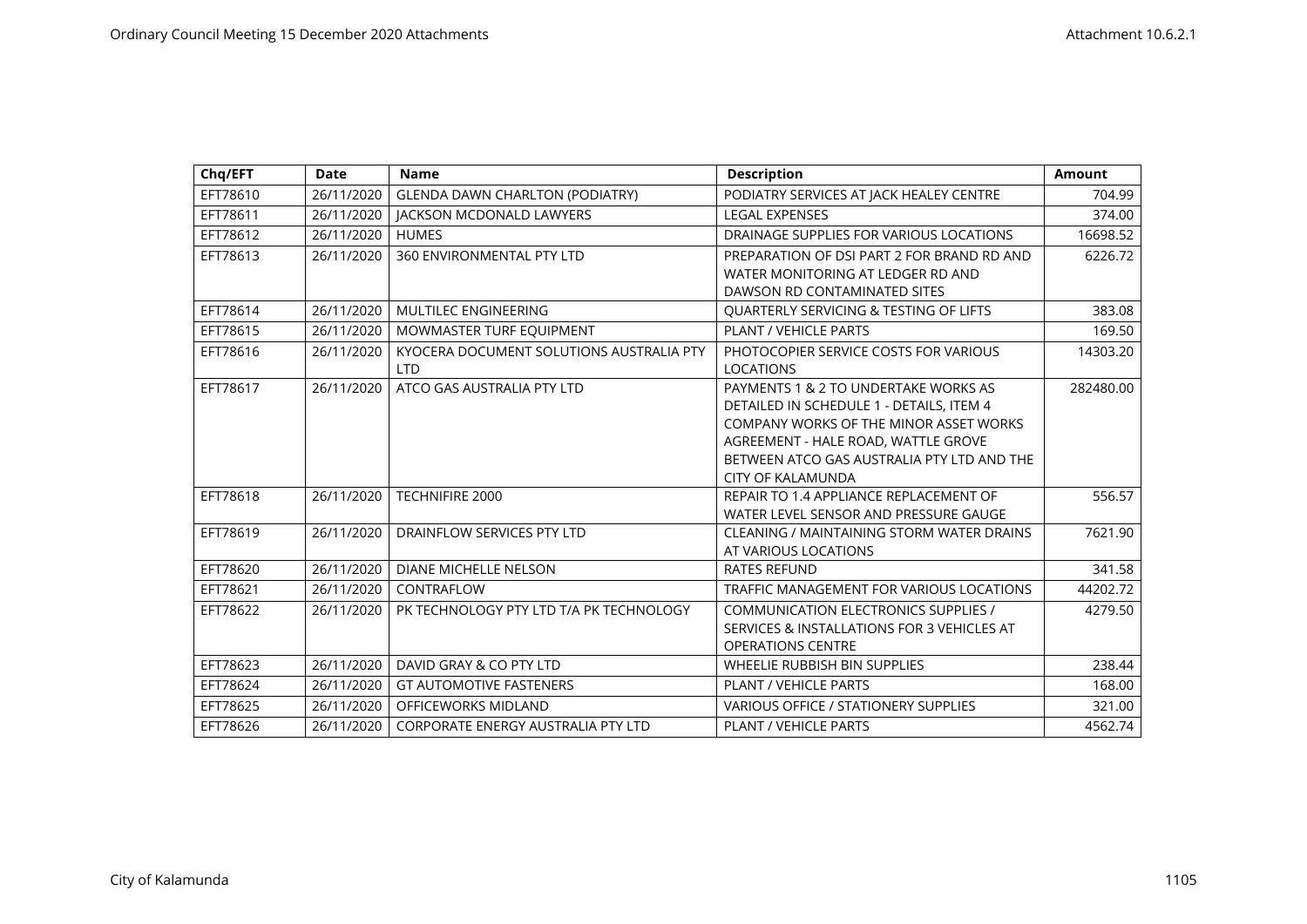| Chq/EFT  | <b>Date</b> | <b>Name</b>                                 | <b>Description</b>                                                                                                                                                         | Amount   |
|----------|-------------|---------------------------------------------|----------------------------------------------------------------------------------------------------------------------------------------------------------------------------|----------|
| EFT78627 | 26/11/2020  | <b>BEAVER TREE SERVICES</b>                 | <b>EMERGENCY CALLOUT TO 15 JOHN STREET</b><br><b>GOOSEBERRY HILL</b>                                                                                                       | 1298.00  |
| EFT78628 | 26/11/2020  | <b>DELL AUSTRALIA</b>                       | <b>COMPUTER PARTS / ACCESSORY SUPPLIES</b>                                                                                                                                 | 2111.82  |
| EFT78629 | 26/11/2020  | ALTRONIC DISTRIBUTORS PTY LTD T/A ALTRONICS | SUPPLY & DELIVERY OF COMPUTER/ACCESSORY<br>PARTS FOR IT DEPT                                                                                                               | 49.00    |
| EFT78630 | 26/11/2020  | THE GOOD GUYS                               | ELECTRICAL SUPPLIES FOR OPERATIONS CENTRE                                                                                                                                  | 329.00   |
| EFT78631 | 26/11/2020  | FUJI XEROX AUSTRALIA PTY LTD                | SUPPLY OF LARGE FORMAT PRINTER PAPER                                                                                                                                       | 645.18   |
| EFT78632 | 26/11/2020  | <b>SARAH KEIRLE</b>                         | SALE OF ARTWORK - RECOVERY EXHIBITION                                                                                                                                      | 511.00   |
| EFT78633 | 26/11/2020  | BENJAMIN VAN DER KOOY                       | PART DOG STERILISATION FEE REFUND                                                                                                                                          | 51.66    |
| EFT78634 | 26/11/2020  | ACCIDENTAL HEALTH & SAFETY - PERTH          | SUPPLY & DELIVERY OF VARIOUS FIRST AID<br><b>SUPPLIES</b>                                                                                                                  | 563.64   |
| EFT78635 | 26/11/2020  | REMONDIS AUSTRALIA PTY LTD                  | COLLECTION AND RECYCLING OF CARDBOARD AT<br><b>WALLISTON TRANSFER STATION</b>                                                                                              | 2895.33  |
| EFT78636 | 26/11/2020  | <b>TOURISM COUNCIL WA</b>                   | PERTH HILLS VISITOR CENTRE ACCREDITATION<br>RENEWAL 2021                                                                                                                   | 1579.00  |
| EFT78637 | 26/11/2020  | <b>DAIMLER TRUCKS PERTH</b>                 | <b>PLANT / VEHICLE PARTS</b>                                                                                                                                               | 1171.43  |
| EFT78638 | 26/11/2020  | <b>FOXTEL</b>                               | <b>MONTHLY SUBSCRIPTION FEE - NOVEMBER 2020</b>                                                                                                                            | 210.00   |
| EFT78639 | 26/11/2020  | PERTH BRAKE PARTS                           | PLANT / VEHICLE PARTS                                                                                                                                                      | 104.00   |
| EFT78640 | 26/11/2020  | KALAMUNDA ELECTRICS                         | ELECTRICAL REPAIRS / MAINTENANCE FOR<br><b>VARIOUS LOCATIONS INCLUDING INSTALLATION</b><br>OF NEW CONNECTIONS AT RAILWAY ROAD &<br><b>HARTFIELD PARK RECREATION CENTRE</b> | 33368.54 |
| EFT78641 | 26/11/2020  | TWO CENT PROFESSIONALS BAND                 | PERFORMANCE FOR MORNING MUSIC OCTOBER<br>2020                                                                                                                              | 1500.00  |
| EFT78642 | 26/11/2020  | <b>IB HI-FI COMMERCIAL</b>                  | VARIOUS ELECTRICAL / COMPUTER / ACCESSORY<br><b>SUPPLIES</b>                                                                                                               | 602.00   |
| EFT78643 | 26/11/2020  | SAVILLS VALUATIONS PTY LTD                  | DEVELOPMENT CONTRIBUTION AREA 2<br><b>VALUATION OF MADDINGTON KENWICK</b><br>STRATEGIC EMPLOYMENT AREA                                                                     | 6600.00  |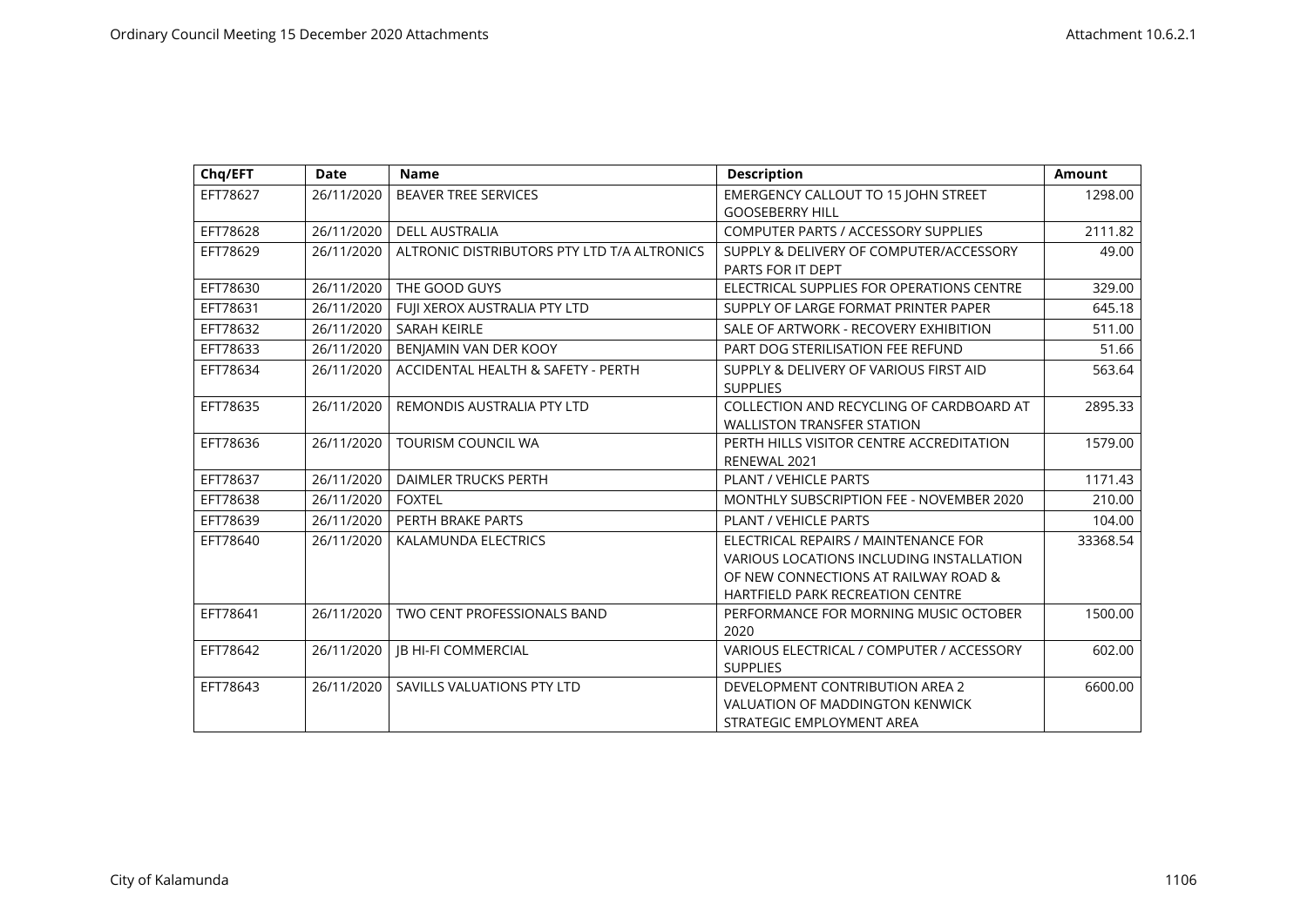| Chq/EFT  | <b>Date</b> | <b>Name</b>                                           | <b>Description</b>                                                                                                                                             | <b>Amount</b> |
|----------|-------------|-------------------------------------------------------|----------------------------------------------------------------------------------------------------------------------------------------------------------------|---------------|
| EFT78644 | 26/11/2020  | <b>DMC CLEANING</b>                                   | <b>CLEANING SERVICES / CONSUMABLES FOR</b><br><b>VARIOUS LOCATIONS</b>                                                                                         | 1848.00       |
| EFT78645 | 26/11/2020  | ASHJAD PTY LTD T/A CUROST MILK SUPPLY                 | MILK SUPPLY FOR OPERATIONS CENTRE                                                                                                                              | 187.56        |
| EFT78646 | 26/11/2020  | DFP RECRUITMENT SERVICES PTY LTD                      | HIRE OF TEMPORARY STAFF FOR DEPOT / ADMIN                                                                                                                      | 3203.01       |
| EFT78647 | 26/11/2020  | NATURAL AREA MANAGEMENT & SERVICES                    | RAY OWEN CARPARK PROJECT. FLORA AND FAUNA<br>ASSESSMENT FOR ENVIRONMENTAL APPROVAL                                                                             | 5038.00       |
| EFT78648 | 26/11/2020  | <b>RTK NETWEST</b>                                    | VRS NETWORK SUBSCRIPTION RENEWAL OF GPS<br>EQUIPMENT (FROM 1/11/20 TO 31/10/21)                                                                                | 4400.00       |
| EFT78649 | 26/11/2020  | SHERRIN RENTALS PTY LTD                               | HIRE, MOBILISATION AND DEMOBILISATION OF<br>3.2 WHEEL LOADER WITH BUCKET / IIB AND FORKS<br>FOR THE WALLISTON TRANSFER STATION - PERIOD<br>15/10/20 - 31/10/20 | 6050.00       |
| EFT78650 | 26/11/2020  | SPARKS REFRIGERATION AND AIRCONDITIONING              | DEGASSING OF FRIDGES, FREEZERS AND AIR<br><b>CONDITIONERS AT WALLISTON TRANSFER</b><br><b>STATION</b>                                                          | 1028.50       |
| EFT78651 | 26/11/2020  | STAN THE TYRE MAN ( STAN'S TYRE SERVICE WA )          | PLANT / VEHICLE PARTS                                                                                                                                          | 1633.50       |
| EFT78652 | 26/11/2020  | NOVOFIT WA                                            | POWER SUPPLY CORD FOR THE TREADMILL AND<br>CALL OUT FEE FOR HARTFIELD PARK RECREATION<br><b>CENTRE</b>                                                         | 302.50        |
| EFT78653 | 26/11/2020  | <b>MAIA FINANCIAL PTY LIMITED</b>                     | LEASE FEE AGREEMENT FOR VARIOUS EQUIPMENT<br>- PERIOD 01/01/21 - 31/03/21                                                                                      | 9157.27       |
| EFT78654 | 26/11/2020  | EARTH WORM ORGANICS PTY LTD T/ASWORM<br><b>AFFAIR</b> | SUPPLY OF WORM FARMS & WORMS                                                                                                                                   | 126.50        |
| EFT78655 | 26/11/2020  | SUEZ RECYCLING & RECOVERY (PERTH) PTY LTD             | <b>BULK BIN SERVICES FOR GREEN AND MIXED</b><br>WASTE COLLECTIONS AND DISPOSAL                                                                                 | 1300.97       |
| EFT78656 | 26/11/2020  | ZIRCODATA PTY LTD                                     | MONTHLY OFFSITE STORAGE FEES - PERIOD<br>26/09/20 - 25/10/20                                                                                                   | 560.24        |
| EFT78657 | 26/11/2020  | ORIX AUSTRALIA CORPORATION LIMITED                    | X3 ORIX DUAL CAB UTE - HIRE VEHICLES FOR CITY<br>OF KALAMUNDA - 29/10/20 - 31/10/20                                                                            | 348.24        |
| EFT78658 | 26/11/2020  | SHERWOOD FLOORING PTY LTD                             | REACTIVE TIMBER FLOOR MAINTENANCE AT ZIG<br>ZAG CULTURAL CENTRE                                                                                                | 1320.00       |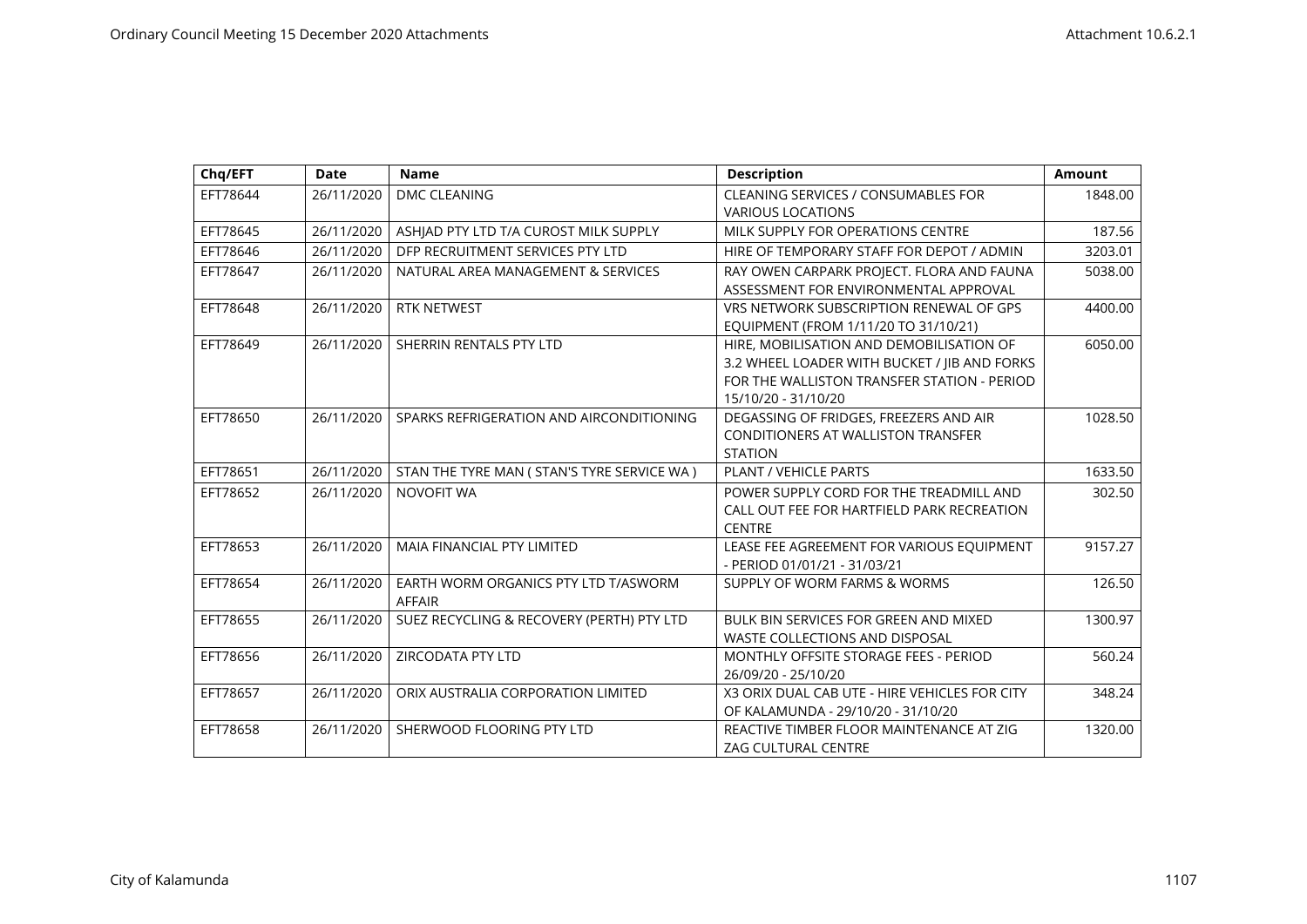| Chq/EFT  | <b>Date</b> | <b>Name</b>                                  | <b>Description</b>                            | <b>Amount</b> |
|----------|-------------|----------------------------------------------|-----------------------------------------------|---------------|
| EFT78659 | 26/11/2020  | SPRAYLINE SPRAYING EQUIPMENT                 | SUPPLY & DELIVERY OF SPRAYING EQUIPMENT       | 426.34        |
| EFT78660 | 26/11/2020  | KALAMUNDA MOUNTAIN BIKE TRAILS               | FINANCIAL ASSISTANCE - COVID-19 CRISIS RELIEF | 5000.00       |
|          |             | <b>ASSOCIATION</b>                           | FUND COMMUNITY INNOVATION GRANTS -            |               |
|          |             |                                              | MURAL PAINTING, TRAIL MAP SIGN, TRAIL MAP     |               |
|          |             |                                              | BROCHURES, BBO AREA OPEN DAY                  |               |
| EFT78661 | 26/11/2020  | DAYTONE PRINTING PTY LTD                     | PRINTING OF BROCHURES / INVITES FOR GALLERY   | 167.20        |
| EFT78662 | 26/11/2020  | SIC HERITAGE CONSULTANTS PTY LTD             | PREPARATION OF A SWALSC (WHADJUK) HERITAGE    | 1584.00       |
|          |             |                                              | NOTICE - PROPOSED BOARDWALK AND SHARED        |               |
|          |             |                                              | PATH - PALMER CRESCENT TO MAIDA VALE RD,      |               |
|          |             |                                              | <b>HIGH WYCOMBE</b>                           |               |
| EFT78663 | 26/11/2020  | WEST TIP WASTE CONTROL PTY LTD               | TIP FEES - REMOVAL & PROCESSING OF VARIOUS    | 21192.17      |
|          |             |                                              | <b>WASTE</b>                                  |               |
| EFT78664 | 26/11/2020  | <b>BRAYCO GLOBAL PTY LTD</b>                 | SUPPLY OF STAINLESS STEEL KITCHEN BENCHES     | 3075.00       |
|          |             |                                              | AT WALLISTON PONY CLUB                        |               |
| EFT78665 | 26/11/2020  | ADVANCE PRESS (2013) PTY LTD                 | PRINTING & SUPPLY OF PERTH HILLS SPRING       | 715.00        |
|          |             |                                              | <b>HILLS FESTIVAL MAP</b>                     |               |
| EFT78666 | 26/11/2020  | AAA EGG COMPANY PTY LTD                      | BOND REFUND FOR THE USE OF THE SEMINAR        | 200.00        |
|          |             |                                              | ROOM AT THE ZIG ZAG CULTURAL CENTRE           |               |
| EFT78667 | 26/11/2020  | JAPANESE TRUCK & BUS SPARES PTY LTD          | <b>PLANT / VEHICLE PARTS</b>                  | 1160.30       |
| EFT78668 | 26/11/2020  | <b>IUROVICH SURVEYING PTY LTD</b>            | SITE SURVEY FOR LICENCE REQUIREMENTS AT       | 1254.00       |
|          |             |                                              | <b>WALLISTON TRANSFER STATION</b>             |               |
| EFT78669 | 26/11/2020  | <b>RUSTY ROO</b>                             | MERCHANDISE SUPPLIES FOR RESALE AT THE ZIG    | 1441.40       |
|          |             |                                              | <b>ZAG CULTURAL CENTRE</b>                    |               |
| EFT78670 | 26/11/2020  | BLUE STEEL ENTERPRISES PTY LTD T/A FRONTLINE | MAINTENANCE EQUIPMENT / SUPPLIES FOR FIRE     | 892.30        |
|          |             | FIRE & RESCUE EQUIPMENT                      | <b>AND RESCUE</b>                             |               |
| EFT78671 | 26/11/2020  | <b>QUALITY PRESS</b>                         | SUPPLY OF CAMBRIDGE 3 X A0 SIZE ACM SIGNS     | 415.80        |
|          |             |                                              | WITH GLOSS LAMINATE                           |               |
| EFT78672 | 26/11/2020  | NATURE CALLS 1 PTY LTD                       | SUPPLY OF EVENT TOILETS FOR ROTARY CONCERT    | 495.00        |
|          |             |                                              | DIVALICIOUS AT STIRK PARK                     |               |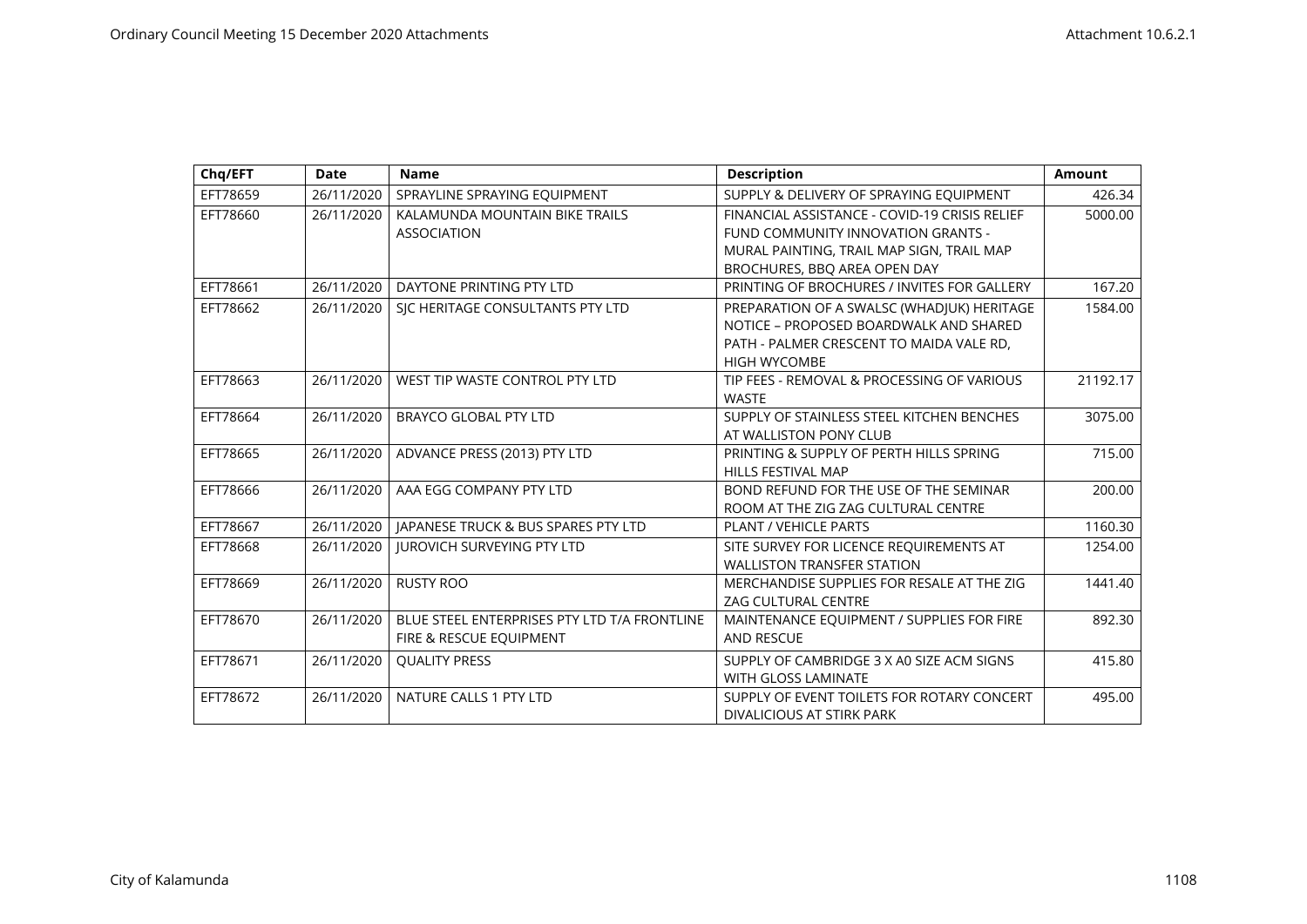| Chq/EFT  | <b>Date</b> | <b>Name</b>                                              | <b>Description</b>                                                                                                                   | <b>Amount</b> |
|----------|-------------|----------------------------------------------------------|--------------------------------------------------------------------------------------------------------------------------------------|---------------|
| EFT78673 | 26/11/2020  | AUS CHILL TECHNICAL SERVICES PTY LTD                     | SUPPLY AIR CONDITIONING REPAIRS AT<br><b>ADMINISTRATION</b>                                                                          | 198.00        |
| EFT78674 | 26/11/2020  | BIBBULMUN NETWORK - (MAIDA VALE PRIMARY<br>SCHOOL)       | BOND REFUND FOR THE USE OF THE SEMINAR<br>ROOM AT THE ZIG ZAG CULTURAL CENTRE                                                        | 200.00        |
| EFT78675 | 26/11/2020  | ROADLINE REMOVAL WA                                      | REMOVAL OF 30 METERS DOUBLE BARRIER LINE.<br>AND 10 RPMS NEAR THE INTERSECTION OF<br>KALAMUNDA ROAD AND BOONOOLOO ROAD,<br>KALAMUNDA | 495.00        |
| EFT78676 | 26/11/2020  | <b>MARKET CREATIONS</b>                                  | MARKETING & TECHNOLOGY SERVICE FEES &<br>MONTHLY CLOUD HOSTING SERVICES                                                              | 353.40        |
| EFT78677 | 26/11/2020  | <b>JANINE CAFFREY</b>                                    | PART DOG STERILISATION FEE REFUND                                                                                                    | 50.00         |
| EFT78678 | 26/11/2020  | POWERVAC PTY LTD                                         | <b>CLEANING EQUIPMENT &amp; SERVICES</b>                                                                                             | 153.50        |
| EFT78679 | 26/11/2020  | <b>ENTIRE FIRE MANAGEMENT</b>                            | FIREBREAK MAINTENANCE AT VARIOUS<br><b>LOCATIONS</b>                                                                                 | 3445.20       |
| EFT78680 | 26/11/2020  | DOWSING GROUP PTY LTD                                    | SUPPLY & LAY CONCRETE PATHWAYS AT VARIOUS<br><b>LOCATIONS</b>                                                                        | 46496.16      |
| EFT78681 | 26/11/2020  | <b>WESTERN TREE RECYCLERS</b>                            | <b>GREEN WASTE PROCESSING SERVICES AT</b><br><b>WALLISTON TRANSFER STATION</b>                                                       | 9988.00       |
| EFT78682 | 26/11/2020  | <b>CORSIGN WA PTY LTD</b>                                | SUPPLIES OF SIGNAGE AND RELATED EQUIPMENT                                                                                            | 4028.86       |
| EFT78683 | 26/11/2020  | <b>MANAGED RECHARGE</b>                                  | HARTFIELD PARK MAR - 2020 MID-SEASON<br><b>GROUNDWATER SAMPLING</b>                                                                  | 2203.63       |
| EFT78684 | 26/11/2020  | PRESTIGE COMMUNICATIONS                                  | SUPPLY OF 4 X FDP UHF CB RADIO PRO -<br>INCLUDING PROGRAMMING AND FREIGHT FOR<br><b>OPERATIONS CENTRE</b>                            | 1524.90       |
| EFT78685 | 26/11/2020  | <b>BEAU TOMLINSON</b>                                    | PART DEVELOPMENT APPLICATION FEE REFUND                                                                                              | 921.60        |
| EFT78686 | 26/11/2020  | AMY LEIGH DARBY                                          | PART DOG STERILISATION FEE REFUND                                                                                                    | 150.00        |
| EFT78687 | 26/11/2020  | <b>CZARA DENNETT</b>                                     | <b>KEY &amp; HALL BOND REFUND</b>                                                                                                    | 450.00        |
| EFT78688 | 26/11/2020  | ILLION AUSTRALIA PTY LTD T/A ILLION<br><b>TENDERLINK</b> | ADVERTISING OF VARIOUS TENDERS FOR THE CITY                                                                                          | 717.20        |
| EFT78689 | 26/11/2020  | TENNANT AUSTRALIA PTY LTD                                | <b>PLANT / VEHICLE PARTS</b>                                                                                                         | 1132.45       |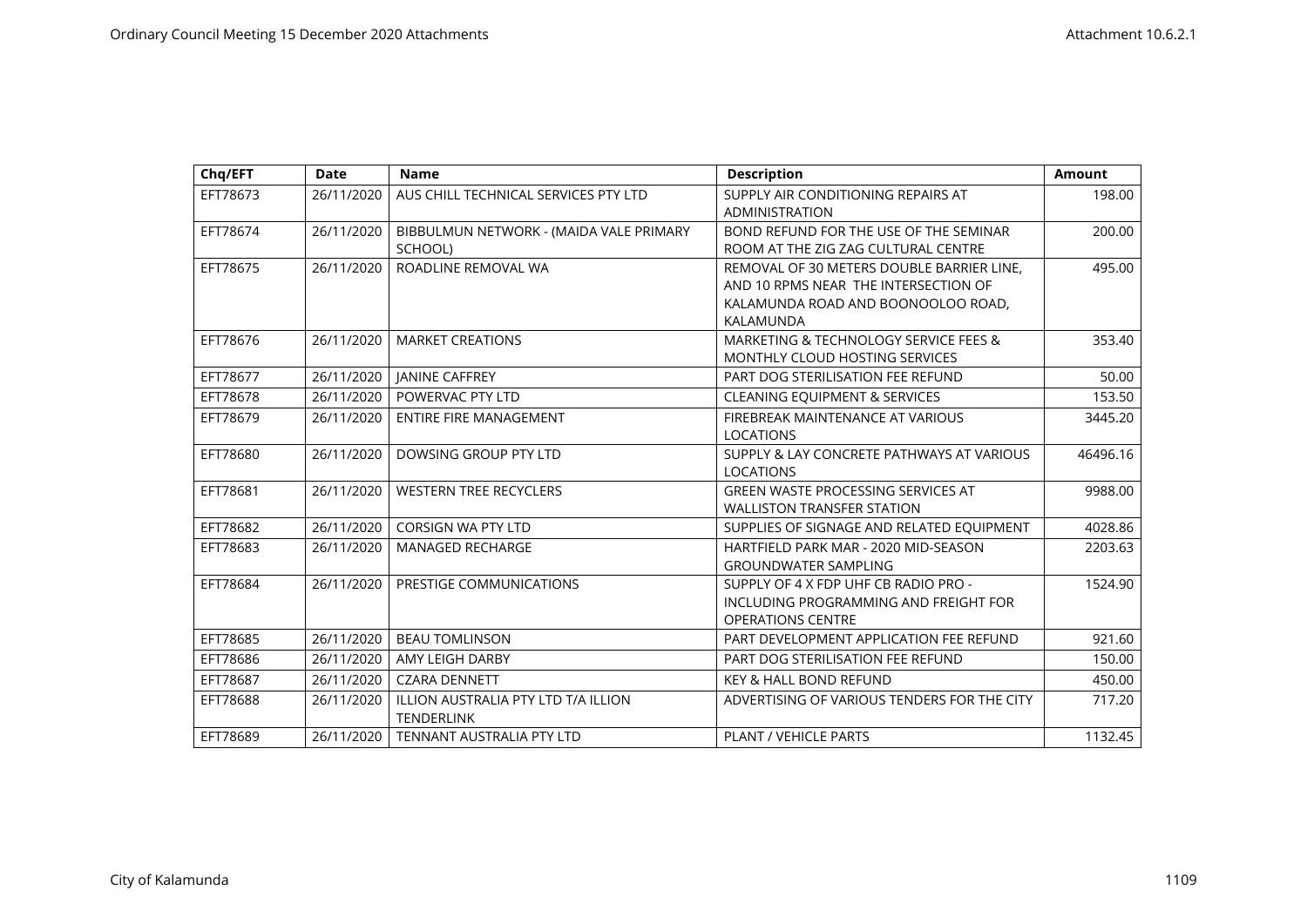| Chq/EFT  | Date       | <b>Name</b>                                     | <b>Description</b>                              | <b>Amount</b> |
|----------|------------|-------------------------------------------------|-------------------------------------------------|---------------|
| EFT78690 | 26/11/2020 | A PROUD LANDMARK PTY LTD                        | <b>VERGE IMPROVEMENT WORKS AT DUNDAS ROAD</b>   | 10156.30      |
| EFT78691 | 26/11/2020 | <b>IBS&amp;G AUSTRALIA PTY LTD</b>              | BRAND ROAD LANDFILL AUDIT                       | 12160.50      |
| EFT78692 | 26/11/2020 | <b>GYMMASTER SOFTWARE - TRESHNA ENTERPRISES</b> | HIGH WYCOMBE STUDIO PACKAGE FOR THE 24/7        | 80.00         |
|          |            | <b>LTD</b>                                      | <b>GYM MONTHLY CHARGES</b>                      |               |
| EFT78693 | 26/11/2020 | BUZZ ENTERPRISES PTY LTD T/A SIFTING SANDS      | REGULAR MONTHLY LIGHT MAINTENANCE TO            | 6652.80       |
|          |            |                                                 | VARIOUS PLAYGROUNDS THROUGHOUT THE CITY         |               |
| EFT78694 | 26/11/2020 | SERPENTINE SPRING WATER                         | SPRING WATER SUPPLIES FOR ZIG ZAG CULTURAL      | 52.50         |
|          |            |                                                 | <b>CENTRE</b>                                   |               |
| EFT78695 | 26/11/2020 | SOURCE SEPARATION SYSTEMS PTY LTD               | SUPPLY & DELIVERY OF SYSTEMS & SOLUTIONS        | 344.95        |
|          |            |                                                 | FOR THE WASTE MANAGEMENT INDUSTRY               |               |
| EFT78696 | 26/11/2020 | FITONIA PTY LTD AS TRUSTEE FOR THE              | SUPPLY & DELIVERY OF VARIOUS GARDEN             | 3259.85       |
|          |            | SILVERSPRING TRUST T/A T   DEPIAZZI & SONS      | /RESERVE GOODS                                  |               |
| EFT78697 | 26/11/2020 | BOAT WORKS WA PTY LTD T/A WEST COAST BOAT       | REPAIRS TO WATERSLIDES AT THE KALAMUNDA         | 3894.83       |
|          |            | <b>WORKS</b>                                    | <b>WATER PARK</b>                               |               |
| EFT78698 | 26/11/2020 | PROTEK 247 BUILDING                             | ROOF REPAIRS, MAINTENANCE AND INSTALATION       | 1328.80       |
|          |            |                                                 | WORKS AT RAY OWEN STADIUM                       |               |
| EFT78699 | 26/11/2020 | <b>ACTION GLASS &amp; ALUMINIUM</b>             | <b>GLAZING REPAIRS AND INSTALATION WORKS AT</b> | 2229.32       |
|          |            |                                                 | <b>WOODLUPINE FAMILY CENTRE</b>                 |               |
| EFT78700 | 26/11/2020 | <b>ISOBAR</b>                                   | WORK COMPLETED UNDER SERVICE LEVEL              | 6600.00       |
|          |            |                                                 | AGREEMENT QUARTER 3 2020, OCTOBER,              |               |
|          |            |                                                 | NOVEMBER, DECEMBER                              |               |
| EFT78701 | 26/11/2020 | MERGER CONTRACTING P/L T/AS J&M ASPHALT         | SUPPLY AND INSTALL ASPHALT AND MINOR            | 26386.14      |
|          |            |                                                 | ASPHALT REPAIRS AT KESTRAL COURT HIGH           |               |
|          |            |                                                 | WYCOMBE & WELSHPOOL ROAD EAST                   |               |
| EFT78702 | 26/11/2020 | <b>AKRON PTY LTD</b>                            | PART BUILDING APPLICATION FEE REFUND            | 385.29        |
| EFT78703 | 26/11/2020 | DARLING RANGE WIND ENSEMBLE INC.                | <b>KEY &amp; HALL BOND REFUND</b>               | 750.00        |
| EFT78704 | 26/11/2020 | AWARD SIGNS (WA) PTY LTD                        | SUPPLY & FIT ACM SIGN AT KALAMUNDA              | 643.50        |
|          |            |                                                 | <b>VOLUNTEER BUSH FIRE BRIGADE AT THE FIRE</b>  |               |
|          |            |                                                 | <b>STATION</b>                                  |               |
| EFT78705 | 26/11/2020 | HIRE INTELLIGENCE INTERNATIONAL LTD             | RENTAL FEES OF 20 LAPTOPS - 26/07/20 - 25/09/20 | 9680.00       |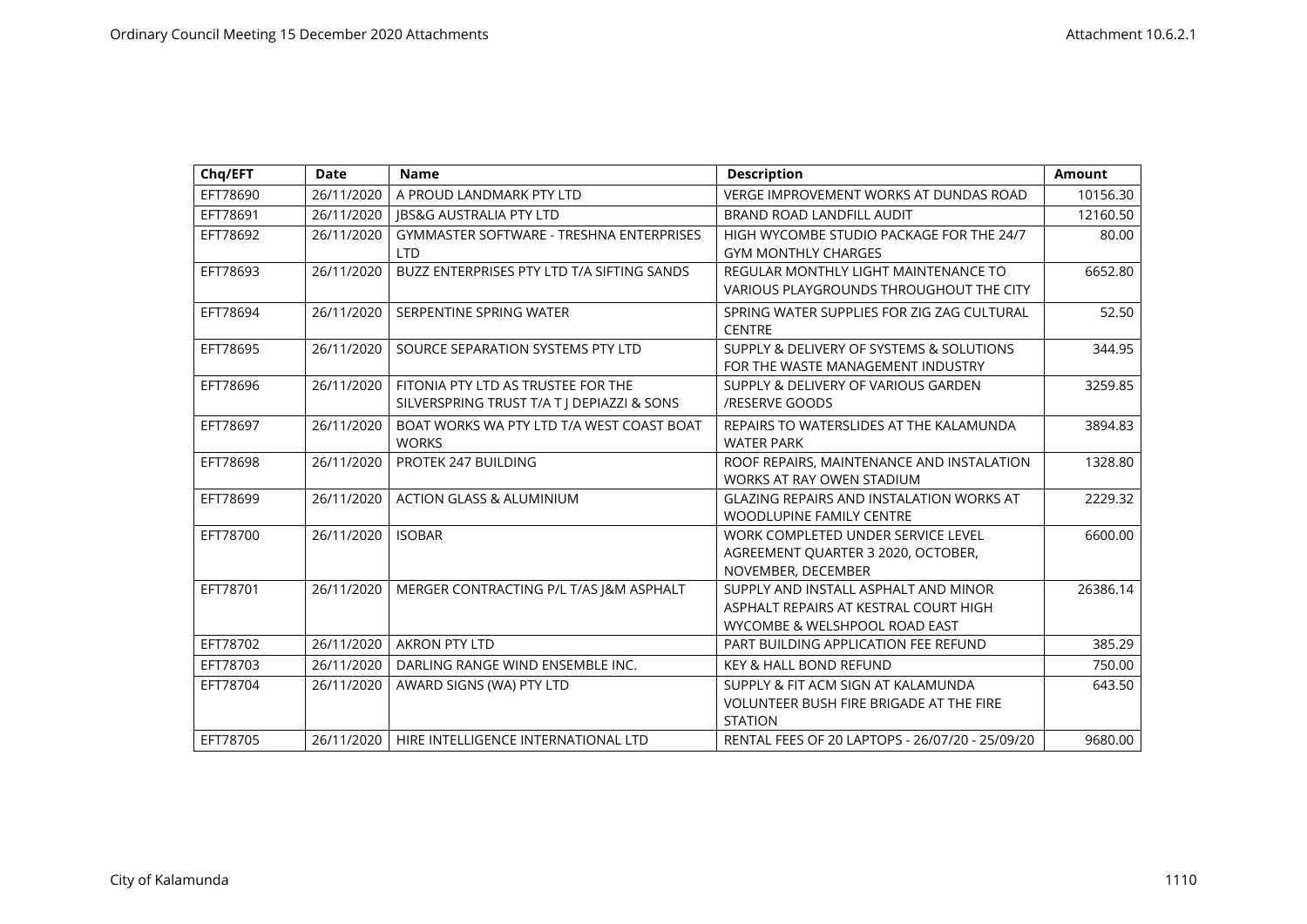| Chq/EFT  | <b>Date</b> | <b>Name</b>                                 | <b>Description</b>                           | <b>Amount</b> |
|----------|-------------|---------------------------------------------|----------------------------------------------|---------------|
| EFT78706 | 26/11/2020  | AUSSIE BROADBAND ENTERPRISE PTY LTD         | HIGH WYCOMBE INTERNET SERVICE - PERIOD       | 109.00        |
|          |             |                                             | 21/11/20 - 20/12/20                          |               |
| EFT78707 | 26/11/2020  | PROUD ENTERTAINMENT GROUP                   | DEAN MISDALE PERFORMANCE OF 'DIVA            | 1200.00       |
|          |             |                                             | <b>CHRISTMAS' FOR MORNING MUSIC DEC 2021</b> |               |
| EFT78708 | 26/11/2020  | TRANSPONDER TECHNOLOGIES PTY LTD T/A TT     | FUEL MANAGEMENT SYSTEMS SUPPLIES             | 1153.90       |
|          |             | <b>FUEL</b>                                 |                                              |               |
| EFT78709 | 26/11/2020  | INTERFIRE AGENCIES PTY LTD TTF THE LOVETT   | SUPPLY & DELIVERY OF VARIOUS GOODS FOR       | 2040.26       |
|          |             | <b>FAMILY TRUST</b>                         | <b>BUSH FIRE BRIGADE</b>                     |               |
| EFT78710 | 26/11/2020  | RAMESH IYENGAR SESHADRI                     | REFUND OF EMPLOYMENT CONTRACT                | 223.82        |
|          |             |                                             | <b>ALLOWANCE</b>                             |               |
| EFT78711 | 26/11/2020  | OFFICER OF THE AUDITOR GENERAL WA (OAG)     | FEE FOR THE CERTIFICATION OF THE ROADS TO    | 2200.00       |
|          |             |                                             | RECOVERY FUNDING UNDER THE NATIONAL LAND     |               |
|          |             |                                             | TRANSPORT ACT 2014                           |               |
| EFT78712 | 26/11/2020  | SPRAYKING WA PTY LTD                        | WEED CONTROL TO FOOTPATHS AND KERBS AT       | 37605.36      |
|          |             |                                             | <b>VARIOUS LOCATIONS</b>                     |               |
| EFT78713 | 26/11/2020  | <b>WESTERN TRAILS ALLIANCE LTD</b>          | SUPPLY ADDITIONAL WHITE MARKER POSTS FOR     | 321.75        |
|          |             |                                             | THE PERTH HILLS LOOP TRAIL SIGNS             |               |
| EFT78714 | 26/11/2020  | <b>ODDBALL</b>                              | SUPPLY & DELIVERY OF VARIOUS GOODS FOR ZIG   | 194.70        |
|          |             |                                             | <b>ZAG CULTURAL CENTRE</b>                   |               |
| EFT78715 | 26/11/2020  | <b>VENDORPANEL PTY LTD</b>                  | VENDORPANEL ENTERPRISE SUBSCRIPTION -        | 17600.00      |
|          |             |                                             | PERIOD 25/11/20 - 24/11/21                   |               |
| EFT78716 | 26/11/2020  | LINEMARKING WA PTY LTD                      | LINEMARKING SERVICES AT MERRIVALE ROAD       | 825.00        |
| EFT78717 | 26/11/2020  | PLACE LABORATORY PTY LTD AS TRUSTEE FOR THE | LANDSCAPE ARCHITECTURE SERVICES AT           | 17889.30      |
|          |             | <b>LAB UNIT TRUST</b>                       | KALAMUNDA CENTRAL MALL                       |               |
| EFT78718 | 26/11/2020  | LANDSCAPE AND MAINTENANCE SOLUTIONS         | RESIDENTIAL VERGE, PASSIVE & ACTIVE RESERVES | 42037.60      |
|          |             |                                             | <b>MOWING SERVICES</b>                       |               |
| EFT78719 | 26/11/2020  | <b>ZOODATA</b>                              | DIGITISED SOFTWARE SOLUTION FOR              | 11440.00      |
|          |             |                                             | <b>INSPECTION/COMPLIANCE ACTIVITIES</b>      |               |
| EFT78720 | 26/11/2020  | OUR BACKYARD WA                             | SUPPLY & DELIVERY OF OUR BACKYARD WA         | 227.50        |
|          |             |                                             | POSTER AND HANDBOOK SET                      |               |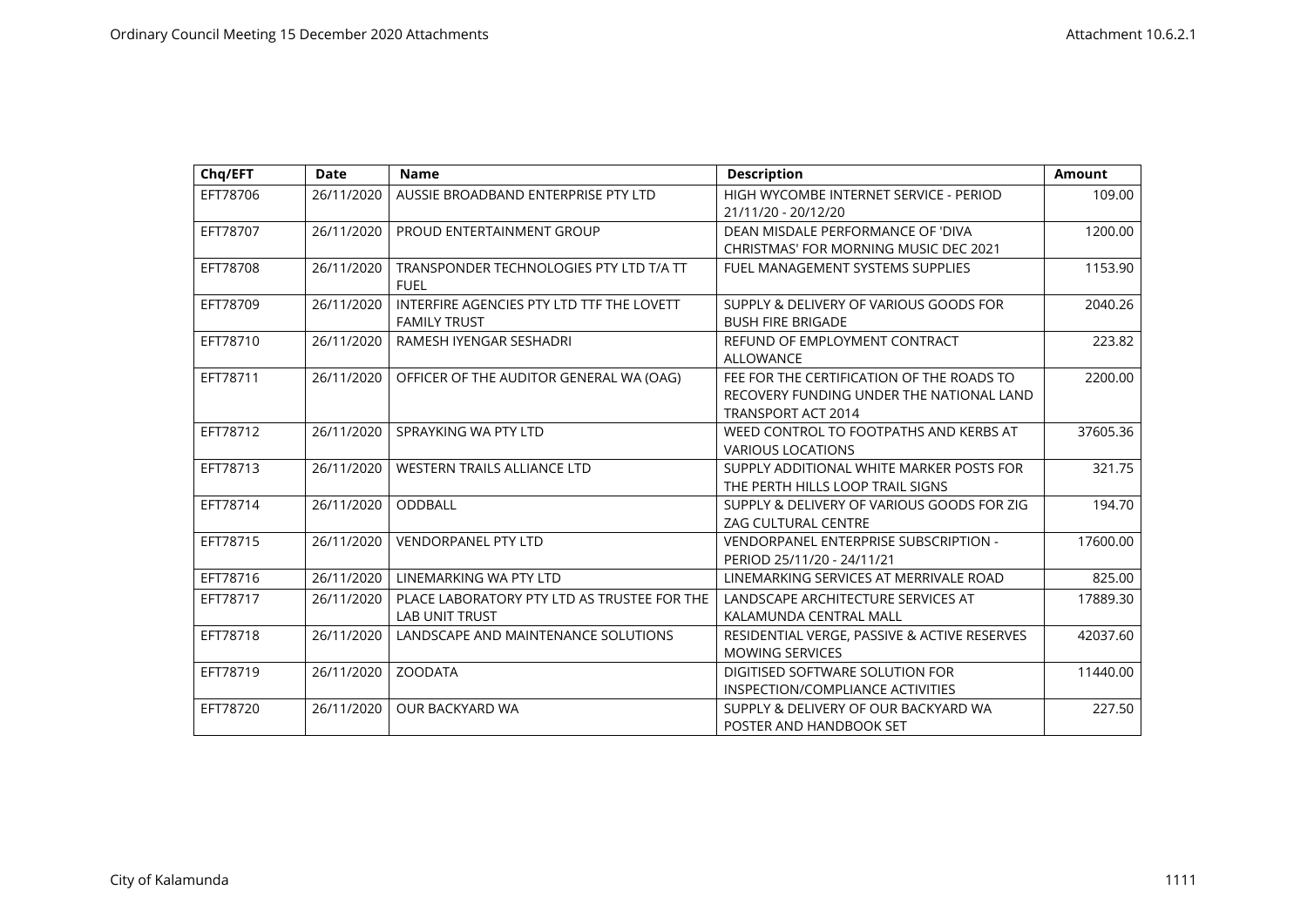| Chq/EFT    | <b>Date</b> | <b>Name</b>                                                     | <b>Description</b>                                                                                  | <b>Amount</b> |
|------------|-------------|-----------------------------------------------------------------|-----------------------------------------------------------------------------------------------------|---------------|
| EFT78721   | 26/11/2020  | PAVING SOLUTIONS (WA) PTY LTD                                   | SUPPLY AND INSTALL 910 SQUARE METERS OF<br>PAVING OVER EXCITING CONCOURSE AT                        | 102789.50     |
|            |             |                                                                 | KALAMUNDA WATER PARK                                                                                |               |
| EFT78722   | 26/11/2020  | ELEC POWER TECHNOLOGIES PTY LTD                                 | SUPPLY OF REPLACEMENT BATTERIES                                                                     | 5192.00       |
| EFT78723   | 26/11/2020  | PUBLIC OUTDOOR PTY LTD                                          | SUPPLY AND DELIVERY OF 1 X POPP HERO STEEL<br>TABLE TENNIS TABLE TO ALAN ANDERSON<br><b>RESERVE</b> | 4892.25       |
| EFT78724   | 26/11/2020  | D.A CHRISTIE PTY LTD T/A CHRISTIE BARBECUES                     | SUPPLY & DELIVERY OF A BBQ TO ALAN<br><b>ANDERSON RESERVE</b>                                       | 7736.52       |
| EFT78725   | 26/11/2020  | <b>WARRANG-BRIDIL</b>                                           | NAIDOC 2020 EXHIBITION OPENING, WELCOME<br>TO COUNTRY & STORYTELLING CLOSE OF NAIDOC<br>@ MAAMBA    | 1000.00       |
| EFT78726   | 26/11/2020  | LIGHT HOUSE CHRISTIAN THEATRE COMPANY                           | <b>HALL BOND REFUND</b>                                                                             | 400.00        |
| EFT78727   | 26/11/2020  | <b>IEMMA SCREAIGH</b>                                           | <b>KEY &amp; HALL BOND REFUND</b>                                                                   | 1013.64       |
| DD44703.1  | 10/11/2020  | WA LOCAL GOVERNMENT SUPERANNUATION<br><b>PLAN</b>               | SUPERANNUATION CONTRIBUTIONS                                                                        | 98674.54      |
| DD44703.2  | 10/11/2020  | STUYT MCGUFFICKE SUPERFUND                                      | SUPERANNUATION CONTRIBUTIONS                                                                        | 485.96        |
| DD44703.3  | 10/11/2020  | <b>SUNCORP SUPER</b>                                            | SUPERANNUATION CONTRIBUTIONS                                                                        | 262.23        |
| DD44703.4  | 10/11/2020  | <b>IOOF PORTFOLIO SERVICE PERSONAL</b><br>SUPERANNUATION        | SUPERANNUATION CONTRIBUTIONS                                                                        | 59.05         |
| DD44703.5  | 10/11/2020  | COMMONWEALTH BANK SUPER FUND                                    | SUPERANNUATION CONTRIBUTIONS                                                                        | 238.27        |
| DD44703.6  | 10/11/2020  | AMP SIGNATURE SUPER                                             | SUPERANNUATION CONTRIBUTIONS                                                                        | 263.40        |
| DD44703.7  | 10/11/2020  | <b>AMPLIFE LIMITED</b>                                          | SUPERANNUATION CONTRIBUTIONS                                                                        | 868.18        |
| DD44703.8  | 10/11/2020  | ANZ SMART CHOICE SUPER                                          | SUPERANNUATION CONTRIBUTIONS                                                                        | 640.87        |
| DD44703.9  | 10/11/2020  | MLC MASTERKEY SUPER GOLD STAR VERSION<br><b>ACCOUNT</b>         | SUPERANNUATION CONTRIBUTIONS                                                                        | 312.69        |
| DD44703.10 | 10/11/2020  | AUSTRALIAN CATHOLIC SUPERANNUATION &<br>RETIREMENT FUND (ACSRF) | SUPERANNUATION CONTRIBUTIONS                                                                        | 291.78        |
| DD44703.11 | 10/11/2020  | THE TRUSTEE FOR DK ALWAYS SUPERANNUATION<br><b>FUND</b>         | SUPERANNUATION CONTRIBUTIONS                                                                        | 505.53        |